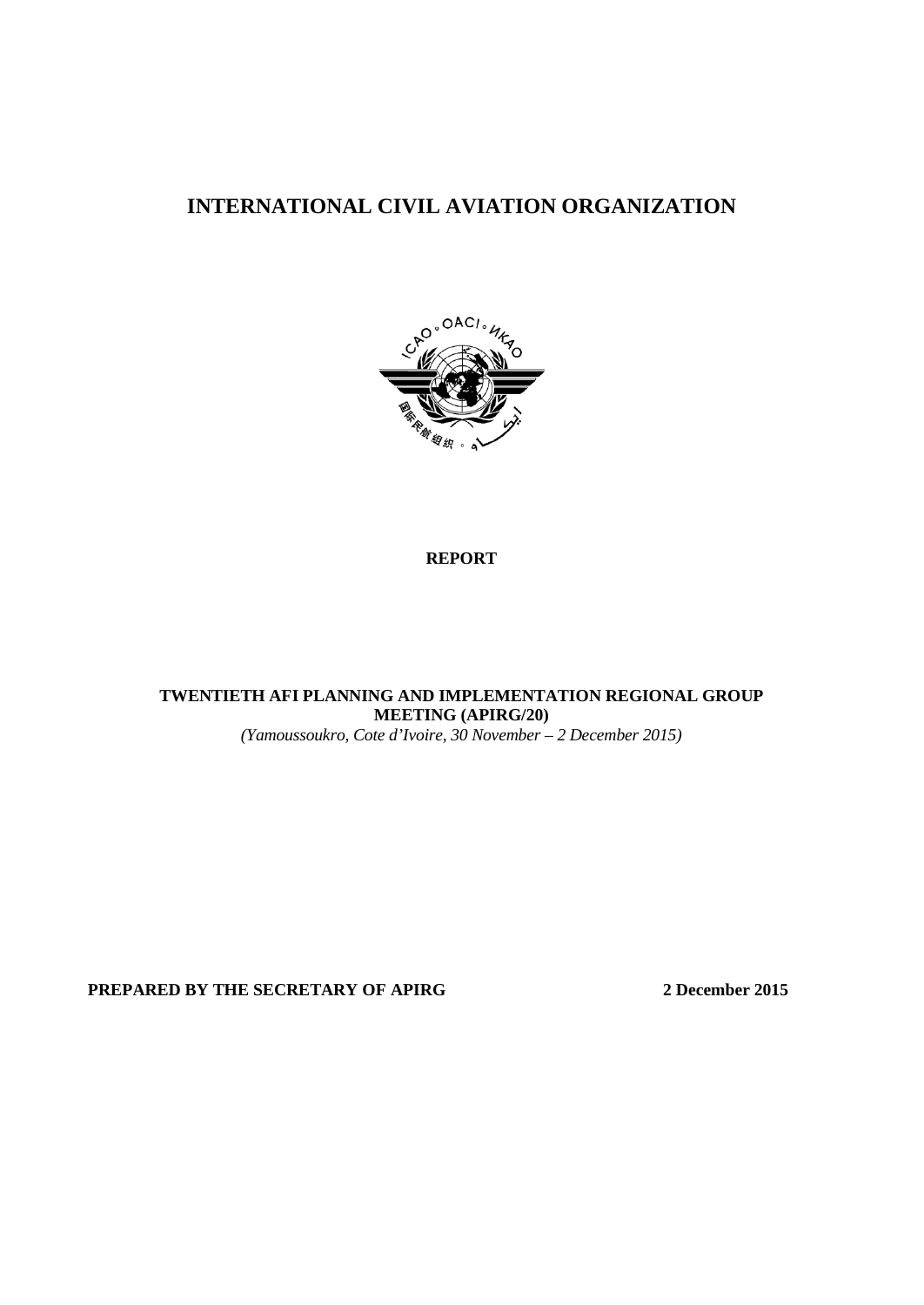**THE DESIGNATIONS AND THE PRESENTATION OF MATERIAL IN THIS PUBLICATION DO NOT IMPLY THE EXPRESSION OF ANY OPINION WHATSOEVER ON THE PART OF ICAO CONCERNING THE LEGAL STATUS OF ANY COUNTRY, TERRITORY, CITY OR AREA OF ITS AUTHORITIES, OR CONCERNING THE DELIMITATION OF ITS FRONTIERS OR BOUNDARIES.**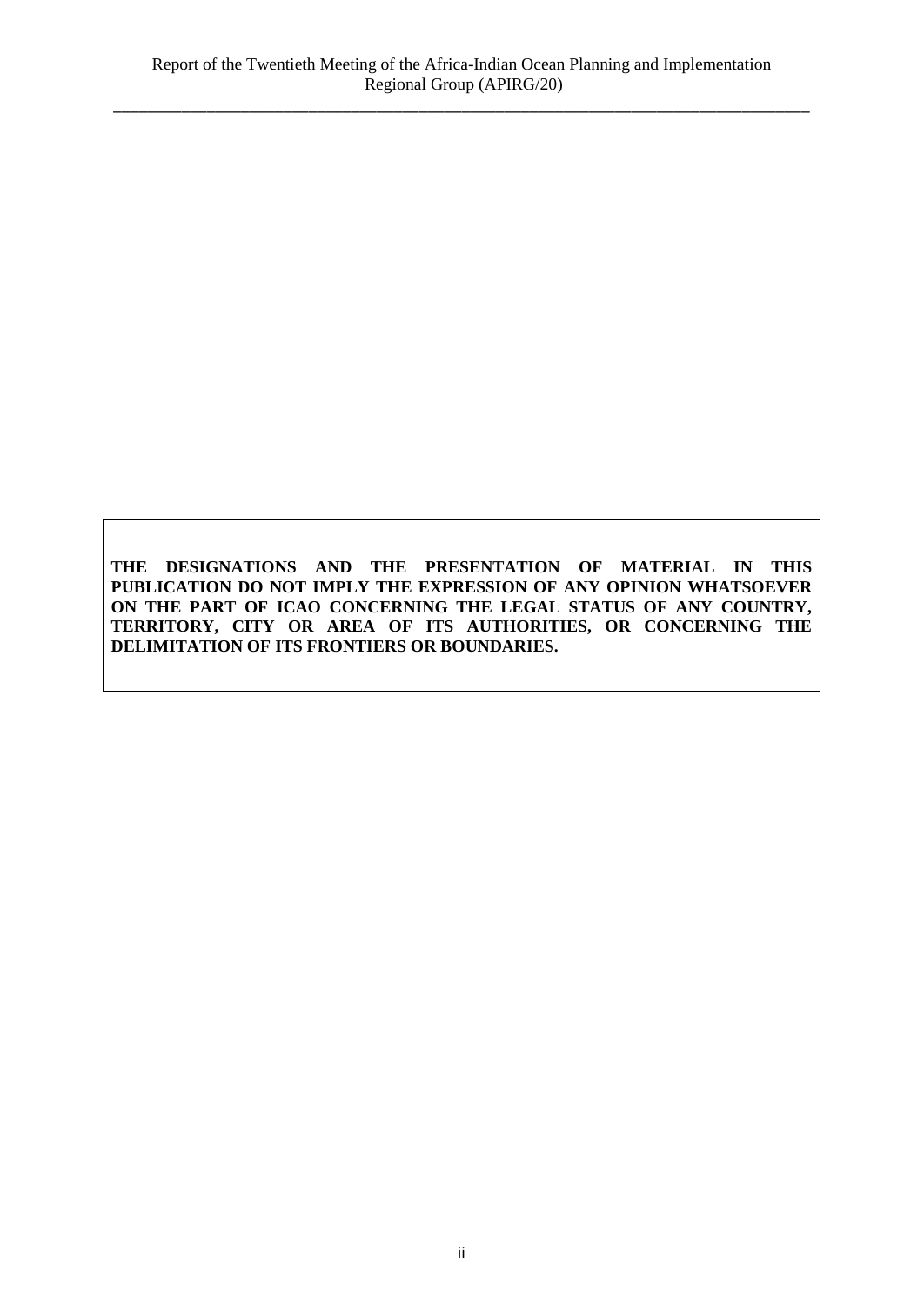## **TABLE OF CONTENTS**

|                       |                                                                                  | 111            |
|-----------------------|----------------------------------------------------------------------------------|----------------|
|                       |                                                                                  | iv             |
|                       |                                                                                  | $\mathbf{V}$   |
|                       |                                                                                  | vi             |
|                       |                                                                                  | $\mathbf{1}$   |
|                       |                                                                                  | 1              |
|                       |                                                                                  | 1              |
|                       |                                                                                  | 1              |
|                       |                                                                                  | -1             |
|                       |                                                                                  | $\overline{2}$ |
|                       |                                                                                  | $\overline{4}$ |
|                       | <b>AGENDA ITEM 0: ELECTION OF CHAIRPERSON AND TWO VICE- CHAIRPERSONS</b>         |                |
|                       |                                                                                  |                |
| <b>AGENDA ITEM 1:</b> | FOLLOW-UP ON APIRG/19 AND APIRG EXTRAORDINARY                                    |                |
|                       |                                                                                  | $\overline{4}$ |
|                       | <b>AGENDA ITEM 2: PERFORMANCE FRAMEWORK FOR REGIONAL AIR NAVIGATION</b>          |                |
|                       |                                                                                  | $\overline{4}$ |
|                       |                                                                                  | $\overline{4}$ |
|                       |                                                                                  | 6              |
|                       |                                                                                  | 9              |
|                       |                                                                                  | 18             |
|                       |                                                                                  | 22             |
|                       |                                                                                  | 33             |
|                       |                                                                                  | 35             |
|                       |                                                                                  | 39             |
|                       | <b>AGENDA ITEM 3:ADOPTION OF THE NEW ELECTRONIC AFI AIR NAVIGATION</b>           |                |
|                       |                                                                                  | 41             |
|                       |                                                                                  | 43             |
|                       |                                                                                  | 43             |
|                       |                                                                                  | 43             |
|                       | 4.3 Establishment and operationalization of New APIRG Structure and Contributory |                |
|                       |                                                                                  | 44             |
|                       |                                                                                  | 44             |
|                       | <b>AGENDA ITEM 5: TERMS OF REFERENCE AND FUTURE WORK PROGRAMME OF</b>            |                |
|                       |                                                                                  | 46             |
|                       |                                                                                  | 47             |
| <b>AGENDA ITEM 7:</b> |                                                                                  | 47             |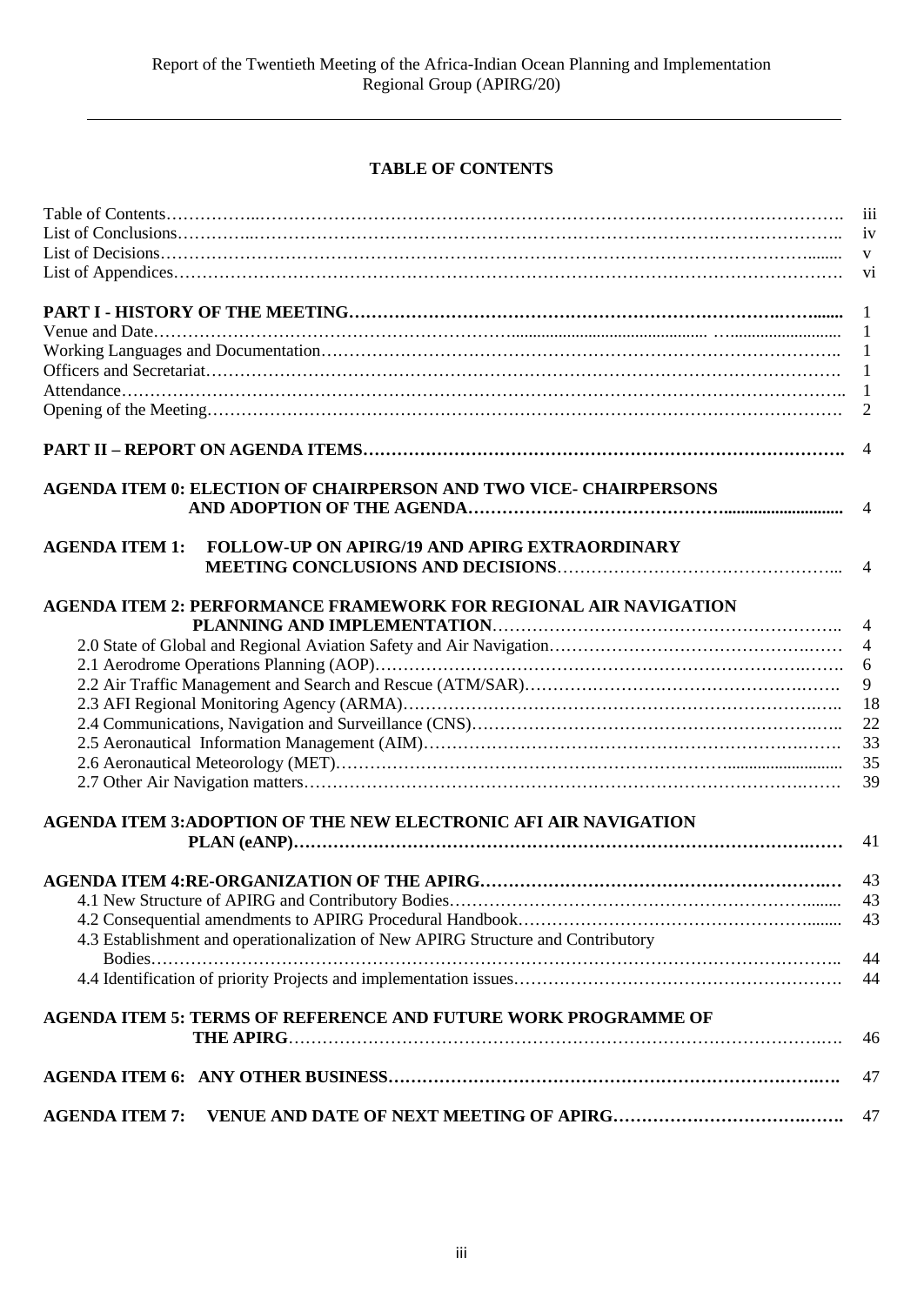# **LIST OF CONCLUSIONS**

| <b>Conclusion 20/01:</b> |                                                                                              | $\overline{7}$ |
|--------------------------|----------------------------------------------------------------------------------------------|----------------|
| <b>Conclusion 20/02:</b> |                                                                                              | $\,8\,$        |
| <b>Conclusion 20/03:</b> | Aerodrome Emergency Planning (AEP) including Public Health Emergency (PHE)                   | 8              |
| <b>Conclusion 20/05:</b> |                                                                                              | 10             |
| Conclusion 20/07:        |                                                                                              | 13             |
| <b>Conclusion 20/09:</b> | Implementation of ICAO PBCS Manual (DOC 9869) and GOLD Manual (DOC 10037)                    | 14             |
| <b>Conclusion 20/10:</b> |                                                                                              | 15             |
| <b>Conclusion 20/12:</b> |                                                                                              | 15             |
| <b>Conclusion 20/13:</b> |                                                                                              | 16             |
| <b>Conclusion 20/14:</b> |                                                                                              | 18             |
| Conclusion 20/16:        | Optimization of the functions of the African Flight Procedure programme (AFPP)               | 18             |
| <b>Conclusion 20/17:</b> |                                                                                              | 18             |
| <b>Conclusion 20/18:</b> |                                                                                              | 20             |
| <b>Conclusion 20/19:</b> |                                                                                              | 21             |
| <b>Conclusion 20/20:</b> |                                                                                              | 22             |
| <b>Conclusion 20/22:</b> |                                                                                              | 23             |
| <b>Conclusion 20/23:</b> | Upgrade of VSAT backbone to support the interconnection and operation of AMHS                | 23             |
| <b>Conclusion 20/24:</b> | Establishment of a Project Team for the implementation of a data link central monitoring and |                |
|                          |                                                                                              | 28             |
| <b>Conclusion 20/25</b>  |                                                                                              | 28             |
| <b>Conclusion 20/26:</b> |                                                                                              | 29             |
| <b>Conclusion 20/27:</b> |                                                                                              | 29             |
| <b>Conclusion 20/29:</b> |                                                                                              | 31             |
| <b>Conclusion 20/30:</b> |                                                                                              | 32             |
| <b>Conclusion 20/31:</b> |                                                                                              | 32             |
| <b>Conclusion 20/32:</b> | Coordination for air navigation service planning and implementation                          | 33             |
| <b>Conclusion 20/33:</b> |                                                                                              | 34             |
| <b>Conclusion 20/34:</b> |                                                                                              | 34             |
| Conclusion 20/35:        |                                                                                              | 34             |
| <b>Conclusion 20/38:</b> |                                                                                              | 35             |
| <b>Conclusion 20/40:</b> | Qualification of Personnel Performing Safety Oversight functions of the Aeronautical         |                |
|                          | .                                                                                            | 36             |
| <b>Conclusion 20/41:</b> | Participation in the activities of the future Expert Group on the implementation of MET      |                |
|                          |                                                                                              | 36             |
| <b>Conclusion 20/42:</b> |                                                                                              | 36             |
| <b>Conclusion 20/43:</b> | Action plan to remove air navigation deficiencies in the MET field                           | 38             |
| <b>Conclusion 20/44:</b> | Transition Plan for handling OPMET Information in Digital Format in the AFI region           | 38             |
| <b>Conclusion 20/45:</b> | Training Seminars to develop capability building for handling OPMET data in digital format   |                |
|                          |                                                                                              | 38             |
| <b>Conclusion 20/47:</b> |                                                                                              | 43             |
| <b>Conclusion 20/48:</b> |                                                                                              | 44             |
| <b>Conclusion 20/49:</b> |                                                                                              | 46             |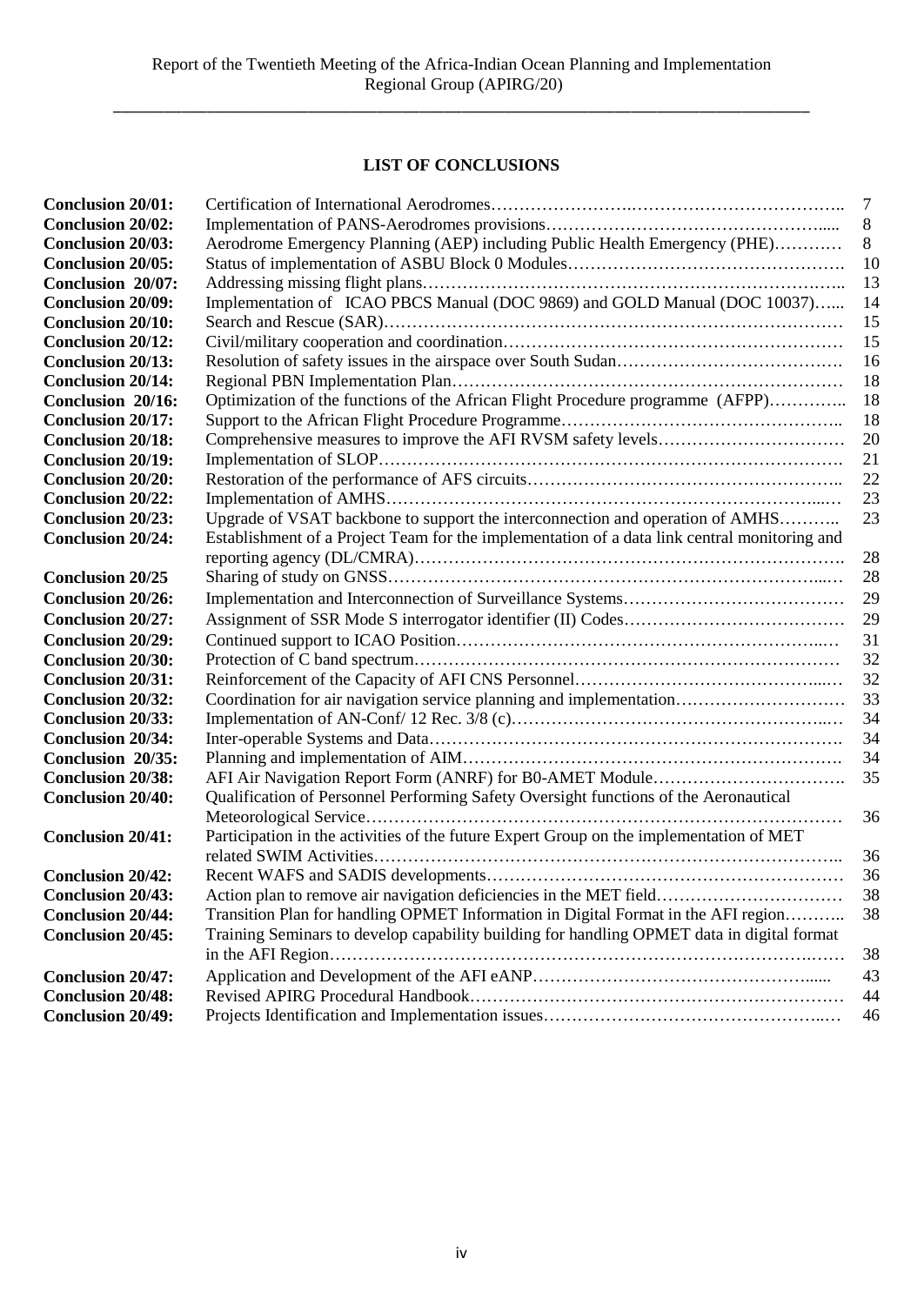## **LIST OF DECISIONS**

| Measures to address the high number of unsatisfactory condition reports (UCRs) in the AFI |      |
|-------------------------------------------------------------------------------------------|------|
|                                                                                           | -11  |
|                                                                                           | -14  |
|                                                                                           | 15   |
| Regional Performance Based Navigation (PBN) Implementation Strategy                       | -18  |
| Adoption of the AFI AMHS Manual and the AFI IP infrastructure test guidelines             | 22   |
| Adoption of the AFI II Code assignment criteria and the AFI II codes assignment manual    | 30   |
|                                                                                           | 34   |
|                                                                                           | 35   |
| Amendment to the AFI Air Navigation System Implementation Action Plan                     | 35   |
|                                                                                           | - 40 |
|                                                                                           |      |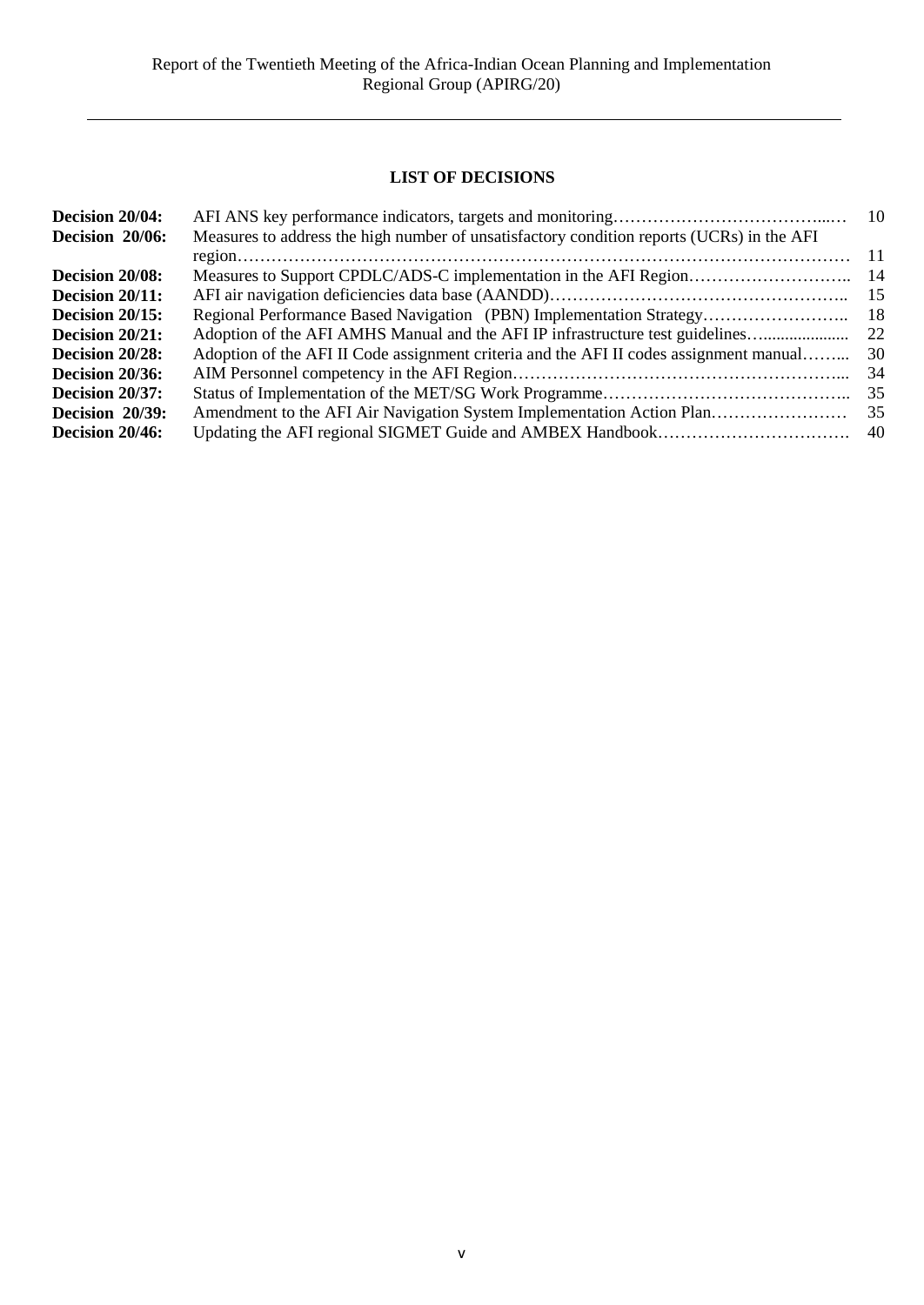## **APPENDICES:**

| <b>Appendix 1:</b>    | List of Participants                                                                                       |  |  |
|-----------------------|------------------------------------------------------------------------------------------------------------|--|--|
| <b>Appendix 2.0A:</b> | Global and Regional Status of Safety and Air Navigation                                                    |  |  |
| Appendix 2.0B:        | ICAO and the United Nations SDGs                                                                           |  |  |
| Appendix 2.2:         | Air Navigation Services (ANS) Key Performance Indicators and Targets adopted<br>by APIRG/20 Meeting        |  |  |
| Appendix 2.4.1A:      | <b>AFI AMHS Manual</b>                                                                                     |  |  |
| Appendix 2.4.1B:      | Internet Protocol (IP) Infrastructure Test Guidelines for AFI AMHS                                         |  |  |
| Appendix 2.4.2A:      | Planning Criteria for the assignment of SSR Mode S Interrogator Identifier (II) Codes<br>in the AFI Region |  |  |
| Appendix 2.4.2B:      | Procedure for the assignment of SSR Mode S Interrogator Identifier (II) Codes in the<br><b>AFI</b> Region  |  |  |
| Appendix 2.4.4:       | Resolution 154 (REV. RWC-15)                                                                               |  |  |
| Appendix 2.6A:        | Status of Implementation of the MET/SG Work Programme                                                      |  |  |
| <b>Appendix 2.6B:</b> | Air Navigation Report Form (ANRF) (Regional and National Planning for ASBU<br>Modules)                     |  |  |
| Appendix 2.6C:        | AFI Regional Performance Framework Forms (PFFs)                                                            |  |  |
| <b>Appendix 2.6D:</b> | <b>AFI Transition Plan for Digital OPMET</b>                                                               |  |  |
| <b>Appendix 2.6E:</b> | AFI Regional SIGMET Guide - Tenth Edition - December 2014                                                  |  |  |
| <b>Appendix 2.6F:</b> | AFI Meteorological Bulletins Exchange (AMBEX) Handbook - Seventh Edition -<br>Amendment 4- December - 2014 |  |  |
| Appendix 2.7.1A:      | <b>ARNS Deficiencies - CNS</b>                                                                             |  |  |
| Appendix 2.7.1B:      | AMS Deficiencies - CNS                                                                                     |  |  |
| Appendix 2.7.1C:      | ATS Direct Speech Deficiencies - CNS                                                                       |  |  |
| Appendix 2.7.1D:      | <b>AFTN Deficiencies - CNS</b>                                                                             |  |  |
| Appendix 2.7.1E:      | <b>MET Deficiencies</b>                                                                                    |  |  |
| Appendix 2.7.6:       | Status of Implementation of ASBU Block 0 Modules                                                           |  |  |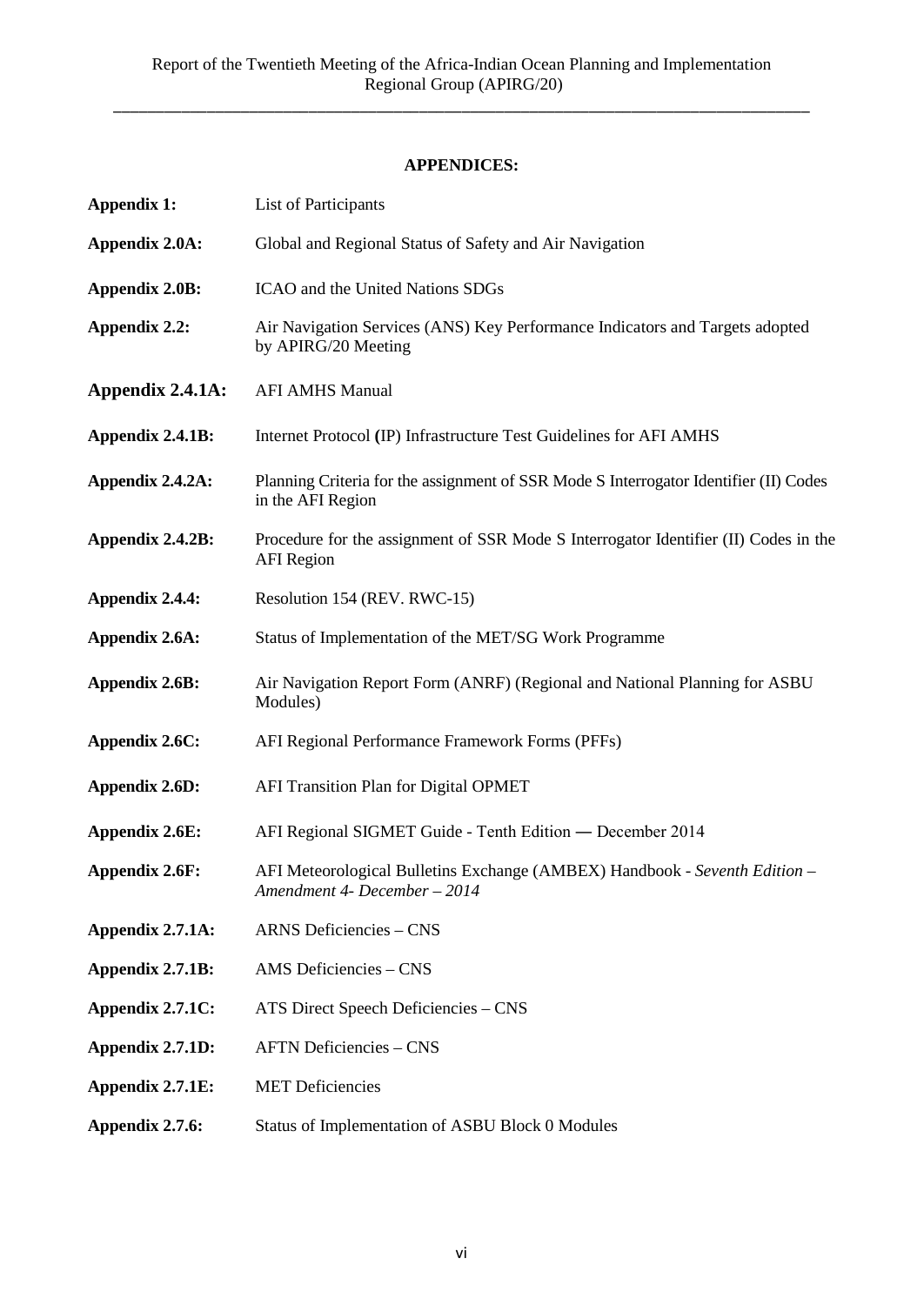- **Appendix 3.1A:** Template for eANP Volume I
- **Appendix 3.1B:** Template for eANP Volume II
- **Appendix 3.1C:** Template for eANP Volume III
- **Appendix 3.1D:** eANP Amendment Procedures
- **Appendix 4.4.8A:** AGA Projects
- **Appendix 4.4.8B:** ATM-SAR Projects
- **Appendix 4.4.8C:** MET Projects
- **Appendix 4.4.8D1**: CNS Projects Communications
- **Appendix 4.4.8D2:** CNS Projects Navigation and Others
- **Appendix 4.4.8D3:** CNS Projects Surveillance
- **Appendix 4.4.8E1:** AIM Projects
- **Appendix 4.4.8E2:** AIM Projects
- **Appendix 4.4.8E3:** AIM Projects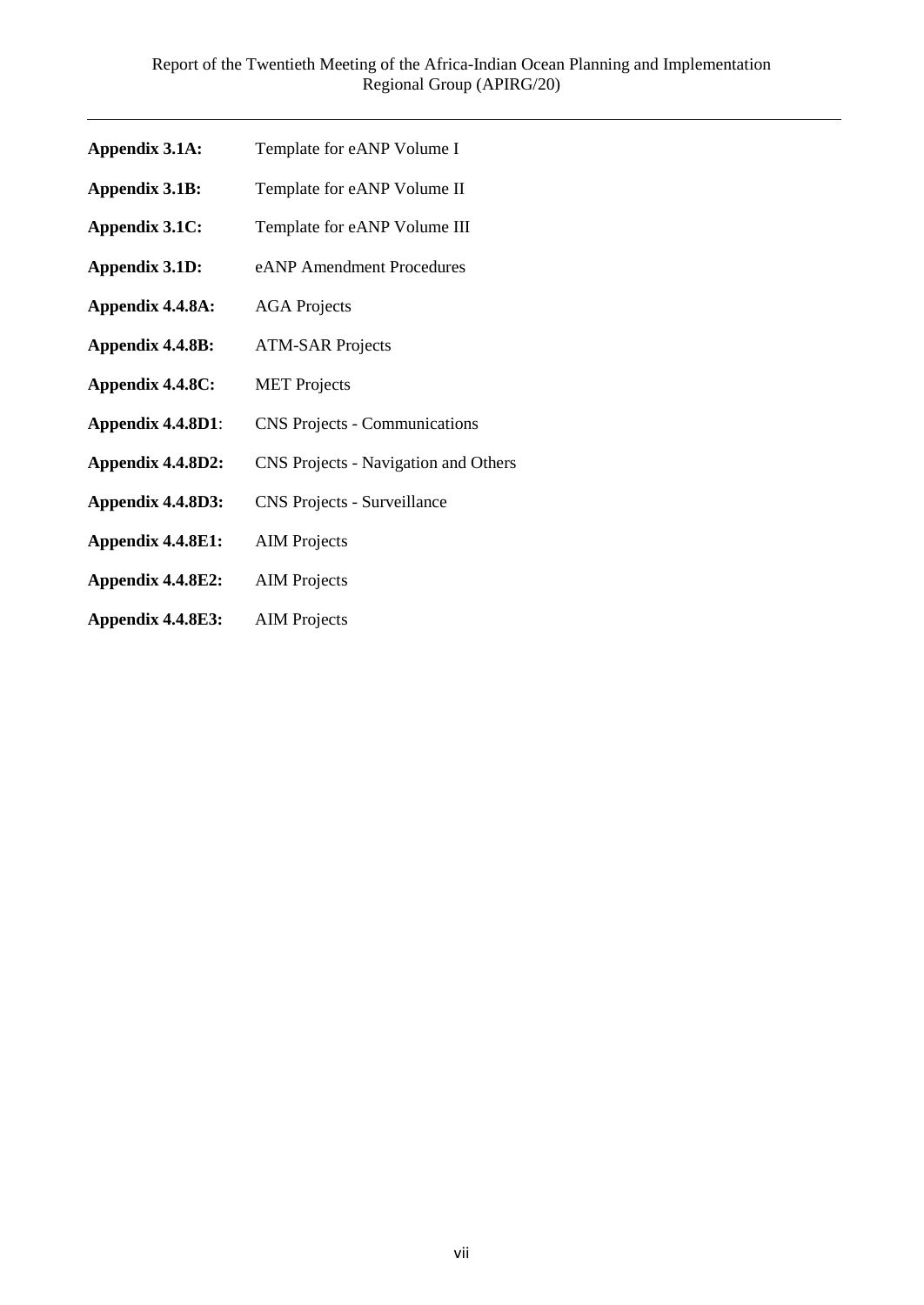## **PART I - HISTORY OF THE MEETING**

#### **1. VENUE AND DATE**

1.1 The Twentieth Meeting of the Africa-Indian Ocean Planning and Implementation Regional Group (APIRG/20) was held back to back with the Third Regional Aviation Safety Group (RASG/AFI/3), at l'Hôtel Président in Yamoussoukro, Côte d'Ivoire, from 30 November to 2 December 2015, at the kind invitation of the Government of Cote d'Ivoire.

## **2. LANGUAGE AND DOCUMENTATION**

2.1 The discussions were conducted in English and French languages, and the meeting documentation was issued in both languages. Translation and simultaneous interpretation services were also provided.

### **3. OFFICERS AND SECRETARIAT**

3.1 The meeting was chaired by Mr. John Tusubira Kagoro, Chairman of the APIRG.

3.2 Mr. Barry Kashambo, Regional Director, ESAF Regional Office, Nairobi served as Secretary to the meeting. He was assisted by Mr. Mam Sait Jallow, RD, WACAF Regional Office, Dakar with the participation of Mr. Meshesha Belayneh, Deputy Director, TCB and Mr. Marcos Merens, Chief, IAAS. The following Officers from ICAO Dakar and Nairobi Regional Offices serviced the meeting:

| Mr. Gaoussou Konate            | DRD, WACAF Office, Dakar         |  |
|--------------------------------|----------------------------------|--|
| Mr. Prosper Zo'o Minto'o       | DRD, ESAF Office, Nairobi        |  |
| Mr. Seboseso Machobane         | RO/ATM, ESAF Office, Nairobi     |  |
| Mr. Arthemon Ndikumana         | RO/AGA, ESAF Office, Nairobi     |  |
| Mr. Benoit Okossi              | RO/MET, WACAF Office, Dakar      |  |
| Mr. François-Xavier Salambanga | RO/CNS, WACAF Office, Dakar      |  |
| Mr. Albert Taylor              | RO/ATM, WACAF Office, Dakar      |  |
| Mr. Nika Meheza Manzi          | RO/AGA, WACAF Office, Nairobi    |  |
| Mr. George Baldeh              | RO/AIM, WACAF Office, Dakar      |  |
| Mr. David Labrosse             | RO/ATM/SAR, ESAF Office, Nairobi |  |
| Mr. Frederic Legrand           | <b>AFPP Manager</b>              |  |

#### **4. ATTENDANCE**

4.1 The meeting was attended by 151 participants from 30 AFI States and 14 Regional /International Organizations and Industry.

4.2 The list of participants is provided at **Appendix 1** to this report.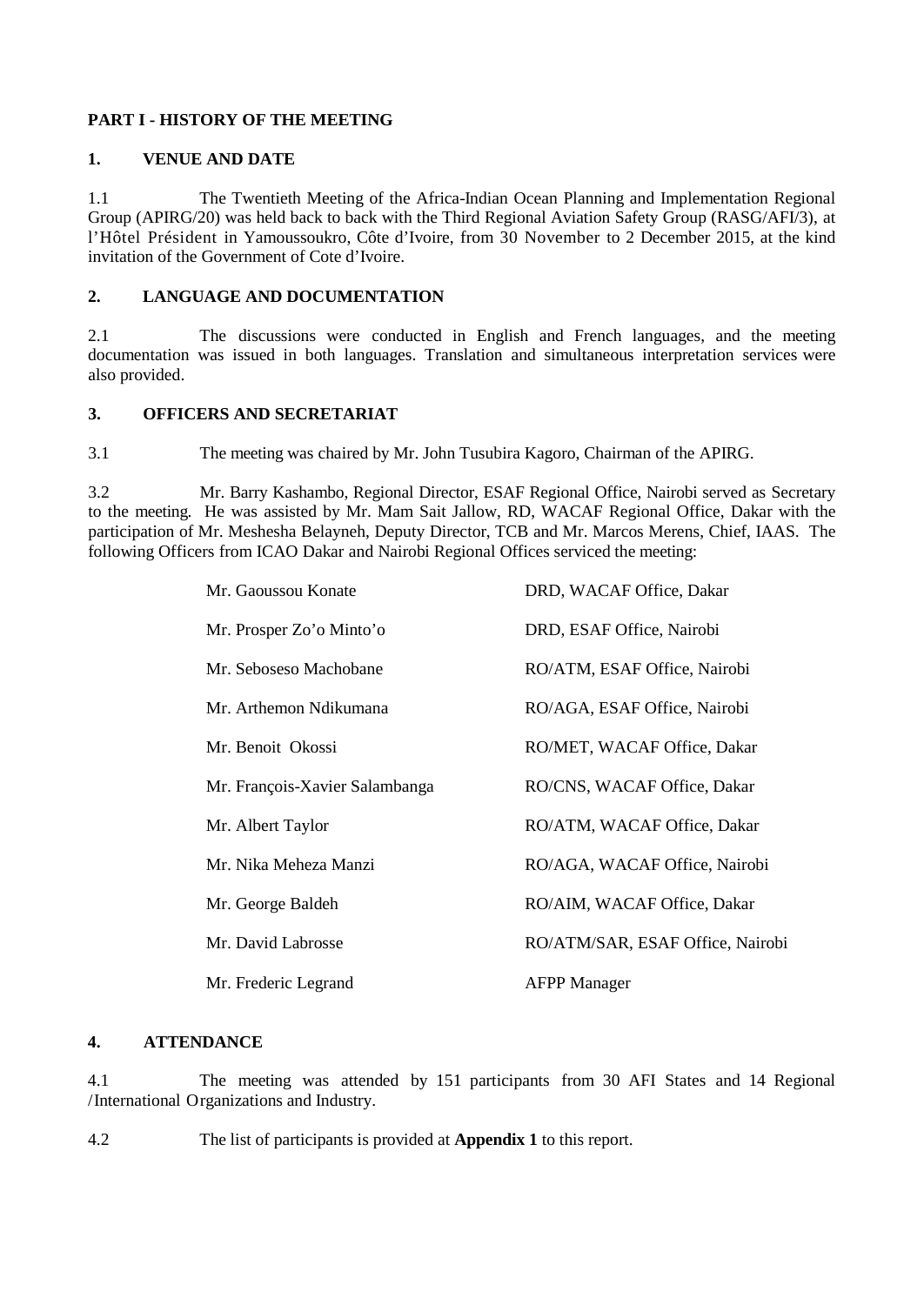## **5. OPENING OF THE MEETING**

5.1 H. E. Minister of Transport, Cote d'Ivoire, Mr. Gaoussou Toure, officially opened the Twentieth Meeting of the African-Indian Ocean Planning and Implementation Regional Group (APIRG/20) and the Third Meeting of the AFI Regional Aviation Safety Group (RASG-AFI/3) which were held back to back. Also in attendance were the Honourable Deputy Mayor of Yamoussoukro, Mr. Yaoura Konan, and the Prefect of Yamoussoukro Region, Mr. André Epkonon Assomou.

| 6. | <b>AGENDA</b> |
|----|---------------|
|    |               |

| 6.1 | The meeting adopted the following Agenda: |  |  |  |
|-----|-------------------------------------------|--|--|--|
|-----|-------------------------------------------|--|--|--|

| Agenda Item 0: | <b>Adoption of Agenda</b>                                                           |
|----------------|-------------------------------------------------------------------------------------|
| Agenda Item 1: | Follow-up on APIRG/19 and APIRG Extraordinary Meetings Conclusions<br>and decisions |
|                | 1.1. Review of the action taken by the ANC and the Council on the report            |

- of APIRG/19
- 1.2. Review status of implementation of APIRG/19 Conclusions and decisions
- 1.3. Review of status of implementation of APIRG Extraordinary Meeting Decisions

## **Agenda Item 2: Performance Framework for Regional Air Navigation Planning and Implementation**

- 2.0 State of Global and Regional Aviation Safety and Air Navigation
- 2.1 Aerodrome Operations Planning (AOP)
- 2.2 Air Traffic Management and Search and Rescue (ATM/SAR)
- 2.3 AFI Regional Monitoring Agency (ARMA)
- 2.4 Communications, Navigation and Surveillance (CNS)
- 2.5 Aeronautical Information Management (AIM)
- 2.6 Aeronautical Meteorology (MET)
- 2.7 Other Air Navigation matters
- **Agenda Item 3: Adoption of the New electronic AFI Air Navigation Plan (eANP)**

| <b>Agenda Item 4:</b> | <b>Re-organization of the APIRG</b>                                 |  |  |
|-----------------------|---------------------------------------------------------------------|--|--|
|                       | New Structure of APIRG and Contributory Bodies<br>4.1               |  |  |
|                       | 4.2 Consequential amendments to APIRG Procedural Handbook           |  |  |
|                       | 4.3 Establishment and operationalization of New APIRG Structure and |  |  |
|                       | <b>Contributory Bodies</b>                                          |  |  |
|                       | <b>Identification of priority Projects</b><br>4.4                   |  |  |
| <b>Agenda Item 5:</b> | Terms of reference and Future Work Programme of the APIRG           |  |  |
| <b>Agenda Item 6:</b> | Any other business                                                  |  |  |
|                       |                                                                     |  |  |

**Agenda Item 7: Venue and date of the next Meeting of APIRG**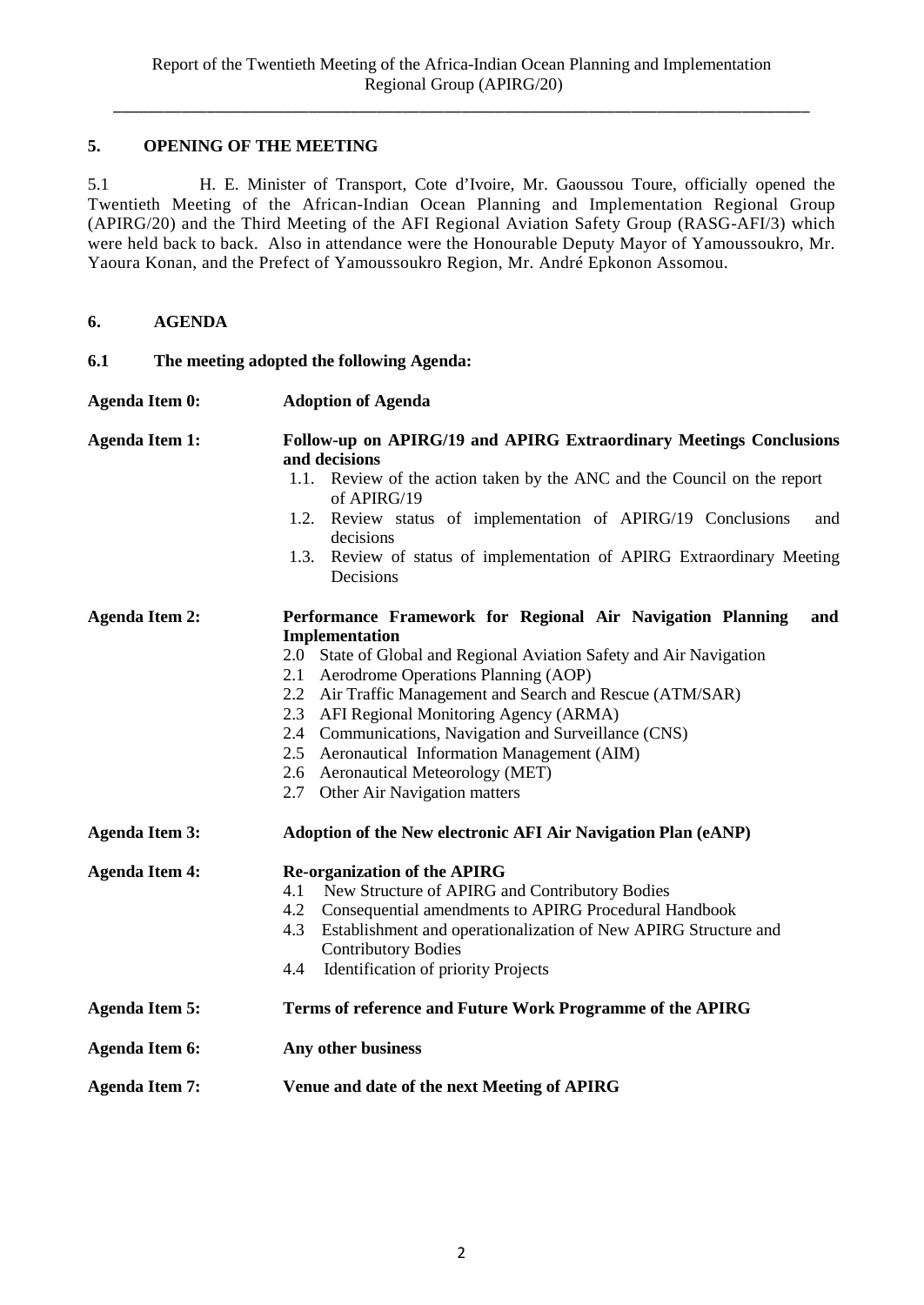## **7. CONCLUSIONS AND DECISIONS**

7.1 APIRG records its actions in the form of conclusions and decisions with the following significance:

- a) Conclusions deal with matters which, in accordance with the meeting's terms of reference, merit directly the attention of States or on which further action will be initiated by ICAO in accordance with established procedures; and
- b) Decisions deal with matters of concern only to APIRG and its contributory bodies.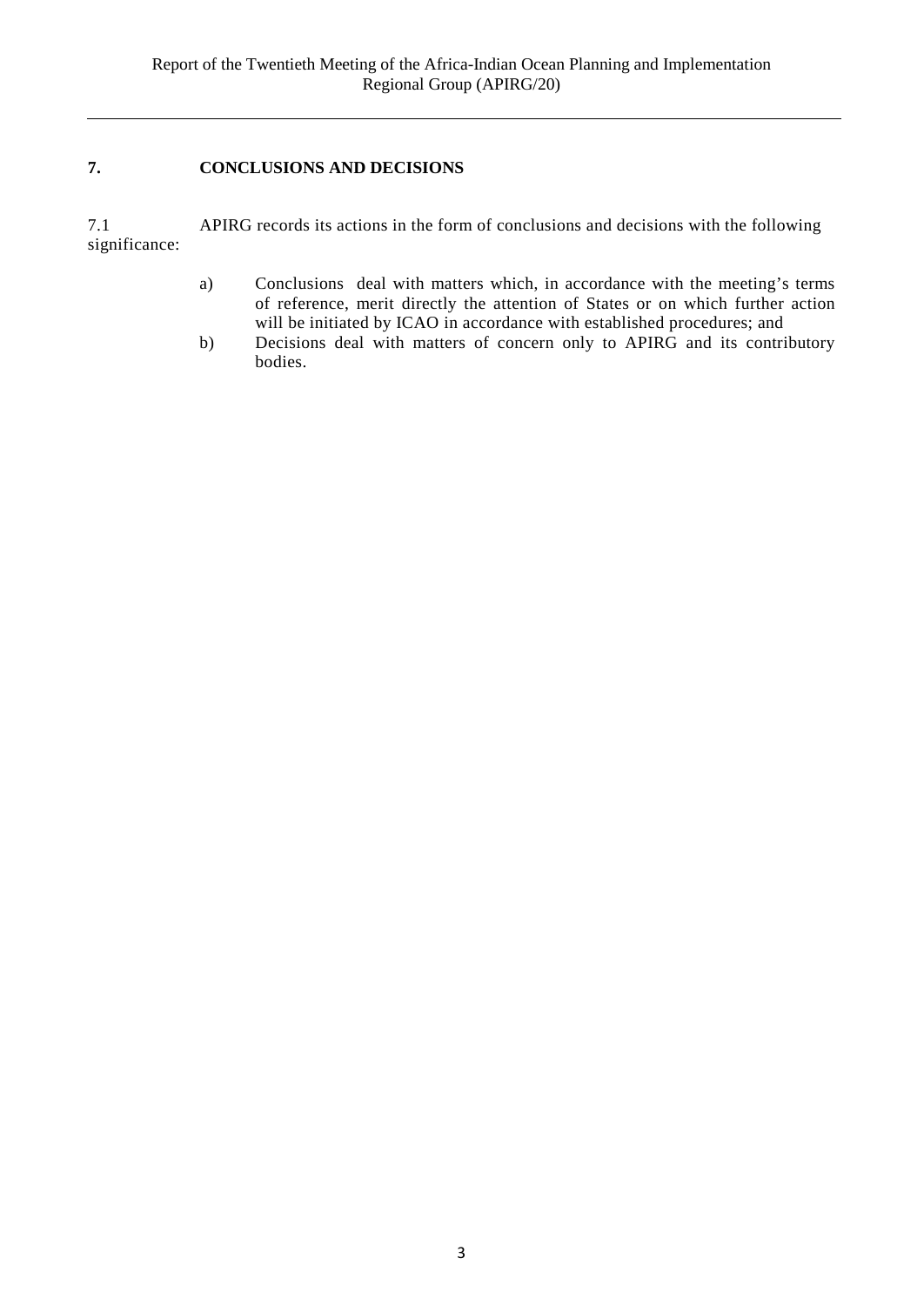## **PART II - REPORT ON AGENDA ITEMS**

### **AGENDA ITEM 0: Adoption of the Agenda**

0.1 The meeting adopted the Agenda as attached to the invitation letter to the APIRG/20 Meeting without amendments.

### **AGENDA ITEM 1: Follow-up action taken on APIRG/19 and APIRG Extraordinary Meeting Conclusions and Decisions**

1.1 Under this agenda item, the meeting reviewed the action taken by the Air Navigation Commission (ANC) on the report of APIRG 19, and the status of implementation of APIRG/19 and APIRG Extraordinary Meetings' conclusions and decisions as presented by the Secretariat.

1.2 The Group noted that the follow up action taken by the Secretariat and APIRG Sub-groups on APIRG/EO decisions would be discussed in detail under Agenda Item 4 of APIRG/20 Meeting.

## **AGENDA ITEM 2: Performance Framework for Regional Air Navigation Planning and Implementation**

### **2.0 State of Global and Regional Aviation Safety and Air Navigation**

2.0.1 The Secretariat made a presentation on the state of Global and Regional Aviation Safety and Air Navigation, covering the following among other issues of relevance to the APIRG.

#### *Global Flight Tracking*

2.0.2 The meeting was apprised on the development of performance-based Standards and Recommended Practices (SARPs) for normal flight tracking, addressing operator responsibility to automatically track aircraft everywhere and in oceanic areas where ATC gets position information at more than every 15 minutes, data retention for last known aircraft location purposes, and complementary provisions to facilitate a practical implementation.

#### *Risks to Civil Aviation Arising from Conflict Zones*

2.0.3 The meeting recalled State letter SMM 1/4-15/16 informing States of the development and launch of the ICAO web-based conflict zone information repository (CZIR) as well as related interim procedures approved by the Council. States were particularly requested to share their experience working with the repository and highlight any identified policy and/or technical issues related to the repository and procedures; however, at the time of the meeting, ICAO had not yet received comments from its member States. The meeting also noted the establishment by the President of ICAO Council of the Repository Review Group (RRG) tasked to periodically review the implementation and progress of the CZIR, and that an end-of-year evaluation for the CZIR would be conducted by March 2016.

*Note from the Secretariat: At the time of APIRG/20 meeting, two AFI States (Somalia and South Sudan) had CZIR entries.*

#### *Review of the GASP and the GANP*

2.0.4 The meeting noted the timelines for the review of the Global Aviation Safety Plan (GASP) and Global Air Navigation Plan (GANP), the outcome of which will be submitted to the 39<sup>th</sup> Session of the ICAO Assembly in 2016.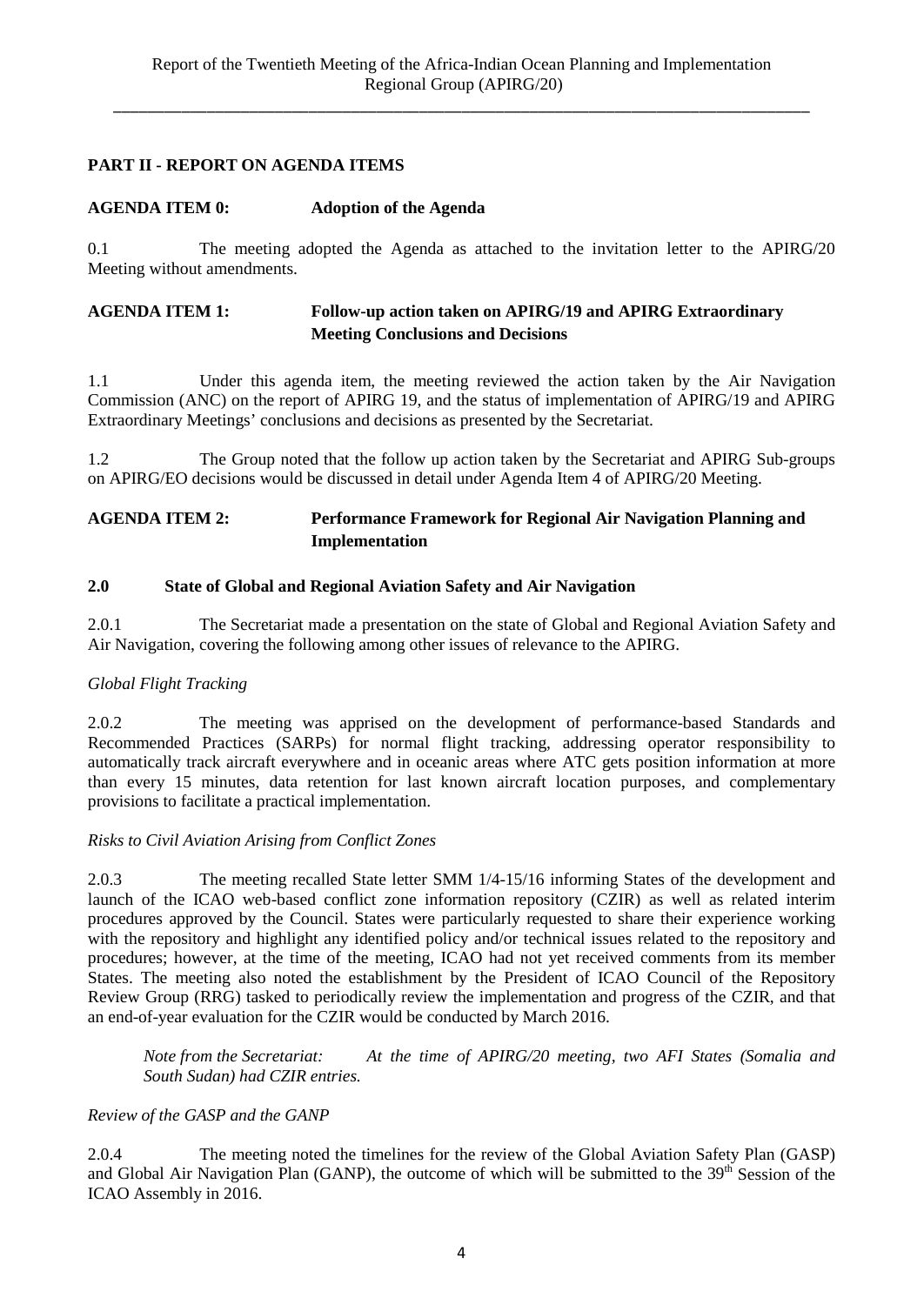2.0.5 With respect to the revision of the GANP, the meeting noted the proposed major changes and additions to its current fourth edition, including: change in the order of the modules in all figures, tables, text, to match the one of the ASBU document; updates of all roadmaps to match the changes of the ASBU document, performance-based approach for the ASBUs; guidance on financial aspects, minimum path, standardization roadmap, global ATM logical architecture in accordance with the 12th Air Navigation recommendation.

## *2015 Safety and Air Navigation reports*

2.0.6 The meeting noted the publication of ICAO Global Safety and Air Navigation reports in accordance with the GASP and GANP provisions. Detailed information was presented on the global status of implementation of the performance-based navigation (PBN) goals established by Assembly Resolution A37- 11 as summarized in **Appendix 2.0A** to this report.

## *Development of Tools and Performance Metrics for Needs Analysis*

2.0.7 The meeting noted the development of iMPLEMENT, an ICAO No Country Left Behind (NCLB) initiative set of tools purposed to serve as decision aids for implementation integrated into iSTARS, providing relevant and sustainable solutions to States.

## *Safety Information Monitoring Service (SIMS)*

2.0.8 ICAO SIMS supports States and service providers in the process of collecting, monitoring, visualizing information, and thus sharing progress of their State Safety Programme (SSP) and Safety Management System (SMS). States, International Organizations and service providers that are willing and able to contribute to the design and development of the early stages of this effort should submit their expression of interest through the dedicated website. SIMS will particularly enable States to:

- Track key indicators for State Safety Programs (SSP);
- Prioritize areas with identified safety concerns;
- Address and improve effective implementation (EI) of ICAO Standards and Recommended Practices (SARPs);
- Illustrate bottom line economic and social impacts of aviation development; and
- Communicate (to approved audience) status reports and progress towards agreed goals.

## *Sustainable implementation*

2.0.9 The meeting noted the impact of ICAO activities supporting its strategic objectives on the United Nations adopted sustainable development goals (SDGs) as summarized in **Appendix 2.0B** to this report.

## *Activities of the Planning and Implementation Regional Groups (PIRGs) in other regions*

2.0.10 The meeting was updated on the activities of the Planning and Implementation Regional Groups (PIRGs) in other ICAO regions in 2014 and 2015 as follows:

- EANPG/56 Paris, 24-27 November 2014 (ICAO Secure Portal [http://portal.icao.int\)](http://portal.icao.int)/)
- MIDANPIRG/15, Bahrain, 8-11 June 2015 [\(http://www.icao.int/MID/MIDANPIRG/Pages/default.aspx\)](http://www.icao.int/MID/MIDANPIRG/Pages/default.aspx)
- NATSPG/51 Paris, 23-26 June 2015 (ICAO Secure Portal http://portal.icao.int)
- GREPECAS PPRC/3, Mexico City, Mexico, 21-23 July 2015 [\(http://www.icao.int/SAM/Pages/MeetingsDocumentation.aspx?m=2015-CRPP3\)](http://www.icao.int/SAM/Pages/MeetingsDocumentation.aspx?m=2015-CRPP3)
- APANPIRG/26, Bangkok (Thailand), 7-10 September 2015 [\(http://www.icao.int/APAC/Meetings/Pages/2015-APANPIRG26.aspx\)](http://www.icao.int/APAC/Meetings/Pages/2015-APANPIRG26.aspx)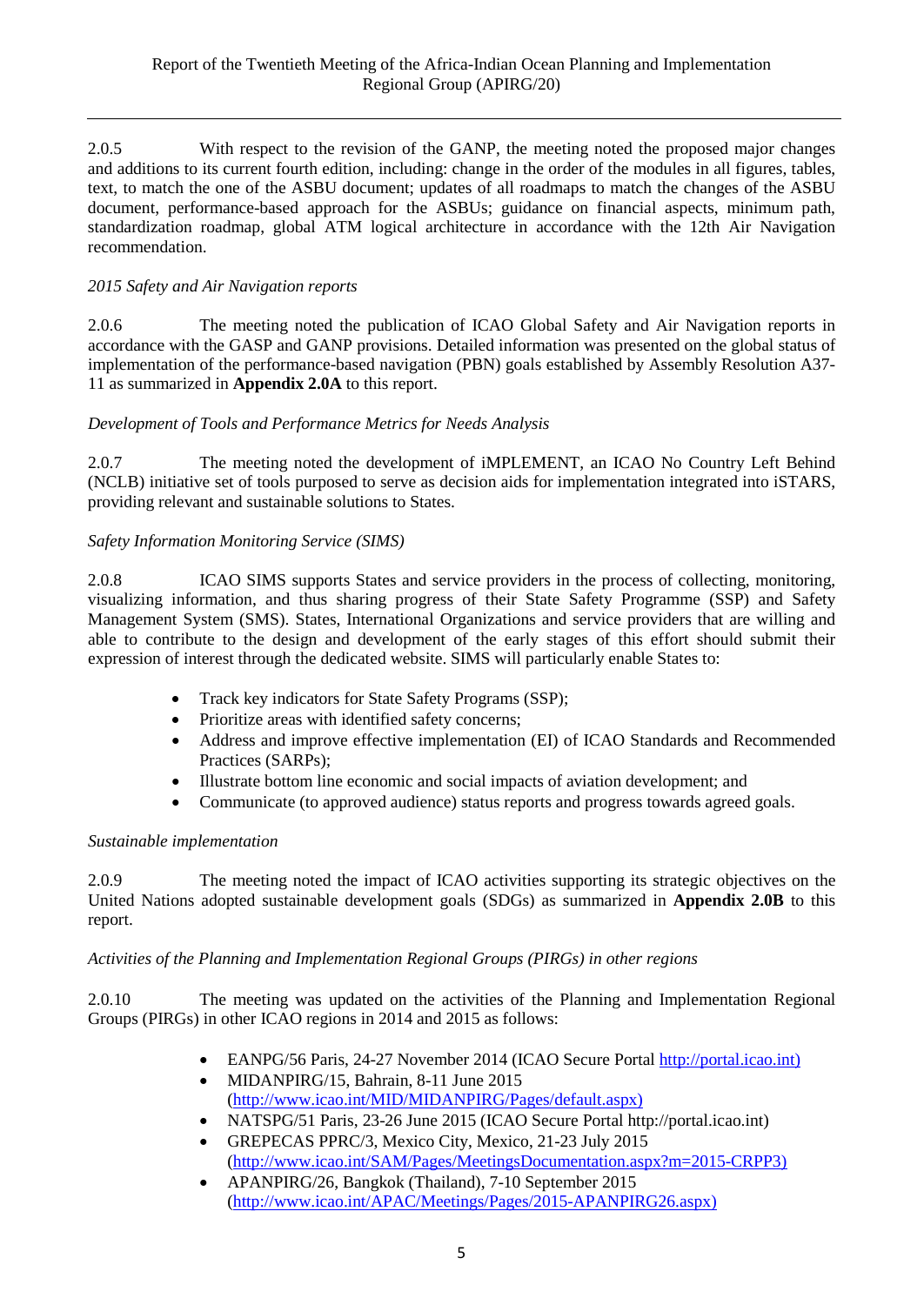2.0.11 The reports of EANPG/56 and MIDANPIRG/15 meetings were reviewed by the Air Navigation Commission (ANC) during sessions held in April and September 2015 respectively, and the reports of the NATSPG/51, GREPECAS PPRC/3 and APANPIRG/26 meetings were to be reviewed by the ANC in November 2015 and January 2016 respectively.

## **2.1 Aerodrome Operations Planning (AOP)**

*Review of activities of the Aerodrome Operations Planning Sub-Group* 

2.1.1 Under this agenda item, the meeting deliberated on the report of the Eleventh Meeting of the Aerodrome Operations Planning Sub-Group (AOP/SG/11), held in Dakar, Senegal, from 3 to 7 August 2015.

## *AOP/SG background*

2.1.2 The meeting acknowledged the discussion on the background of the Aerodrome Operations Planning Sub-Group (AOP/SG), taking into account the terms of reference of the Sub-Group as well as its working programme. The meeting further noted that the information and other related documentation used for the discussion on the AOP/SG background could be used in the methodology for the identification of AOP related projects.

### *Status of Implementation of the Sub-Group Work Plan Programme as assigned by APIRG*

2.1.3 The meeting was reminded that at APIRG/19 all APIRG Sub-Groups had reported completion of their review and update of the conclusions and decisions from previous APIRG meetings. Conclusions and decisions that were still valid were consolidated or reformulated.

2.1.4 The meeting also noted that although the conclusions and decisions were analysed and consolidated, there are outstanding ones that are partially or not implemented. These conclusions and decisions are related but not limited to:

- a) Aerodrome emergency plans;
- b) Aerodrome Certification;
- c) Training of Rescue and Fire Fighting Services (RFFS) personnel;
- d) Implementation of SSP and SMS; and
- e) Aerodrome Inspector Training requests to Comprehensive Regional Implementation Plan for Aviation Safety in Africa (AFI Plan),
- f) etc.

2.1.5 The meeting agreed to refer some of the outstanding matters to the identification of projects.

#### *Evaluation of the Safety targets of the High level - Abuja Ministerial Conference, 2012*

2.1.6 The meeting acknowledged the information on evaluation of the implementation of the Safety targets of the High level – 2012 Abuja Ministerial Conference in the aerodrome field. The meeting recalled that during this Conference, specific and measurable aviation safety targets were established in order to enhance safety standards and implement all safety initiatives in the region. Although most of these objectives have a link with the field of aerodrome operations, only the ones considered to have direct impact on the aerodrome field were discussed.

2.1.7 The meeting noted with great concern the low pace of certification of aerodromes in the AFI Region where currently, only 22.55% of international aerodromes are certified. Moreover, it's probable that certification of some aerodromes did not follow the appropriate national and international procedures.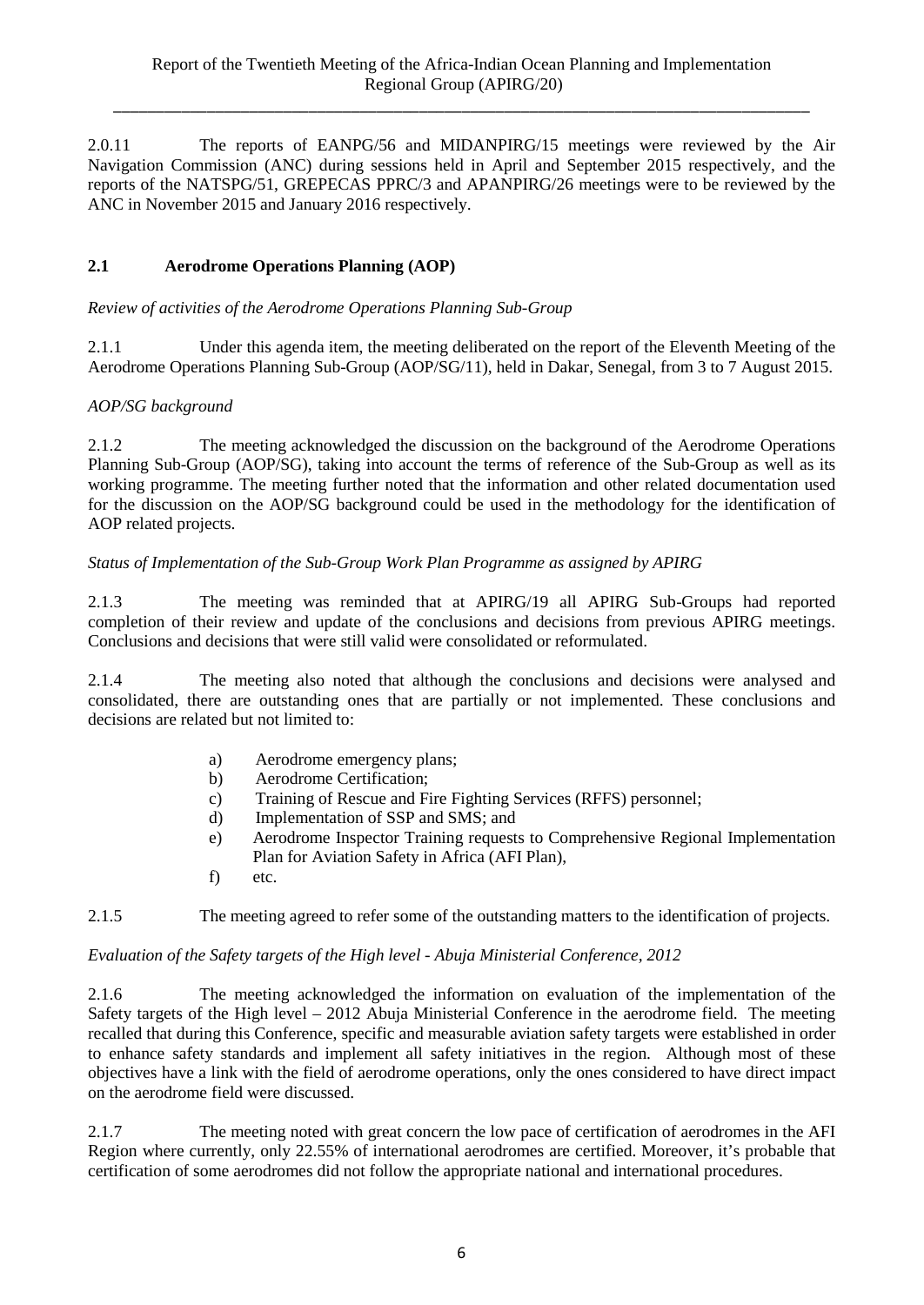2.1.8 The meeting urged States to take appropriate action on certification of international aerodromes being cognizant of the Abuja Safety targets which required completion of the task by the end of 2015 and formulated the following conclusion:

## **Conclusion 20/01: Certification of International Aerodromes**

**That:** 

- **a) States are urged to comply with ICAO SARPs on certification of aerodromes which came in force since November 2003 and Abuja safety targets. States should determine under which status their international airports will operate post December 2015;**
- **b) In line with the provisions of coordination between the RASG-AFI and APIRG, relevant technical components of aerodrome certification should be included in the projects subsidiary bodies of APIRG; and**
- **c) The target of attainment of 45% of certification of International Aerodromes in the AFI Region by end of 2016 is recommended in harmony with the approved AFI Plan targets for the same period.**

*Procedures for Air Navigation Services - Aerodromes (PANS – Aerodromes, Doc 9981) and Amendments of Annex 14, Volumes I and II*

2.1.9 The meeting noted the discussion conducted by the AOP/SG/11 on the new document on ICAO Procedures for Air Navigation Services PANS–Aerodromes (Doc 9981)

2.1.10 The meeting recalled that the ICAO Procedures for Air Navigation Services PANS– Aerodromes (Doc 9981) document was approved on 20 October 2014 by the President of the Council on behalf of the Council in accordance with established procedure and will be applicable in November 2016. This first edition of PANS–Aerodromes addresses priority areas revealed by the ICAO Universal Safety Oversight Audit Programme (USOAP) audits in the areas of aerodrome certification, conduct of safety assessments and compatibility studies. The provisions therein specify, in greater detail that the Standards and Recommended Practices (SARPs) in Annex 14 - Volume I - Aerodrome Design and Operations, operational procedures to be applied by both aerodrome regulators and operators in those priority areas to ensure aerodrome operational safety and to improve overall system capacity and efficiency in a globally harmonized manner.

2.1.11 The meeting further noted that there is a consistent challenge of response to State letters, and in this regard there are outstanding responses to State letters on proposals for the amendment of PANS– Aerodromes and Annex 14, Volumes I and II as follows:

- a) AN 4/1.1.54-14/97 of 19 December 2014: Proposals for the amendment of Annex 14, Volumes I and II and Annex 15;
- b) AN 4/1.1.55-15/30 of 29 May 2015: Proposals for the amendment of Annexes 3; 6, Parts I and II; 8; 14, Volume I; 15; PANS-Aerodromes; and PANS-ATM relating to the use of an enhanced global reporting format for assessing and reporting runway surface conditions;
- c) AN 4/1.1.56-15/51 of 10 July 2015: Proposals for the amendment to Annex 14, Volume and the PANS-ATM (Doc 4444) relating to the runway incursion warning system (ARIWS); and
- d) AN 4/1.1.57-15/53 of 15 July 2015: Proposals for the amendment to Annex 14, Volume I relating to visual aids for navigation and aerodrome design.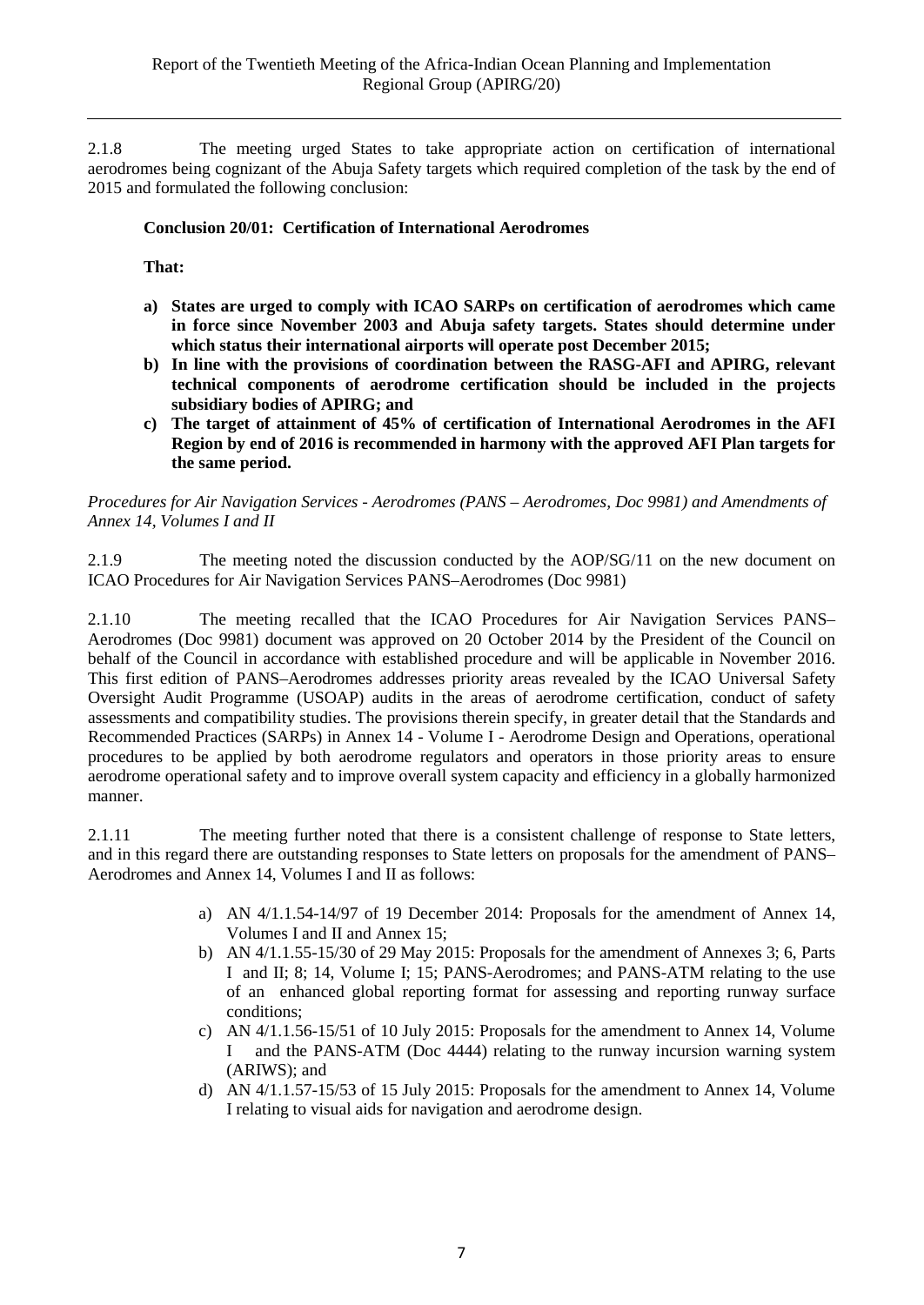2.1.12 The meeting urged States to take action by providing comments and publishing in their Aeronautical Information Publications (AIPs) differences - if any - in accordance with Annex 15 provisions; and respond to the State letters related to proposals for the amendments of PANS–Aerodromes and Annex 14, Volumes I and II. The meeting then formulated the following conclusion:

### **Conclusion 20/02: Implementation of PANS-Aerodromes provisions**

**That:** 

- **a) States are urged to ensure implementation of applicable procedures of the PANS-Aerodromes - Doc 9981. In case of differences between their procedures and the PANS-Aerodromes provisions, they should publish these differences in their aeronautical information publication (AIP) in accordance with Annex 15 to the Chicago Convention; and**
- **b) States should respond to ICAO State letters and in particular to proposals for the amendments to PANS–Aerodromes and Annex 14, Volumes I and II.**

### *CAPSCA Programme*

2.1.13 The meeting recalled the ICAO Collaborative Arrangement for the Prevention and Management of Public Health Events in Civil Aviation (CAPSCA) and its activities. The meeting noted the relevant information by the AOP/SG on the Ebola virus disease outbreak in Africa and its impact on air transport.

2.1.14 The meeting further noted that ICAO, learning from the previous public health events, developed and included specific Standards and Recommended Practices (SARPs) in Annexes 6, 9, 11, 14 and 18 to the Chicago Convention, as well as guidelines for States, airports, air traffic services and airlines for reducing the risk of the spread of communicable diseases through air travel.

2.1.15 The meeting also recalled that the health of passengers and crew on international flights was recognized by the Thirty-fifth Session of the ICAO Assembly in 2004 (Resolution A35-12) as an "integral element of safe air travel" and the Universal Safety Oversight Audit Programme (USOAP) includes audit Protocol Questions (PQs) on the PHE related SARPs since November 2014.

2.1.16 The meeting urged States to prepare for widespread of communicable diseases and this preparedness in the aviation sector requires communication and collaboration between the aviation and public health sectors. The meeting then formulated the following conclusion:

#### **Conclusion 20/03: Aerodrome Emergency Planning (AEP) including Public Health Emergency (PHE)**

**That:** 

- **a) States are urged to ensure that public health component of the Aerodrome Emergency Plan and organization of the Emergency Operations Centre are based on all relevant ICAO Annexes and Documents, and the WHO IHR 2005;**
- **b) States are urged to ensure close collaboration between the public health authority and aviation stakeholders in planning and management of Public Health Emergency (PHE) to avoid duplication of effort and consistently improve efficiency; and**
- **c) WHO, ICAO and CAPSCA Member States discourage restrictions on flights and passengers originating from countries with confirmed, suspect and contact cases of Ebola Virus Disease (EVD). Similarly, suspension of flights by air operators is also discouraged.**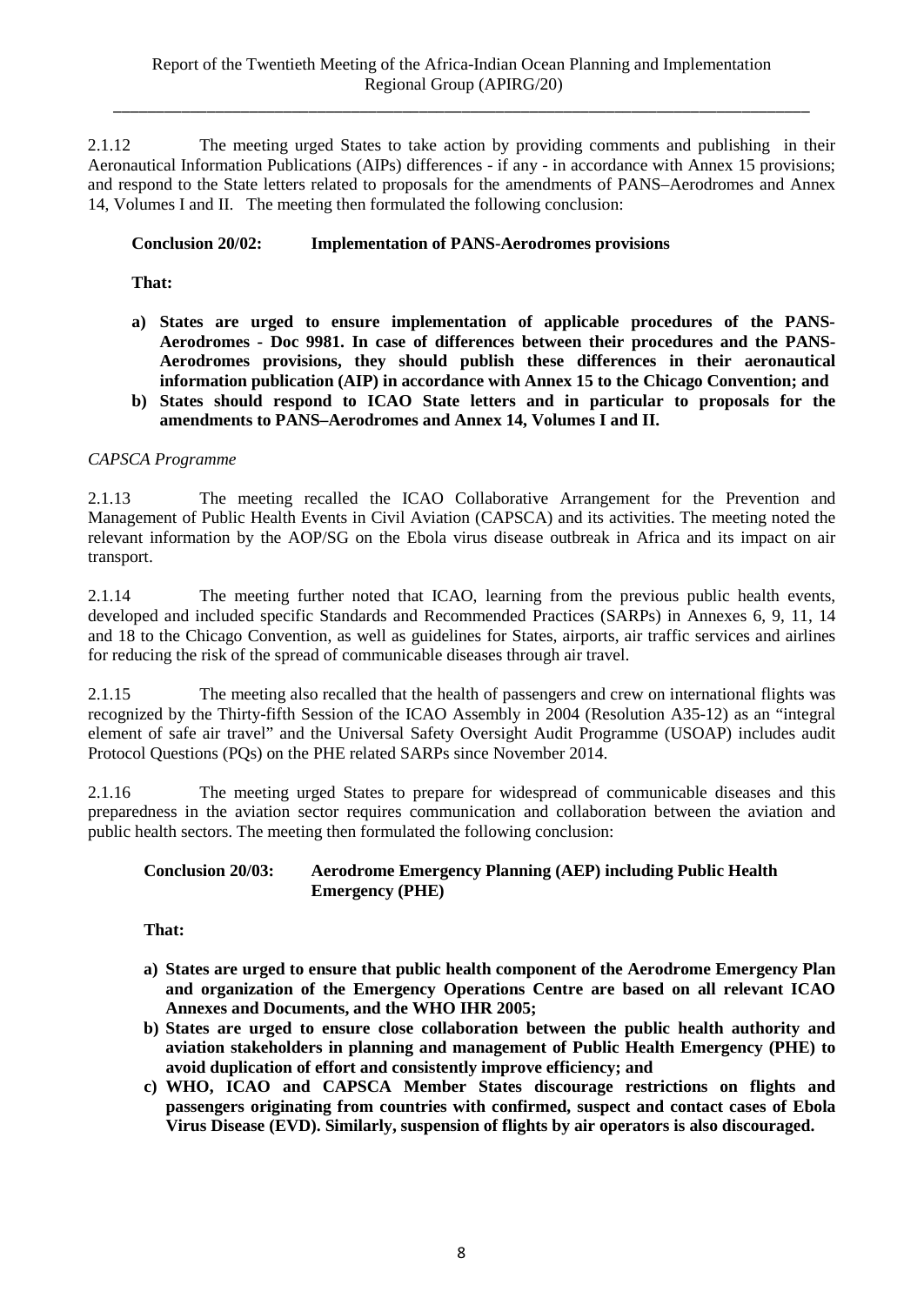## **2.2 Air Traffic Management and Search and Rescue (ATM/SAR)**

## *Fourteenth Meeting of the Air Traffic Management/Aeronautical Information Management/Search and Rescue Sub-group*

2.2.1 The meeting noted that the Fourteenth Meeting of the Air Traffic Management/Aeronautical Information Management/Search and Rescue Sub-group (ATM/AIM/SAR SG/14) was held at the ICAO WACAF Regional Office in Dakar, Senegal from 11 to 14 May 2015. It addressed issues related to its terms of reference, matters arising from the Extra-Ordinary Meeting of APIRG (APIRG/EO) Lusaka, Zambia (10 to 11 July 2014) and other air navigation safety issues brought to its attention by the ESAF and WACAF Regional Offices. The meeting was attended by 57 participants from seventeen States and six organisations and agreed on 11 conclusions and decisions as part of its outcome.

## *Status of implementation of the Sub-group work programme pertaining to ATM and SAR*

2.2.2 The meeting reviewed progress and achievements of the ATM/AIM/SAR Sub-Group, in particular the status of implementation of APIRG Conclusions and decisions as consolidated by the APIRG/19 Meeting in October 2013 and reiterated the need for States to do more in order to address the apparent lack of effective implementation in many areas.

## *Linkage of Remaining Tasks of the Sub-Group with Aviation System Block Upgrades Block 0 modules (ASBU Block 0) and Regional Performance Objectives*

2.2.3 The meeting reviewed the ASBUs and Regional Performance Objectives adopted by its Nineteenth Meeting including the linking of tasks identified by the Sub-Group with Block 0 modules. The meeting further acknowledged that while some States were fairly advanced with their ASBU preparation and would be in a position to commence with Block 1 by 2018, most AFI States had still much to do with Aviation System Block Upgrades (ASBU) Block 0 implementation. The linking of the remaining tasks related to ASBU B0 modules and Regional Performance Objectives is at **Appendix 2.2A** to this report.

## *AFI Key Performance Indicators, Targets and Monitoring*

2.2.4 The meeting recalled a recommendation made by the AFI Plan Steering Committee concerning the development and adoption by the APIRG of a subset of ANS performance indicators and targets. These ANS targets are expected to be accorded the same status as the Abuja safety targets, which were adopted by the African Ministers responsible for civil aviation in July 2012, and further endorsed, by the African Union Assembly of Heads of State and Government in January 2013.

2.2.5 Accordingly, the meeting reviewed and adopted the ANS Key Performance Indicators and targets proposed by the Secretariat for the AFI Region shown at **Appendix 2.2B** to this report. The adopted ANS Key Performance Indicators and targets were to be presented to RASG-AFI for information and to the AFI Plan Steering Committee for endorsement and gradual implementation. Consequently the meeting endorsed the following decision: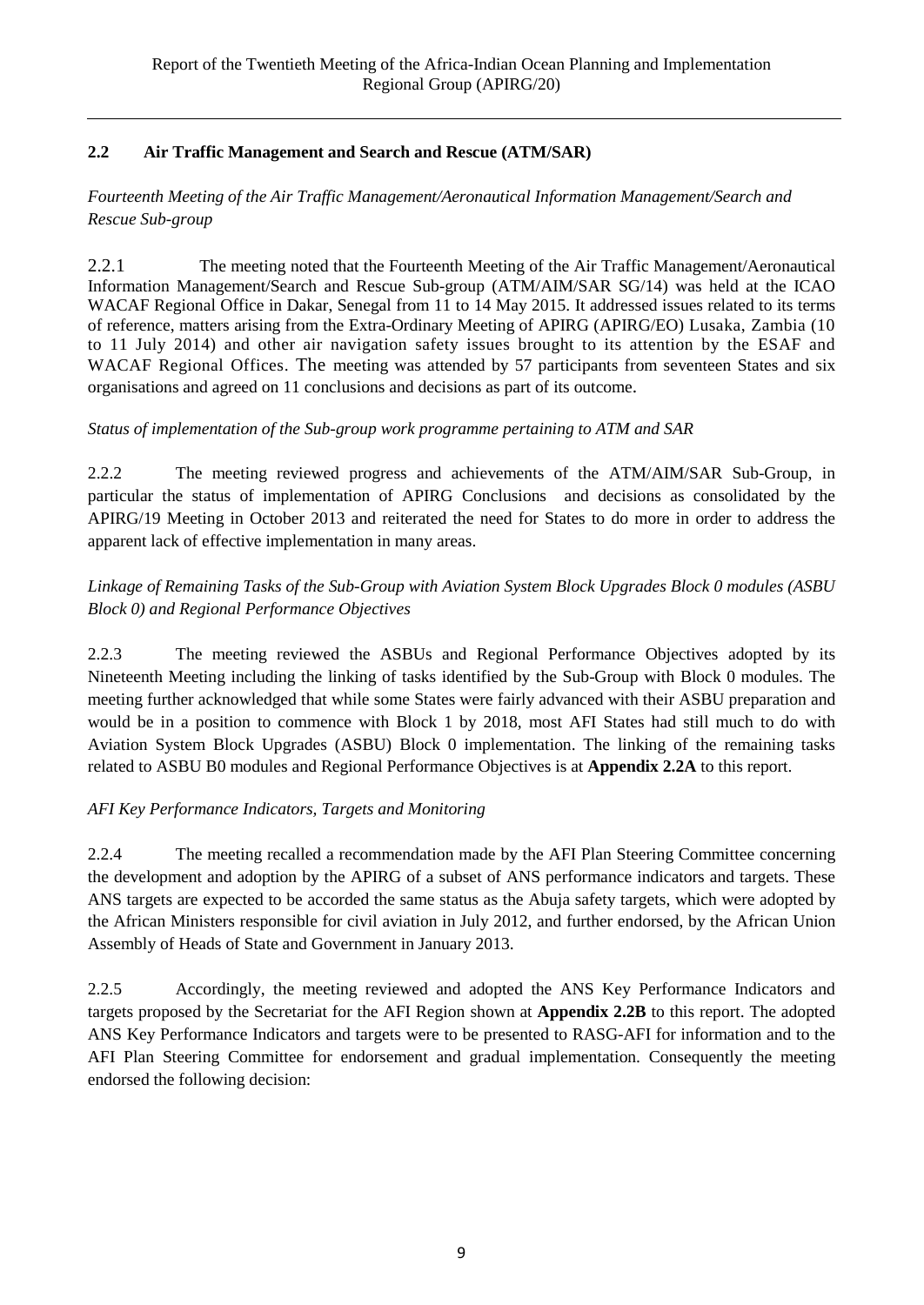**Decision 20/04: AFI ANS key performance indicators, targets and monitoring**

**That:**

- **a) The institutional and regional ANS key performance indicators (KPIs) and targets at Appendix 2.2B to this report are adopted by APIRG;**
- **b) The Secretariat should present the adopted ANS key performance indicators and targets to the 3rd RASG-AFI Meeting for information and the AFI Plan Steering Committee for endorsement and subsequent implementation by States; and**
- **c) The Secretariat should continue the development of appropriate targets for ASBU Block 0 modules and regional performance objectives KPIs for adoption by APIRG, and report implementation progress to APIRG through the Project Coordination Committee (APCC).**

2.2.6 The Group also discussed the issue of monitoring the implementation of ICAO Aviation System Block Upgrade (ASBU) modules. In this regard, it was recalled that in many cases, elements of the ASBU Block 0 modules were already being implemented before the ASBU concept. However, while the regional status of implementation can be identified with respect to some modules, for many modules it is not readily available. States were urged to provide information on the status of implementation. The following Conclusion was formulated:

## **Conclusion 20/05: Status of implementation of ASBU Block 0 modules**

**That:**

- **a) States be urged to provide information on the status of implementation of ASBU modules using the Air Navigation Reporting Forms (ANRFs) or other reporting tools as may be provided, at least twice a year; and**
- **b) The Secretariat should coordinate the development of annual air navigation reports reflecting the status of implementation of ASBU modules, to be presented to the APIRG through its Project Coordination Committee (APCC).**

*Outcome of TAG/6 and TAG/7 Meetings and follow up on issues emanating from the AFI Tactical Action Group (TAG)*

2.2.7 The meeting discussed the high number of Unsatisfactory Condition Reports (UCRs) in the Region and expressed concern on the continuing trend, in particular the aircraft proximity (AIRPROX) occurrences, which constituted 43 percent of the 88 UCRs reported in relation to the RVSM airspace in 2014. It was noted that staffing level in air traffic control, training and proficiency of ATC staff and air traffic services communications deficiencies continue to be the main causal and contributing factors to a high number of UCRs. The meeting agreed that specific attention should be given to addressing these factors effectively and timeously. The following decision was formulated: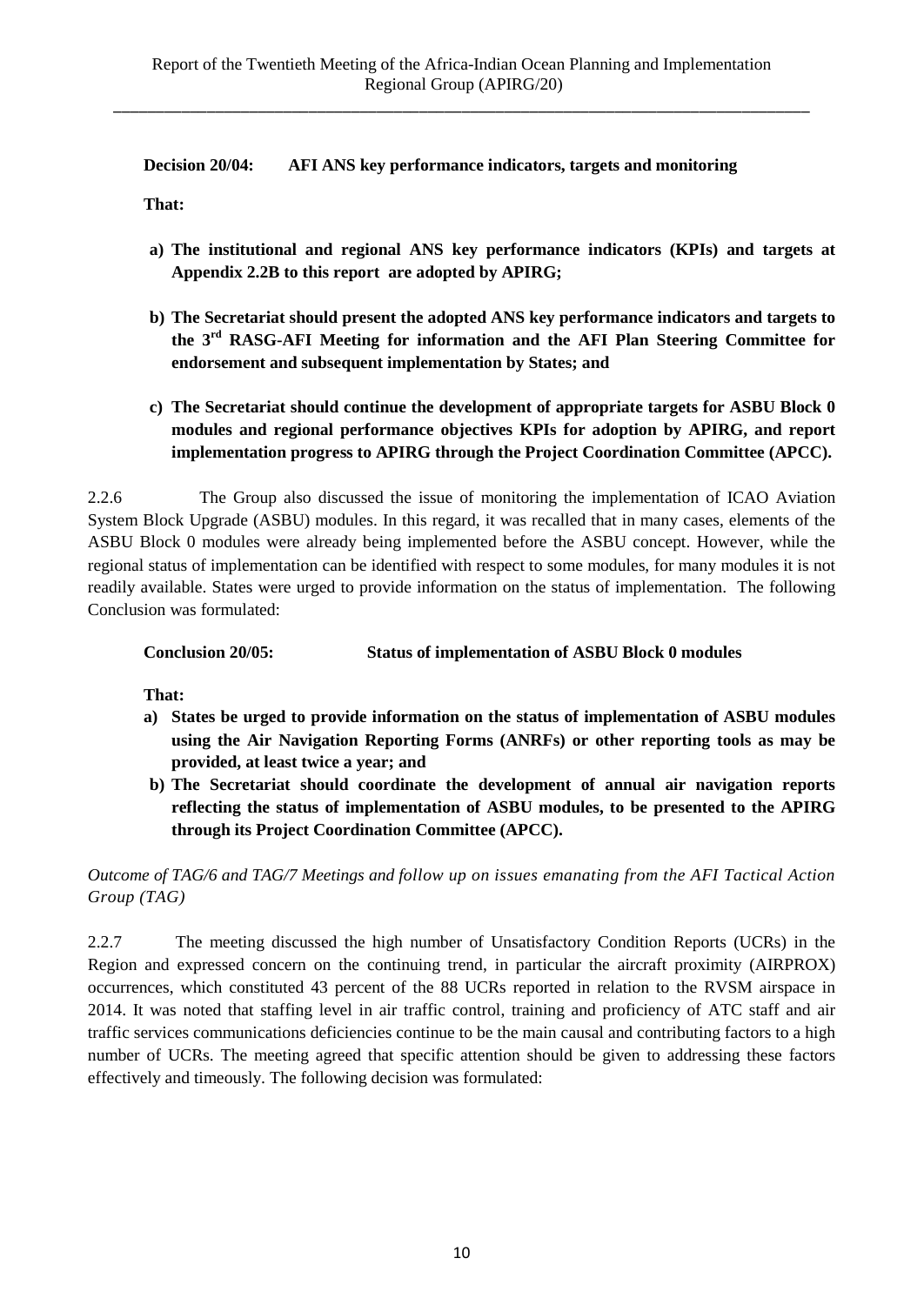## **Decision 20/06: Measures to reduce the high number of unsatisfactory condition reports (UCRs) in the AFI Region**

**That, APIRG in coordination with RASG-AFI, take necessary action to identify specific measures to be undertaken by States, Air Navigation Service Providers and other stakeholders to effectively reduce the high numbers of UCRs in the AFI Region, with particular attention to AIRPROXs in line with the established ANS performance indicators and targets.**

2.2.8 The meeting noted that an ICAO mission was conducted to Nigeria (Abuja, Kano and Lagos) in 2014 to assist the State in addressing deficiencies in the Air Navigation fields identified within the Kano FIR and in its adjacent FIRs, and reduce the number of UCRs occurring in that airspace. The mission formulated 28 recommendations and a Plan of Action comprising 47 activities for the Short, Medium and Long Term implementation. The meeting was also further informed that the ESAF Regional Office carried out Assistance missions to Angola in 2014 to assist the regulator and ATS provider to address ATS related safety issues.

2.2.9 The meeting noted that in order to support development of the safety culture, the International Federation of Air Traffic Controllers Association (IFATCA) had planned to conduct a safety culture workshop in Nairobi, Kenya from 3 to 5 February 2016. States and ANSPs were encouraged to send participants to the workshop.

## *Airspace modification in the Accra FIR*

2.2.10 The meeting noted the safety concerns raised with regard to the airspace sectorization within the Accra FIR, especially the recent change in management of the airspace over Benin and Togo. The ICAO WACAF Regional Office had convened a Meeting in Dakar, Senegal from 13 to15 July 2015, which involved all parties where issues relating to safety assessment and coordination deficiencies between Ghana CAA, Nigerian Airspace Management Agency (NAMA) and ASECNA were addressed, with a recommendation for post sectorization monitoring and reporting by users.

## *Air Traffic Services Competencies*

2.2.11 The meeting noted the convening of the first Meeting of the Air Traffic Services Competencies Study Group (ATSCSG), held in Nairobi, Kenya, from 22 to 23 July 2014 and which included actions to enable the Group to carry out its activities, including circulation of surveys to collect relevant information.

## *Development and promulgation of Contingency Plans (CPs)*

2.2.12 The meeting noted the convening of a *Workshop on Flight Information Region (FIR) and Regional Contingency Plans Development and Implementation Coordination for Southern AFI FIRs and States therein* in Gaborone, Botswana, 25 to 27 August 2015, in response to the results of the ICAO Universal Safety Oversight Audit Programme (USOAP), which indicated a significant shortcoming with respect to Standard 2.30 of Annex 11 to the Chicago Convention, relating to contingency plans (CP). The audit protocol question (PQ) relating to this Standard was satisfactory in less than 24% of AFI States.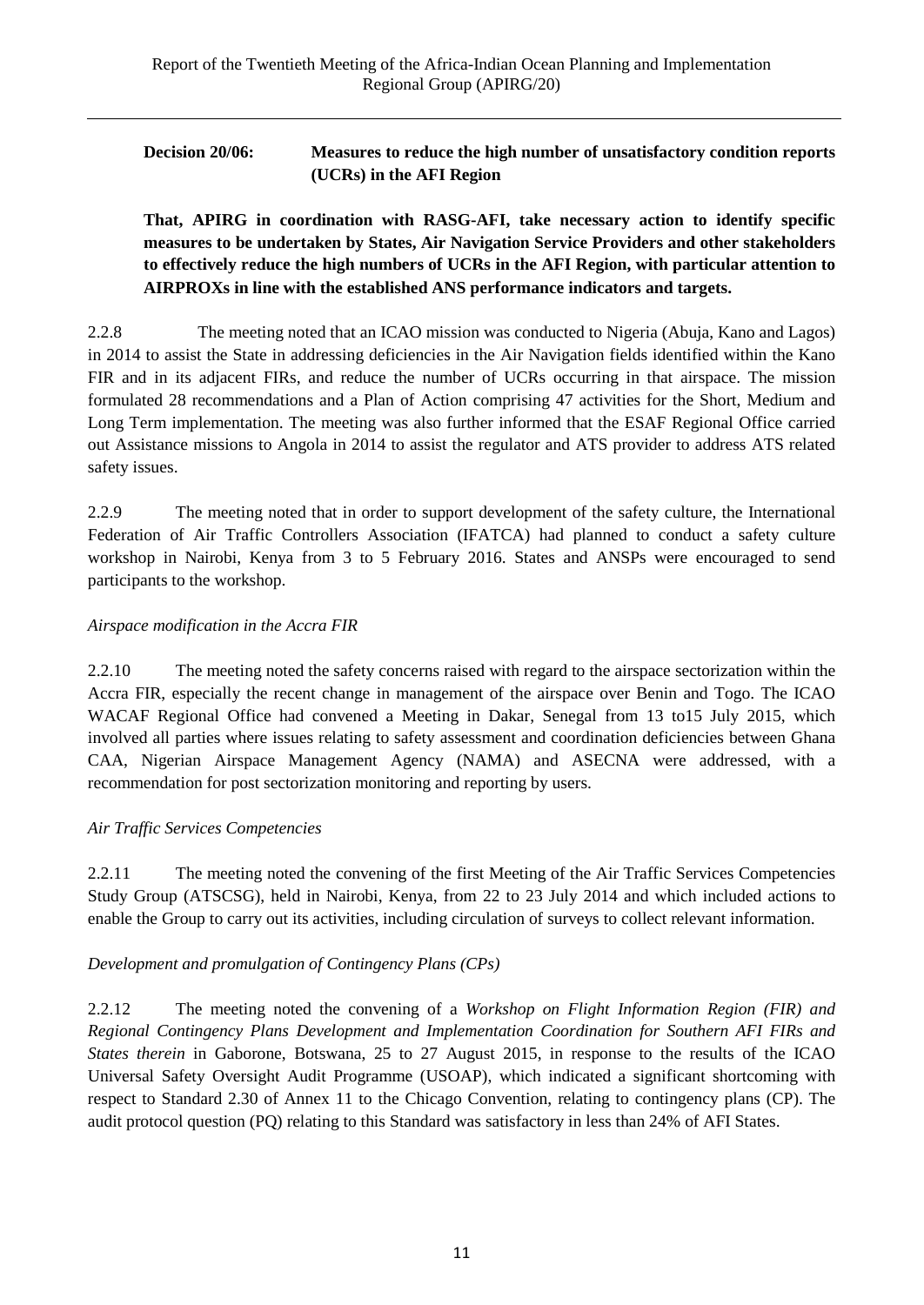A second workshop will be organized in December 2015 in Nairobi, Kenya and will include those FIRs that were not able to participate in the Gaborone event. A similar workshop will be organised to cover States and FIRs in the WACAF area and in this regard, the meeting recognized Nigeria's offer to host the workshop in 2016.

## *Minimum Separation between aircraft*

2.2.13 The meeting noted that since the 10 minute longitudinal separation was agreed for regional implementation in 2003, there had been numerous operational requirements including the introduction of PBN, increased coverage of communications and surveillance, multilateration, CPDLC/ADS-C, ADS-B and other developments which justify a reduction of separation minima in specific FIRs in order to improve airspace capacity and efficiency. A need was identified for an APIRG project which will involve the harmonized review and implementation of separation minima in the AFI Region.

## *ATS incident reporting and investigation*

2.2.14 The meeting noted that the reporting of ATS incidents and deficiencies in the region remained low. It was noted, however, that in areas where the World Food Programme (WFP) operated, it had consistently reported several incidents including AIRPROXs within a 12 month period, which was not the case with many other operators in the same areas.

2.2.15 The meeting also noted the need for improvements in the quality of incident investigation and States' follow-up action through proper training. Slow progress in establishing the "Just Culture" continued to be a critical factor negatively affecting the reporting of incidents. It was further noted that many States were yet to establish functional safety management mechanisms as provided for in Annex 19 to the Chicago Convention and that efforts need to continue to be directed at specific challenges such as the low reporting of ATS incidents and incident investigation training. Furthermore, the meeting agreed that although, in accordance with the Abuja Targets, States that had not reached 60% Effective Implementation of critical elements of a Safety oversight system (EI) were not expected to prioritize implementation of State safety programmes (SSP), the implementation of safety management systems (SMS) should still continue.

2.2.16 The meeting further noted that the US Federal Aviation Administration (FAA) had offered to assist the region with training in the accident and incident investigation in the field of ATS in order to strengthen the efforts aimed at mitigating the incidents. The Secretariat would be liaising with the FAA on their offer.

## *ATS route network improvement*

2.2.17 The meeting noted that the PRND Working Group had completed the primary task of comprehensively improving the route network and by using PBN as an enabler, achieved the following:

- a) The AFI ATS route lengths have been reduced by about 4797 nautical miles, representing a reduction of an estimated 144 million metric tons of  $CO<sub>2</sub>$  emissions; and
- b) Fifty eight (58) iFLEX tracks have been created to provide access to the Atlantic Ocean RNAV Random Routing Area (AORRA).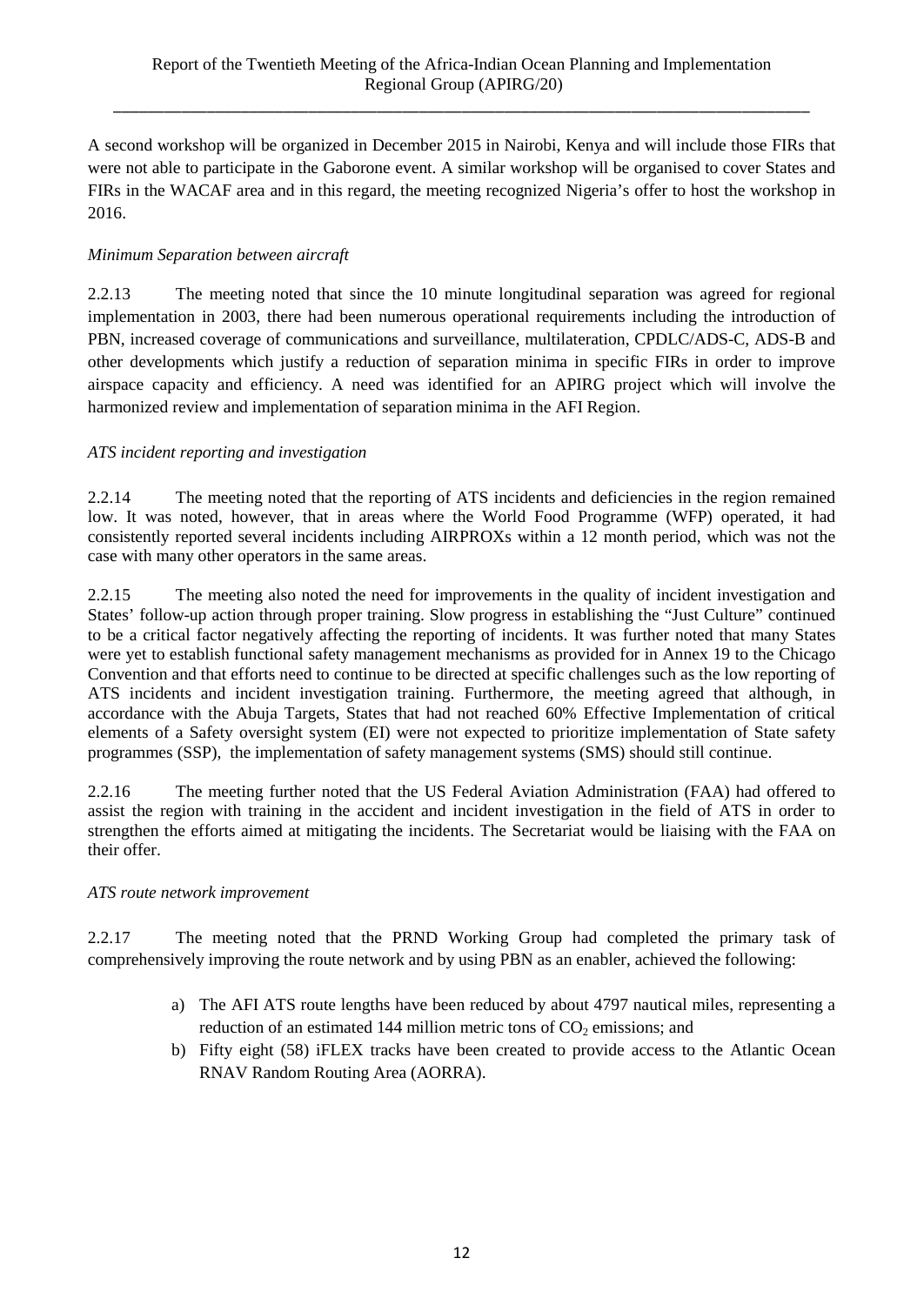## *Missing Flight Plans (FPL)*

2.2.18 The meeting noted that in relation to missing flight plans, although some ANSPs had reported encouraging improvements from efforts taken, many of the related conclusions and recommendations were not being effectively implemented by AFI States and ANSPs and that most of the challenges in missing flight plans were related to operational aspects, rather than shortcomings in equipment or infrastructure. It was therefore agreed that more effort should be made through a mechanism in the new APIRG structure to address this shortcoming and also consolidate all APIRG Conclusions and recommendations formulated over time by various forums, for all stakeholders to implement.

2.2.19 The meeting noted the initiatives taken by ASECNA to mitigate the risk of "missing flight plans," In this respect, the "missing flight plan" issue was discussed at length, with the recognition of its importance to safety, efficiency and security. It was recognized that while the causal factors were both technical and operational, the most impact would be realized by addressing the operational aspects. These mainly had to do with competence of filers and ANSP message handling staff. As a way forward the meeting agreed to consolidate and improve on the existing APIRG Conclusions, highlighting the criticality and urgency to implement remedial measures to effectively address the matter of missing flight plans. In this regard, the meeting formulated the following conclusion:

## **Conclusion 20/07: Addressing missing flight plans**

**That:**

- **a) States should implement remedial measures identified within the framework of APIRG and learn from other ICAO Regions to address the irregularity of missing flight plans;**
- **b) States should establish a focal point team to follow up on the implementation of the remedial measures;**
- **c) ICAO, ANSPs, AFRAA, IATA and IFALPA should continue to encourage stakeholders for the use of collective addresses as implemented by ASECNA to mitigate the loss of flight plans; and**
- **d) The Secretariat should institute a mechanism at AFI level to analyze deeply and find a definitive solution to the problem of missing flight plans under a project.**

#### *Implementation of ADS-C/CPDLC*

2.2.20 The meeting noted that thirteen ANSPs in the AFI region had implemented ADS-C/CPDLC systems and nine were already in advanced stages. The meeting recognized the need for continuous monitoring of the performance of these systems to ensure safety and acknowledged user concern over cost implications related to the establishment of a Data Link Central Monitoring and Reporting Agency (DL/CMRA). The meeting agreed that the matter be referred to the Infrastructure and Information Management (IIM) Sub-Group for follow-up. Further consideration of issues related to ADS-C/CPDLC implementation is addressed under Section 2.4 of this report.

2.2.21 The meeting noted that the Global Operational Data Link Document (GOLD) had been updated and agreed on the application of the updates, pending the completion of a manual under development by ICAO to replace the GOLD. The meeting requested South Africa, which has been the custodian of the GOLD in the AFI region, to appoint/nominate a specific focal point to replace the previous focal point and to provide ICAO with this information before 31 January 2016.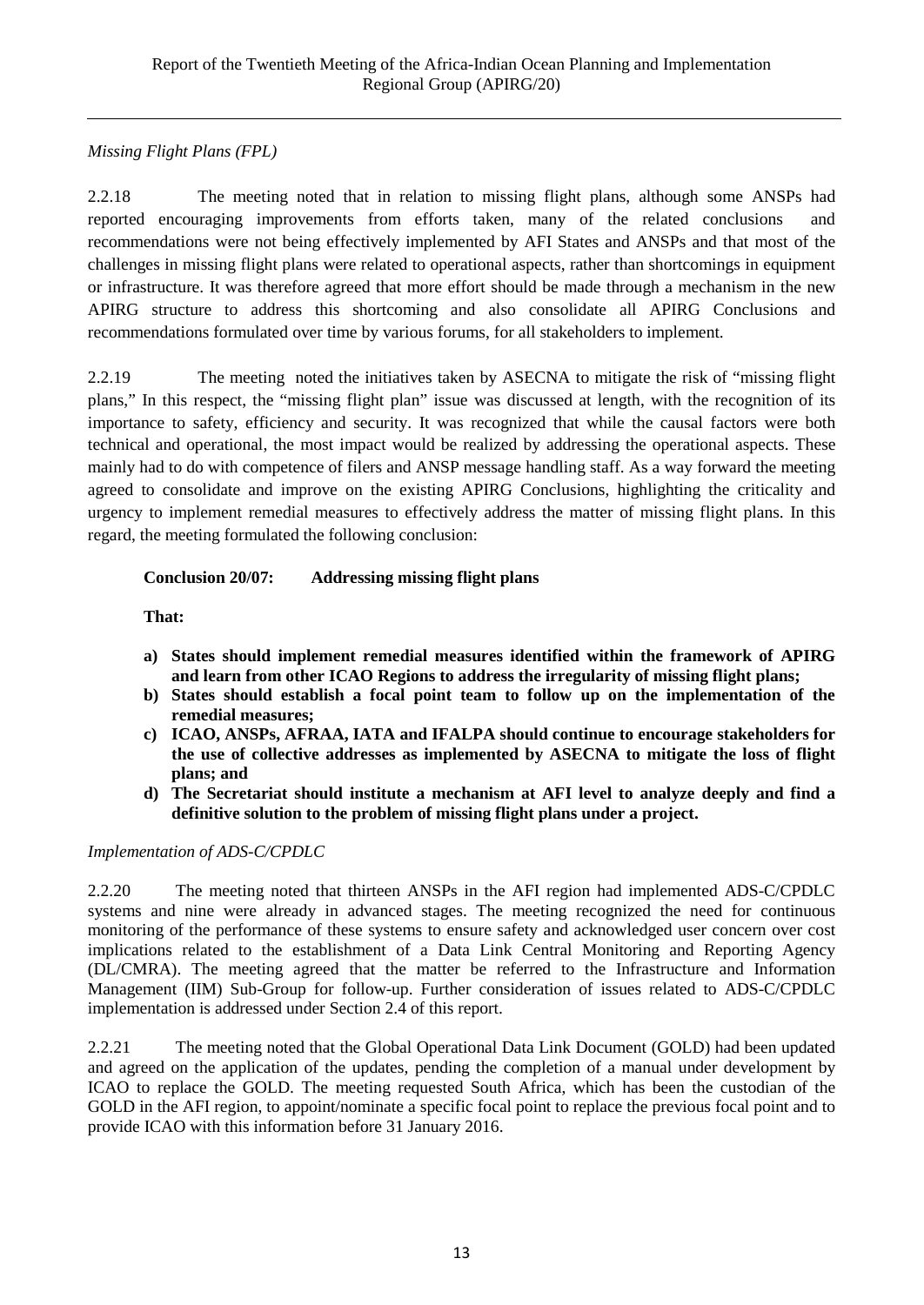## *Operational Data Link Familiarization Seminar*

2.2.22 The meeting noted the convening of an Operational Data Link Familiarization Seminar in Nairobi, Kenya from 2 to 6 November 2015, facilitated by ICAO, in collaboration with the Federal Aviation Administration (FAA) and International Air Transport Association (IATA). The Seminar was hosted by the Kenyan Civil Aviation Authority (KCAA) and was attended by forty three (43) participants from ten States. The purpose of the Seminar was to support ADS-C and CPDLC implementation in the AFI Region, consistent with ICAO Global Air Navigation Plan Aviation System Block Upgrade (ASBU) Block 0, following observations by the AFI Tactical Action Group (TAG) of a number of Unsatisfactory Condition Reports (UCRs) in which shortcomings in the use of CPDLC/ADS-C was identified to be causal or contributing factor. The Seminar particularly addressed the need for training of CNS/ATM operational personnel. The Seminar recognized and highlighted the need for cooperative effort at regional level and to involve all stakeholders (e.g. operators, CSPs, aircraft manufacturers, avionics suppliers). In order to better support this initiative, the meeting adopted the following decision and conclusion:

#### **Decision 20/08: Measures to Support CPDLC/ADS-C implementation in the AFI Region**

**That the Secretariat should develop a Project under APIRG framework of AFI Region CPDLC/ADS-C Implementation Planning Continuous Improvement (CPDLC/ADS-C IPCI);**

| <b>Conclusion 20/09:</b> | Implementation of ICAO PBCS manual (DOC 9869) and GOLD |  |
|--------------------------|--------------------------------------------------------|--|
|                          | <b>Manual (DOC 10037)</b>                              |  |

**That:**

- **a) States, Air Navigation Service Providers (ANSPs) and users take necessary action to apply the technical and operational guidance provided in the Second Edition of Doc 9869 (Performance Based Communication and Surveillance (PBCS) Manual) and the Global Operational Datalink (GOLD) Manual (Doc 10037) once published;**
- **b) States and ANSPs that have already implemented CPLDC/ADS-C review their systems performance using PBCS Manual and take immediate action where remedial measures are necessary; and**
- **c) ICAO should provide assistance to States facing implementation challenges under the No Country Left Behind (NCLB) initiative to ensure that communication and surveillance requirements are met by all AFI States.**

*Search and Rescue (SAR)*

2.2.23 The meeting noted that minimal progress had been achieved in the area of SAR. Among others, the establishing of SAR agreements continued to be a challenge. The meeting noted that the format of the agreement could be part of the challenge in respect of the levels at which the agreements were to be and recognized the potential benefit of establishing agreements at lower level in order to facilitate operational cooperation and efficiency, in particular coordination of SAR efforts where political issues are not necessarily involved. The meeting observed with concern the lack of implementation of APIRG/19 Conclusion 19/21 on SAR Data Collection and Development and Management of an AFI SAR Web Page, and 19/22 calling upon ICAO to establish a SAR Team of Experts to assist States in establishing their SAR systems, and AFCAC to create a SAR Support Project to take over the SAR Team of Experts and provide a structured support to States. Accordingly, the following conclusion was formulated: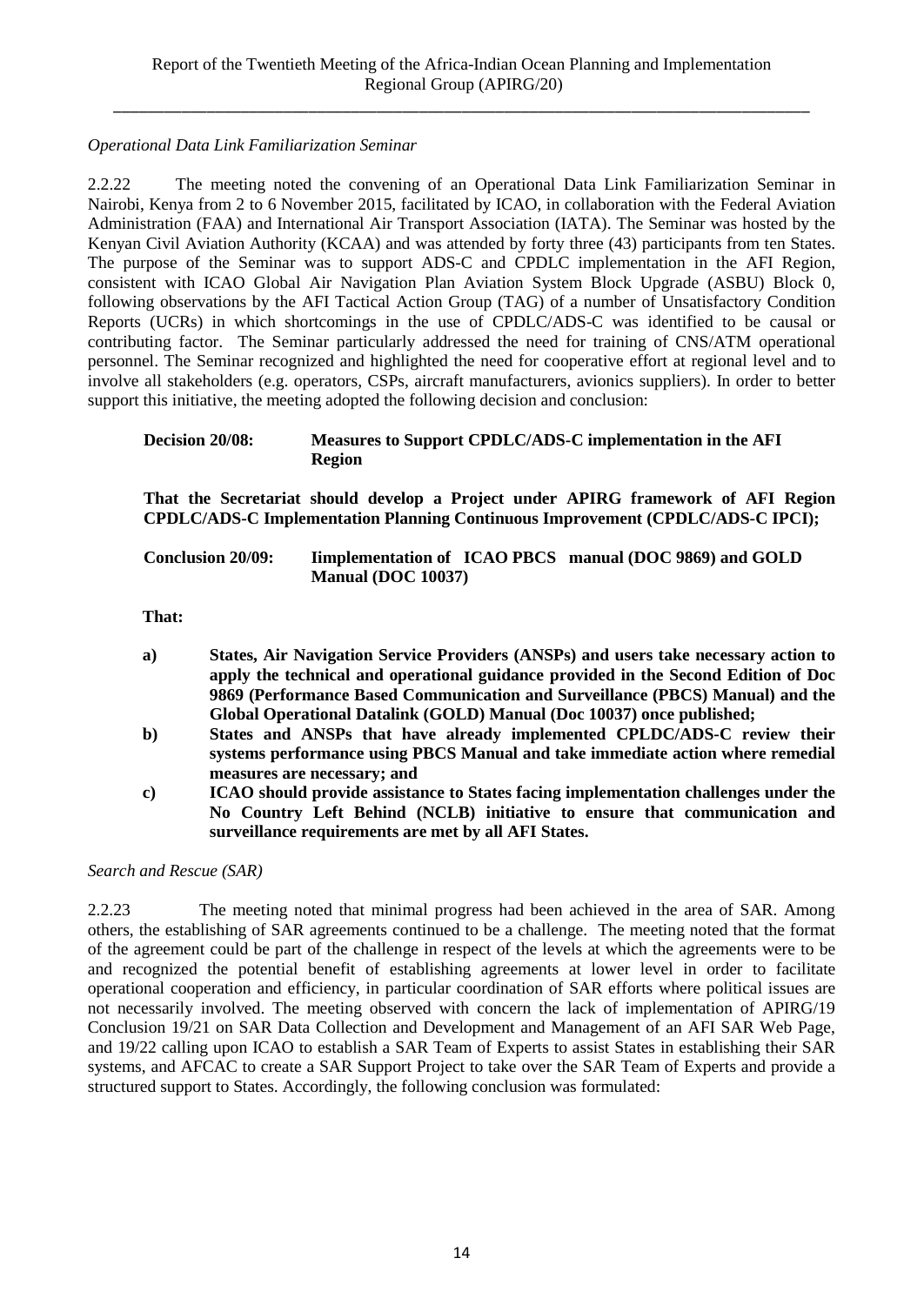**Conclusion 20/10: Search and Rescue (SAR)**

**That:** 

- **a) States be urged to conclude SAR agreements under Regional frameworks to facilitate operational cooperation and efficiency; and**
- **b) The Secretariat should follow up on APIRG/19 Conclusion 19/21, on SAR Data Collection and Development and Management of an AFI SAR Web Page and 19/22 on Establishment of SAR Team of Experts and SAR Support Project and report progress to APCC and subsequently present a status report to the next Meeting of APIRG (APIRG/21).**

#### *Air Navigation Deficiencies*

2.2.24 The meeting noted that the reporting of incidents continued to be a challenge and recalled that, at its Seventeenth Meeting, it had agreed under Conclusion 17/100 - *Development of the AFI web-based Air Navigation Deficiency Database*, to expedite development of the AFI Air Navigation Deficiency Database (AANDD). However development was suspended based on the establishment of a central mechanism and database on the integrated Safety Trend Analysis and Reporting System (iSTARS) platform. The meeting acknowledged that the regional and centralized databases served different purposes, and in this regard agreed to resume the development of the AANDD and accordingly, formulated the following decision:

#### **Decision 20/11: AFI Air Navigation Deficiency Database (AANDD)**

**That:**

- **a) In order to facilitate the clear identification of challenges and the prioritization of implementation support, States are urged to provide status of implementation in various areas as requested by the Secretariat, and in particular, to respond to surveys to that effect; and**
- **b) In order to facilitate achievement of the objectives of reporting and resolution of deficiencies in the AFI Region, the Secretariat should take necessary action to bring the AANDD into operation.**

#### *Civil/Military Coordination and Cooperation*

2.2.25 The meeting noted the convening of an AFI Seminar on Civil/Military Coordination and Cooperation at the Ecole Africaine de la Météorolgie et de l'Aviation Civile (EAMAC) in Niamey, Niger from 26 to 28 May 2015. The seminar, attended by 105 participants from 25 States and one organization, was opened by Mr. Raymond Benjamin, then ICAO Secretary General and was held pursuant to a recommendation of the 14<sup>th</sup> Meeting of the AFI Plan, as a continuation of the worldwide civil/military cooperation campaign recommended by the Global Air Traffic Management Forum on Civil/Military Cooperation (Montreal, October 2009) to enhance airspace optimization through flexible use of airspace (FUA). The meeting agreed on the following conclusion:

### **Conclusion 20/12: Civil/military cooperation and coordination**

**That in order to facilitate civil/military cooperation, States:**

- **a) Consider application of ICAO guidance material including Circular 330 and share such material with their military counterparts;**
- **b) Adopt a Flexible Use of Airspace (FUA) approach in establishing prohibited, restricted or danger areas such that these areas are established on a temporary basis, taking into account the needs of civil aviation;**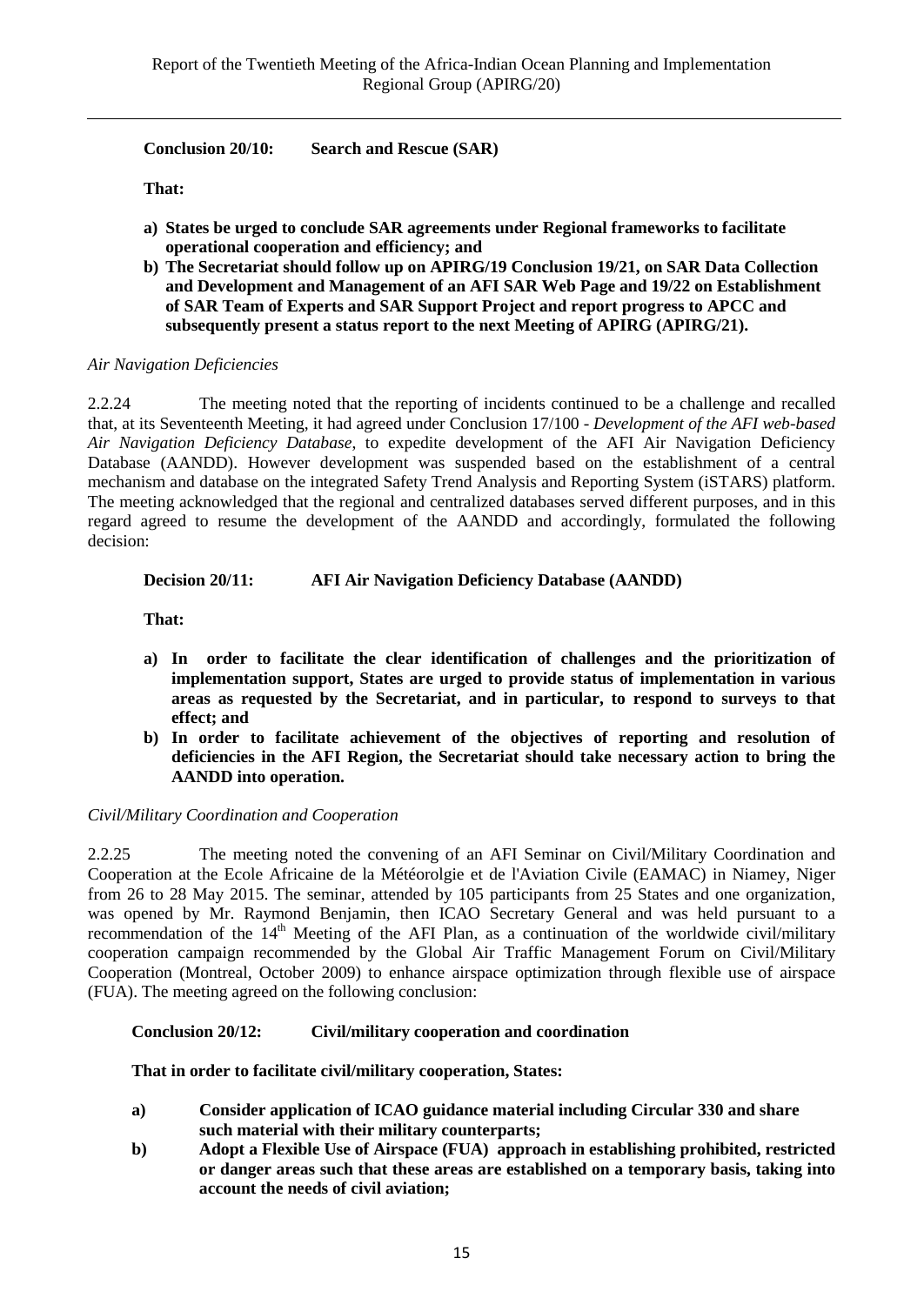- **c) Establish a legal framework to support effective coordination between civil and military authorities;**
- **d) Incorporate element of civil/military cooperation in the training syllabus of both civil and military air traffic service personnel; and**
- **e) Constantly review the existence of prohibited, restricted or danger areas pursuant to LIM/AFI (1988) Recommendation 2/21.**

*Note: This Conclusion replaces APIRG Conclusion 19/55*

#### *Airspace safety in South Sudan*

2.2.26 The meeting discussed at length the critical and persistent safety issues in the airspace of South Sudan, noting the high volumes of traffic in the airspace in particular at Juba. The meeting acknowledged interventions by ICAO together with other International stakeholders, as well as the continued support provided to the State including assistance missions, to address the safety concerns the meeting requested ICAO to continue its efforts and engage the State until the safety issues are adequately addressed. Accordingly, the meeting agreed on the following conclusion:

### **Conclusion 20/13: Resolution of safety issues in the airspace over South Sudan**

#### **That:**

- **a) South Sudan be urged to take necessary measures as matter of urgency, to effectively address safety issues in the airspace as identified by users and ICAO;**
- **b) ICAO and AFCAC are requested to continue engagement with South Sudan in order to make the assistance being provided more effective; and**
- **c) Urge partner States and Organizations supporting South Sudan in the fields of civil aviation to work more closely with ICAO in order to consolidate their efforts and realize synergies in addressing the safety issues.**

## *PBN Implementation*

2.2.27 On discussing progress regarding the implementation of PBN, the Group expressed concern on status of implementation in the Region, which was below 50 percent of the implementation targets established in Assembly Resolution A37-11. The status and projected implementation of PBN goals by AFI States was reported as shown in **Figures 2.2(a)** and **2.2(b)** below:



## **Figure 2.2(a): Implementation of PBN Goals by AFI States (Assembly Resolution A37-11)**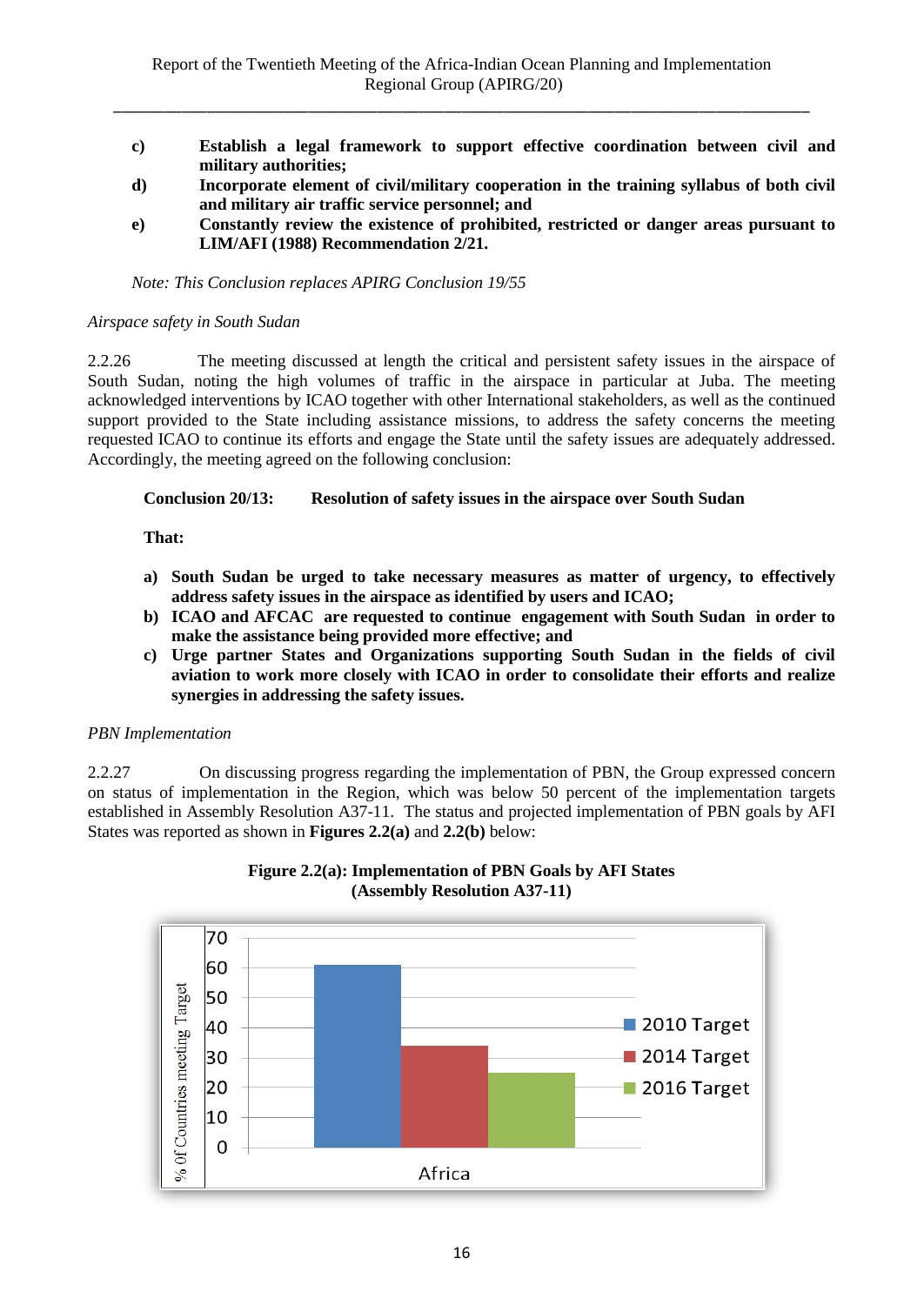### **Figure 2.2(b): Implementation by AFI States of PBN procedures for instrument runways at international aerodromes**



*(120 out of 180 (66.7%) instrument runways are equipped with PBN procedures)*

2.2.28 With regard to the development of national PBN implementation plans, the meeting noted that the number of States that had submitted copies of the plan during the ATM/AIM/SAR SG/14 in May 2015 was below 20, but this number had since risen to 31. The meeting acknowledged the positive trend, however, added that more concerted effort should be taken to increase the overall rate of implementation.

2.2.29 With regard to the quality of the national plans, the Group noted that many of the plans whose copies had been submitted to ICAO were "not robust." States were accordingly urged to seek assistance from AFPP and ICAO as necessary, in order to improve the quality and details of their national PBN implementation plans to a status that could effectively support systematic implementation. In addition, States were urged to prioritize development of PBN airspace concepts, as an important part of PBN implementation process, that would enable States and their ANSPs improve on implementation priorities of PBN as well the ASBU Modules such as B0-CCO and B0-CDO which are enabled by PBN.

2.2.30 The Group reviewed the Regional PBN Implementation Plan and requested the Secretariat to update and align the target implementation dates with ASBU Block timelines, taking into consideration recommendations of AFI Plan Steering Committee with respect to the regional target dates. The Group also recognized a proposal to insert the words "where practical" with respect to the expansion of the implementation of RNP APCH where challenges are apparent beyond the minimum locations called for in Assembly Resolution A37-11, to be included in the amended Regional PBN Implementation Plan.

#### *Stakeholder contributions in PBN implementation*

2.2.31 The Group noted with concern that while the African Flight Procedure Programme (AFPP) was successfully launched in June 2014 and is fully operational, its engagement by States was still low. The Group acknowledged the role of the African Civil Aviation Commission (AFCAC) in assisting States in the implementation of PBN through mechanisms such as seminars and workshops. In this case, recalling the supportive role of users in PBN implementation, the meeting recognized the importance of coordinated efforts by all relevant stakeholders in the implementation of PBN, and the need for a specific strategic document to guide such coordination.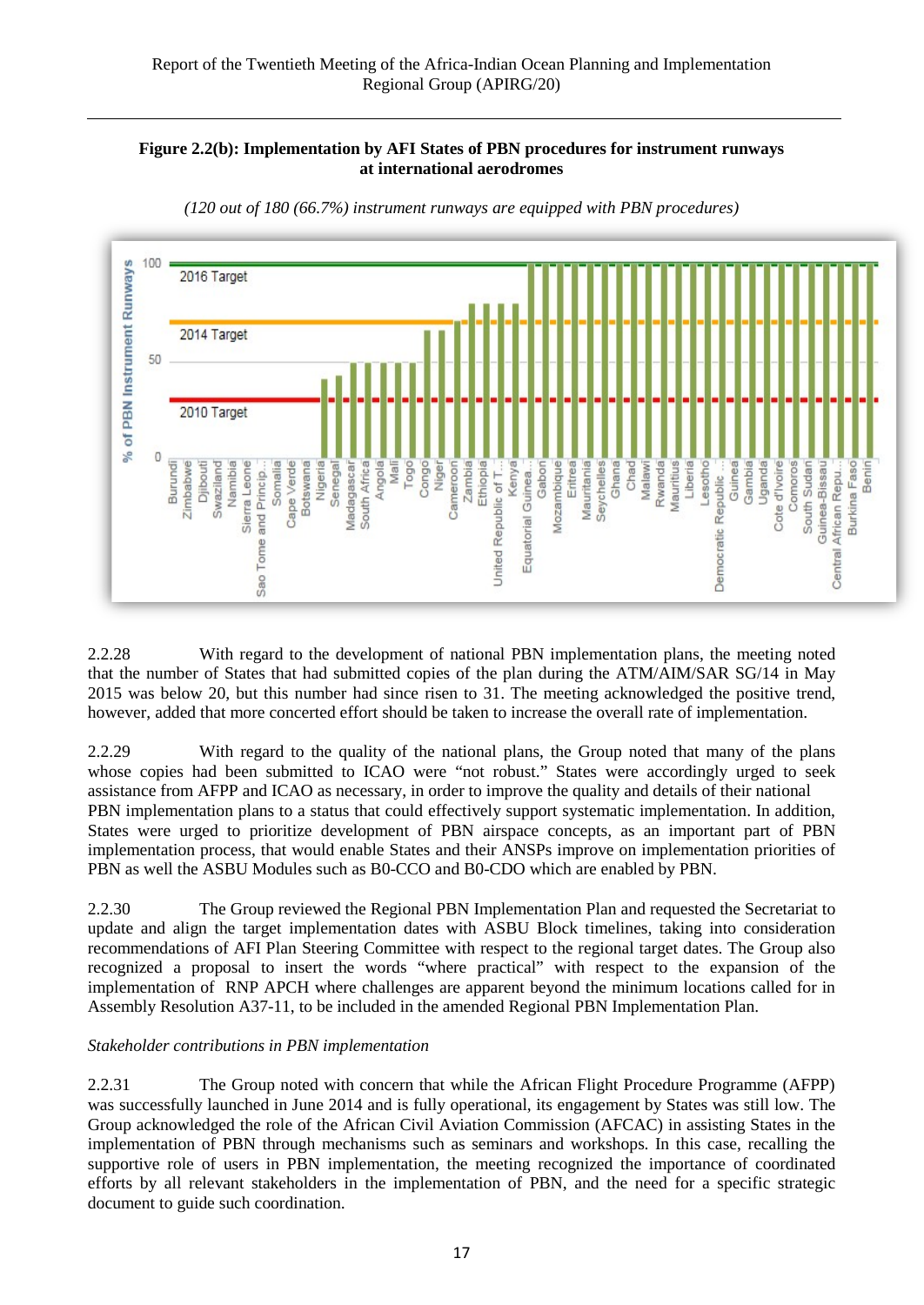2.2.32 The Group was apprised of the establishment and activities of the AFPP recalling that its activities were essential as identified by the AFI RAN/08 Meeting in 2008, to achieve the goals set in Assembly Resolution A37-11 within framework of APIRG. The meeting further noted the need for increased contribution in order to accord the AFPP with sufficient resources for its tasks. In this respect, Group urged African States and International Organizations to second personnel with skills required by the AFPP, and pay their membership financial contributions to the AFPP timeously. In view of the above, the Group agreed on the following conclusions to support the increased rate of implementation of PBN and the ASBU Modules enable by PBN.

**Conclusion 20/14: Regional PBN Implementation Plan**

**That:**

- **a) The Regional PBN Implementation Plan should be updated based on ASBU block timelines**
- **b) The updated Regional PBN Implementation Plan be submitted to the APIRG Projects Coordinating Committee (APCC) for endorsement on behalf of APIRG and forwarded to States to guide implementation.**

**Decision 20/15: Regional Performance Based Navigation (PBN) Implementation Strategy** 

**That, the APIRG Secretariat expedite the development of a Regional PBN Implementation Strategy to speed up PBN implementation in relation to Assembly Resolution A37-11 global goals, through coordinated efforts of stakeholders including States, ICAO Regional Offices, AFCAC, and airspace users (AFRAA, IATA)**

| <b>Conclusion 20/16:</b> | <b>Optimization of the functions of the African Flight Procedure</b> |
|--------------------------|----------------------------------------------------------------------|
|                          | programme (AFPP)                                                     |

**That, in order to attain optimum benefits from the AFPP and to effectively support progress in the implementation of PBN in the region:**

- **a) African States are urged to approach the AFPP to establish how best they could participate in the Programme and to benefit from its establishment; and**
- **b) The AFPP take concerted effort to provide information and sensitize States on taking advantage of its establishment and functions and services.**

**Conclusion 20/17: Support to the African Flight Procedure Programme**

**That, in order to provide the AFPP with resources to effectively discharge on its mandate:**

- **a) African States are urged to second qualified staff to the AFPP; and**
- **b) Member States of the AFPP are urged to pay their contributions to the AFPP timeously at the beginning of the year or as arranged with the AFPP.**

## **2.3 AFI Regional Monitoring Agency (ARMA)**

*Outcome of ATM/AIM/SAR SG/14 Meeting and AFI RVSM collision risk assessment (CRA) NO. 8*

2.3.1 The meeting recalled the primary functions that are expected to be carried out by the AFI Regional Monitoring Agency (ARMA) in accordance with ICAO Doc 9574 and the AFI RMA Manual, and noted that with regard to RVSM approvals, States listed in **Table 2.3** hereunder have been included in the dataset as the data was of the minimum standard required by ICAO for distribution. States (regulatory authorities), aircraft operators and ANSPs were urged to consult the table on a regular basis to ensure that the data was correct, and to send amendments to ARMA as necessary. Up to date AFI RVSM Approvals lists may be viewed at the following ARMA webpage: [www.atns.co.za/afi-rvsm](http://www.atns.co.za/afi-rvsm)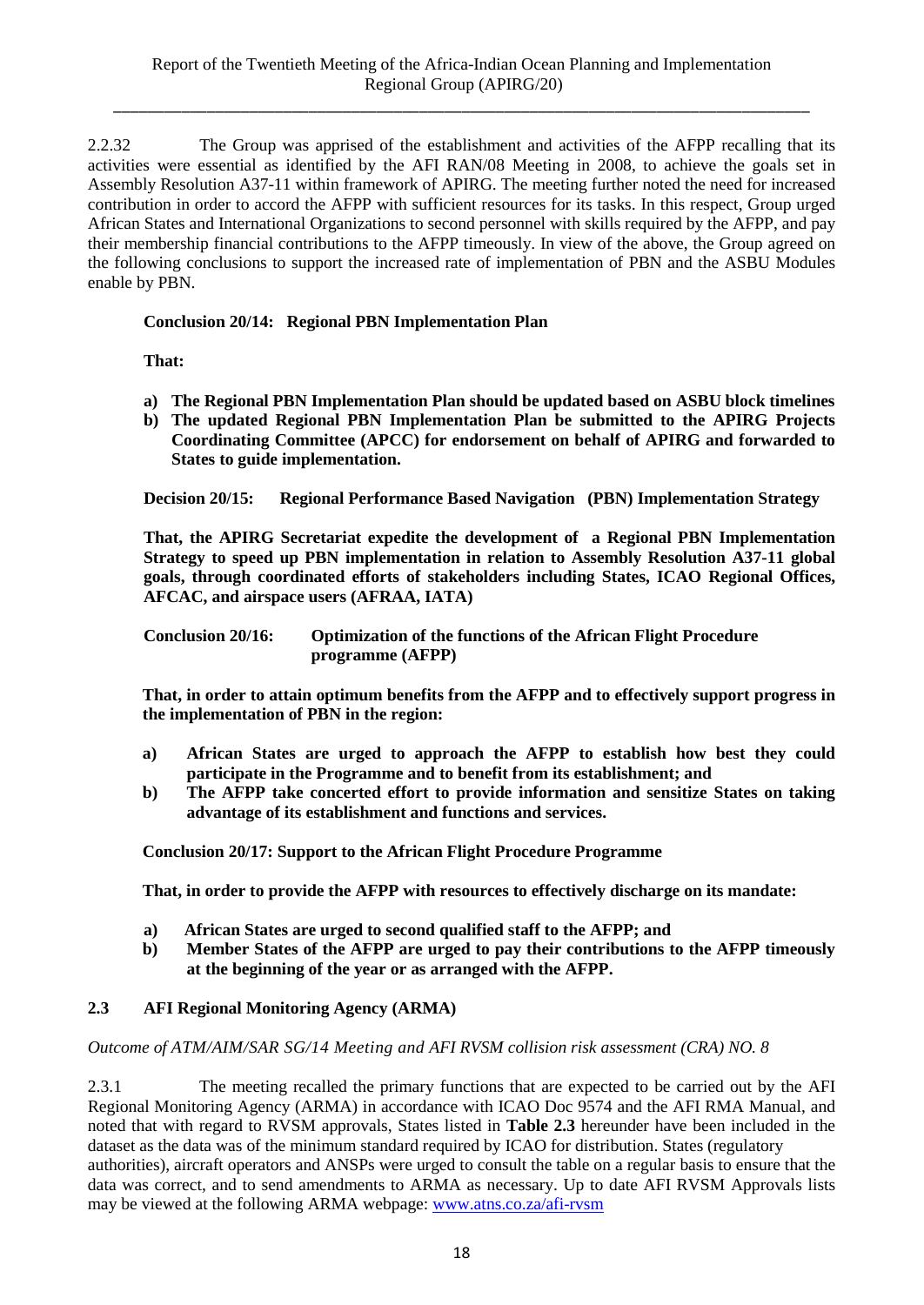| Algeria (All)       | Djibouti (Unsure) | Mali (All)        | Seychelles (All) |
|---------------------|-------------------|-------------------|------------------|
| Angola (All)        | Eritrea (All)     | Mauritius (All)   | Senegal (All)    |
| Botswana (All)      | Ethiopia (All)    | Mozambique (All)  | Sudan (All)      |
| Burkina Faso(All)   | Gabon (All)       | Namibia (All)     | Swaziland (All)  |
| Cameroon (All)      | Gambia (All)      | Niger (All)       | Togo (All)       |
| Cabo Verde (All)    | Ghana (All)       | Nigeria (All)     | Uganda (All)     |
| Chad (All)          | Kenya (All)       | Reunion (All)     | Zambia (All)     |
| Congo (All)         | Libya (Unsure)    | RSA (All)         | Zimbabwe (All)   |
| Côte d'Ivoire (All) | Madagascar (All)  | Rwanda (All)      |                  |
| DRC (Limited)       | Malawi (All)      | Sao Tome (Unsure) |                  |

## **Table 2.3**

*Note from the Secretariat: Algeria, Libya and Sudan are no longer in the AFI Air Navigation Plan.*

### *RVSM Operations approval survey*

2.3.2 The meeting reviewed the outcome of the aircraft RVSM approval survey for December 2014 and noted that the ARMA was unable to conduct surveys by flight plans due to limited access to such information and had to rely instead on RVSM safety assessment traffic flow data per FIR and flight plans requested from Area Control Centres (ACCs). Out of 30 Flight Information Regions (FIRs), only 20 were assessed which is four less in the 2013 assessment.

2.3.3 The meeting noted that a total of 64367 flights were assessed and 10 aircraft were found to be non-RVSM approved, indicating a reduction from 204 aircraft based on the 2013 assessment. The 10 aircraft conducted multiple flights in the AFI RVSM airspace during December 2014 and operated without a State RVSM approval, exposing the airspace to significant risk. The need for States' FIRs to submit their traffic data to ARMA to support the success of the assessment was reiterated.

## *Monitoring Height Keeping Performance*

2.3.4 The meeting noted that the ARMA monitoring load was 575 aircraft and out of this figure, 224 still required monitoring, representing 38% as opposed to the 48% in 2013. Accordingly CAAs were urged to ensure compliance with the Annex 6 standards and to cooperate with the ARMA, noting that lack of compliance could result in unnecessary inconvenience to operations, such as withdrawal of aircraft RVSM approvals.

2.3.5 The meeting agreed that greater emphasis should be placed on ATM coordination failures and breakdown of separation at crossing points, which are creating an environment for greater RVSM risk.

2.3.6 The meeting reiterated the need for States identified as having deficiencies in RVSM *Safety Assessment Data, RVSM Height Monitoring, and RVSM Operations Approval*, to take necessary action to ensure that remedial measures are identified and effectively implemented with minimum delay, and to provide updates on the resolution of the deficiencies to the ARMA as necessary. The meeting also noted the transfer of RVSM responsibilities of Libya and Sudan to the MIDRMA, in accordance with Recommendation  $6/11$  of the  $12<sup>th</sup>$  Air Navigation Conference.

## *AFI RVSM Collision Risk Assessment*

2.3.7 The meeting noted that the Technical Vertical Collision risk was once again calculated to be below the agreed Technical Vertical TLS of 2.5×10-9 fatal accidents per flight hour. The two main components affecting the Total Vertical Collision Risk is due to flight levels being crossed without proper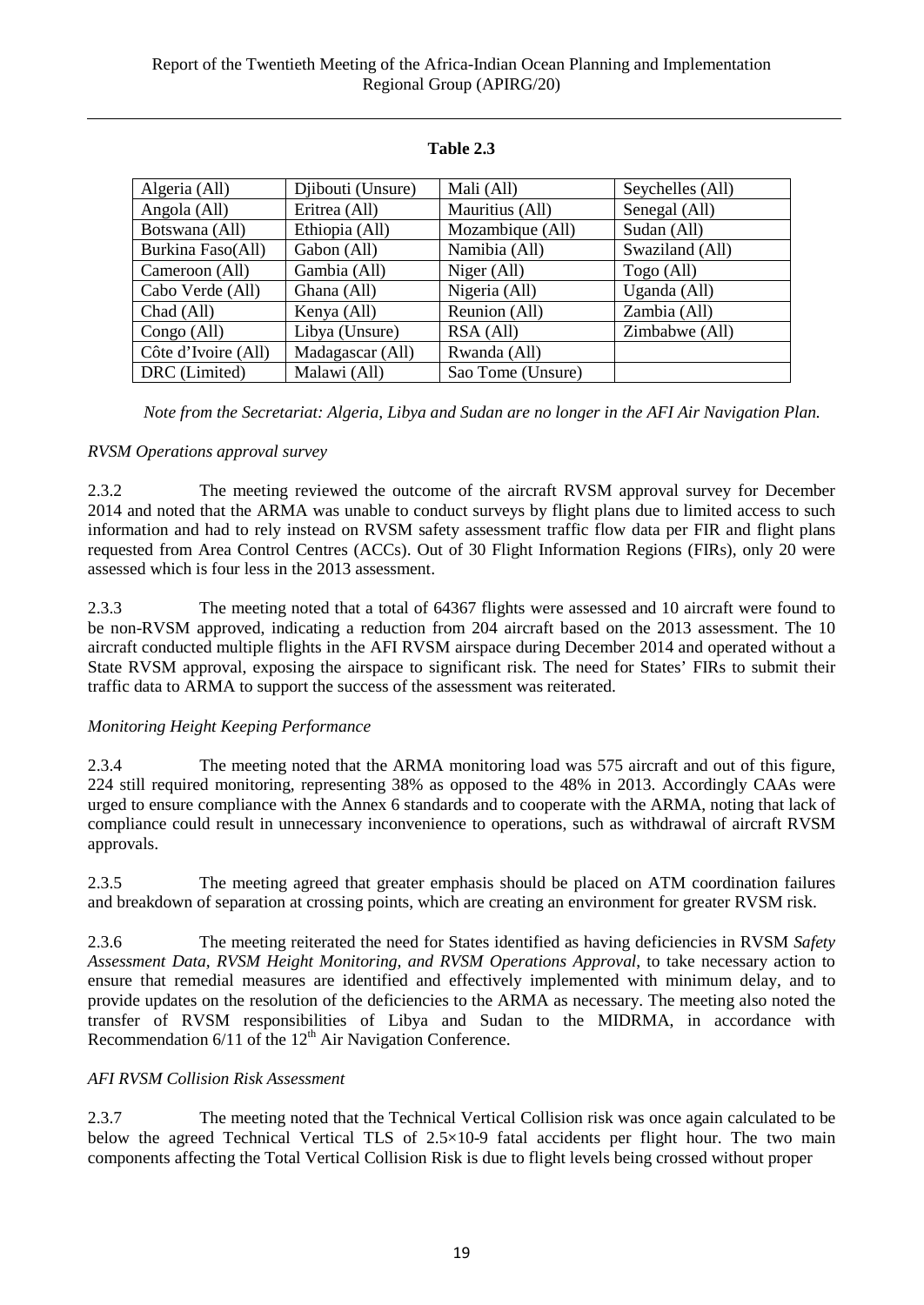ATC clearance and aircraft flying at an incorrect flight level, including improper crossings at waypoints or navigational facilities where aircraft are at the same flight level. The meeting also underscored that TCAS is not an ATC separation tool.



2.3.8 The meeting noted that 65% of the time, aircraft operation in AFI RVSM airspace would be made with GNSS navigation, with the remaining 35% with VOR/DME navigation. The risk mitigating effect of strategic lateral offsets procedures (SLOP) has not been adequately incorporated to determine the extent of the safety benefits.

2.3.9 The meeting noted that the CRA was providing a good indication of the successes, failures, errors and remedial actions that are required and agreed that continuous RVSM vigilance should be embedded in all RVSM system elements. The meeting recognized the need to take concerted effort rectify the deficiencies and shortcomings in the AFI RVSM operations and accordingly agreed on the following conclusions:

**Conclusion 20/18: Comprehensive measures to improve the AFI RVSM safety levels**

**That, in order to effectively and sustainably address the AFI RVSM safety levels, AFI States prioritize the effective implementation of the following measures:**

- **a) Incorporate Strategic Lateral Offset Procedures (SLOP), noting the safety benefits thereof even where surveillance has been implemented;**
- **b) Ensure adequate safety assessments, with particular attention to crossing points, before implementing new ATS routes;**
- **c) Take necessary action to improve reporting and investigation of incidents;**
- **d) Prioritise the implementation of ATS Inter-facility Data Communications (AIDC) to reduce coordination failures between FIRs; and**
- **e) Regulators to strictly enforce SARPs and regulatory provisions relating to aircraft RVSM approvals and operations.**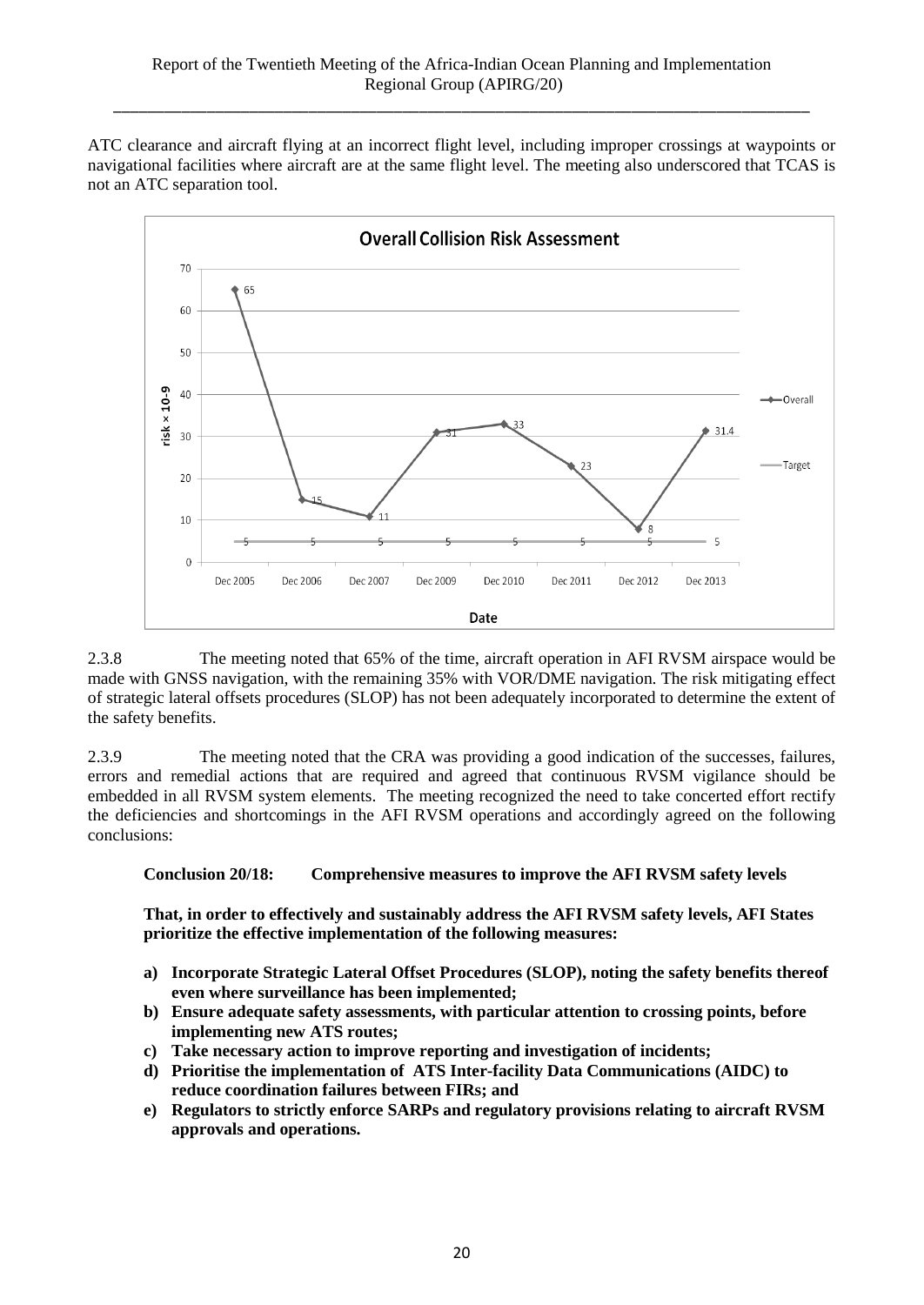**Conclusion 20/19: Implementation of SLOP**

**That, AFI States:**

- **a) As a matter of urgency, should take necessary measures in implementing strategic lateral offset procedures (SLOP) to ensure compliance with the provisions in PANS-ATM (Doc 4444, Chapter 16) and ICAO Circular 331; and**
- **b) Seek assistance from ICAO or the ARMA as necessary to ensure that the related publication meet the relevant ICAO provisions.**

2.3.10 The meeting commended South Africa for hosting and supporting the AFI RMA, and was informed that a related memorandum of understanding was being concluded between South Africa and ICAO.

## **2.4 Communications, Navigation and Surveillance (CNS)**

## **2.4.1 Aeronautical Fixed and Mobile Communication Services**

*Implementation and performance of the Aeronautical Fixed Service (AFS)*

2.4.1.1Examining the status of implementation of the AFI Plan the meeting noted effort made by AFI States to comply with the AFI ATS/DS implementation plan with significant improvements, notably with the implementation of aeronautical satellite telecommunications networks.

2.4.1.2 The meeting identified the ATS/DS deficiencies reported in the AFI Region, in respect of international standards and recommended practices (SARPs) and requirements in the air navigation plan (ANP) and agreed that in the framework of the implementation of ATN Ground/Ground application, the emerging IP based technology is reaching its status of maturity; trials on Voice over IP (VoIP) have been conducted successfully in AFI neighboring regions.

2.4.1.3 In order to improve the availability and Quality of Service, the AFI Region should implement Conclusion 19/25 of APIRG 19 which calls upon States to consider VoIP as an alternative to the current point to point based ATS/DS with respect to the reference to guidelines for the implementation of VoIP as ATN Ground Application provided in ICAO Manual for the ATN using IPS Standards and Protocols (Doc 9896) Part III (Guidance Section).

2.4.1.4 The meeting also reviewed the status of implementation of AFTN, identified its deficiencies and encouraged State/Organizations to conduct the appropriate actions aiming to restoring the performance of the Aeronautical Fixed Services (ATS/DS-AFTN) with regard to the identified deficiencies. The following conclusion was formulated:

## **Conclusion 20/20: Restoration of the performance of AFS circuits**

**That States/ANSPs should as a matter of priority endeavor to restore the performance of Aeronautical Fixed Services (ATS/DS and AFTN) circuits.**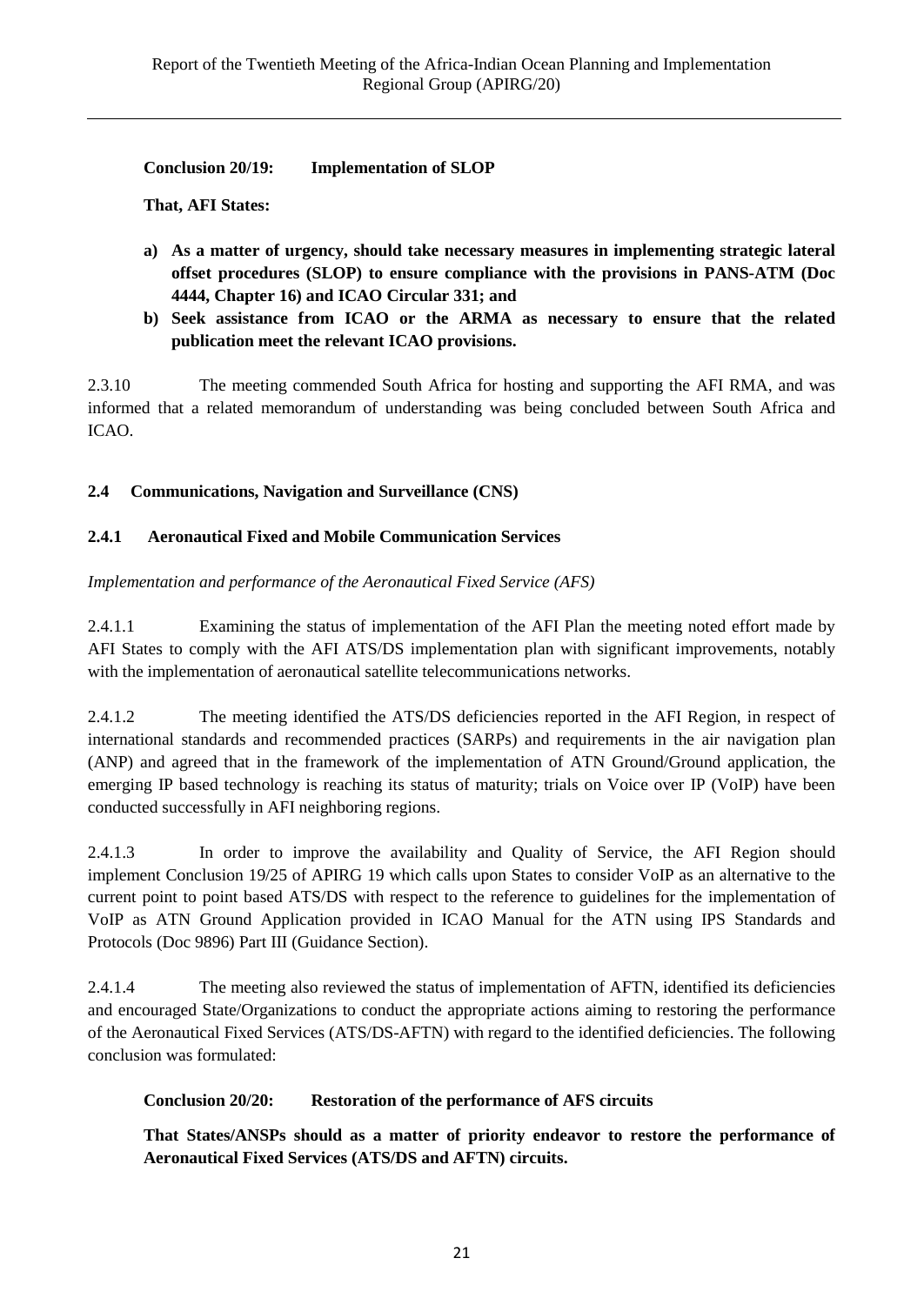2.4.1.5 The meeting examined the work conducted by the AFI ATS Message Handling System Task Force (AMHS/TF). In this regard the meeting reviewed the planning and implementation activities by AFI States and noted the progress made in the implementation of AMHS in the AFI Region. The meeting applauded the draft **AFI AMHS Manual** as well as the **AFI AMHS IP Infrastructure Test Guidelines** developed by the study group. The following decision was formulated:

**Decision 20/21 : Adoption of the AFI AMHS Manual and the AFI IP infrastructure test guidelines**

## **That the AFI AMHS Manual and IP Infrastructure Test Guidelines are adopted as attached at Appendices 2.4.1A and 2.4.1B.**

2.4.1.6 Trials on AMHS operation were reported to have been conducted in the region in particular by ATNS (South Africa) and by ASECNA. It was agreed that States/Organizations shall develop/revise their AMHS implementation plans and establish bilateral Memoranda of Understanding (MoUs) for the interconnection of AMHS systems and inform the Secretariat for the update of the AFI AMHS implementation table. The following conclusion was formulated:

## **Conclusion 20/22: Implementation of AMHS**

### **That States/ANSPs develop/revise their AMHS implementation plans and establish bilateral Memoranda of Understanding (MoUs) for the interconnection of AMHS systems and inform the ICAO Regional Offices for updates of the AFI AMHS implementation.**

2.4.1.7 It was reported to the meeting that during the trials the limitation of the speed of the current ground/ground circuits was experienced. The meeting recalled on-going activities by VSAT network managers in order to modernize and conduct upgrade of their respective existing networks (AFISNET, CAFSAT, NAFISAT and SADC VSAT) as requested by APIRG. It was agreed to upgrade the VSAT Backbone to support the interconnection and operation of AMHS. The following conclusion was formulated:

## **Conclusion 20/23: Upgrade of VSAT network backbone to support the interconnection and operation of AMHS**

**That, in order to eliminate the ground/ground limitation of the speed of the current circuits experienced during trials undertaken by ANSPs (ATNS, ASECNA), the current VSAT based ground/ground communication backbone be upgraded to support the interconnection and operation of AMHS.**

## *Implementation and performance of Aeronautical Mobile Service (AMS)*

2.4.1.8 The meeting discussed issues related to Aeronautical Mobile Service and recalled Recommendation 6/20 of the Special AFI/RAN Meeting held in Durban, South Africa from 24 to 29 November 2008, calling upon States and Air Navigation Service Providers (ANSPs) utilizing high frequency (HF) for air-ground communications to develop procedures for selection of operational frequencies taking into account ionospheric propagation forecasts in order to improve HF analog

communications in the AFI Region. Although some ANSPs such as ASECNA reported to have purchased software on HF propagation forecast, the meeting noted a low pace of implementation of this Recommendation.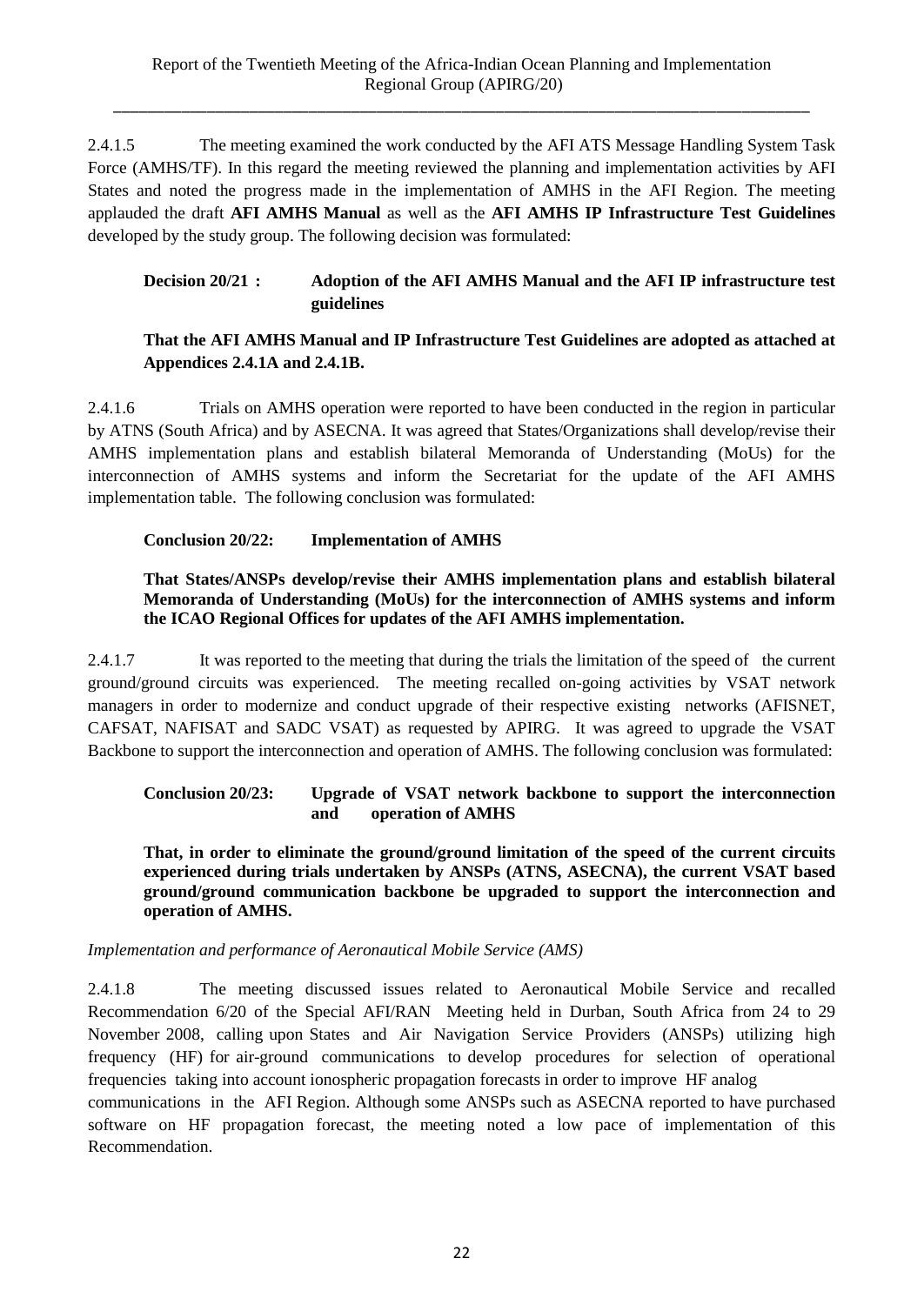2.4.1.9 The meeting also noted that HF Data Link (HF DL) has been identified by the ICAO Global Air Navigation Plan (GANP- Doc. 9750  $4<sup>th</sup>$  Edition) as a candidate technology for the provision of a more reliable bidirectional air ground communication. However in the AFI region the implementation of HF Data Link for air ground communication is not formally scheduled although this Region comprises huge oceanic and remote continental airspaces. The meeting agreed that it would be advisable to envisage the introduction of HF Data Link within the region as part of sub infrastructure components to support ATN ground/air applications. This implementation should be based on the provision of the ICAO GANP in the framework of the ICAO Aviation systems blocks Upgrade (ASBU) concept and methodology and should inter alia take into consideration:

- Traffic characteristics (*volume, flow, profiles, growth*…) within AFI homogeneous Areas of Routing (A-R);
- Users requirements (PBN constraints);
- Fleet equipage (current and trend); and
- Cost/benefit analysis.

2.4.1.10 The meeting reviewed the status of implementation of VHF coverage and noted continuous efforts and initiatives undertaken by States and Organizations to increase the VHF coverage of the remote continental airspaces and ensure the reliability of the VSAT extended VHF stations. The meeting noted that within the continental airspaces, the satellite C-Band VSAT based remote VHF networks implemented since the early 2000 seems to have reached its maturity cycle of life. Most of the AFI ANSPs have successfully implemented remote stations ensuring extended VHF coverage in their FIRs and some of them such as ASECNA and Roberts FIR are about to implement redundant VHF remote facilities to increase service availability. However some ANSPs were reported to be experiencing difficulties on the reliable operation of the new remote VHF stations:

- NAMA (Nigeria) is experiencing lack of coverage in the center portion of the Kano FIR.
- RVA (DRC) encountered power supply hurdles that were programmed to be solved by the installation of solar cells and;
- ENANA (Angola) is facing many barriers related to power supplies, adapter interfacing the facilities on the ATCs desks, human factors affecting technical and operational staff.

2.4.1.11 The table to be updated by States/Organizations providing a list of deficiencies for VHF communications as identified by APIRG/20, is presented at **Appendix 2.7.1B** to this report.

## *IATA Regional Communications Survey 2015*

2.4.1.12 The meeting recalled that in accordance with APIRG Conclusion 16/20 *(States participation in VHF Coverage Surveys),* IATA conducts aeronautical mobile communications surveys in the AFI Region every 18 months with an objective to determine VHF/HF coverage within the region, in order to identify deficiencies in communication and arrive at corrective action plans to address them, in coordination with States and Air Navigation Service Providers (ANSPs).

2.4.1.13 The last survey of this kind was done on the 24th November to 8th December 2014 but was inconclusive due to inadequate data received from airlines and therefore IATA was not able to generate a report for submission to APIRG19. This was an issue of great concern to IATA and ICAO. After a lengthy deliberation by the User's representative in the IATA Regional Coordination Group (RCG), it was decided that a new survey be carried out on the 15-28 June 2015. This was duly done following results as presented in this report.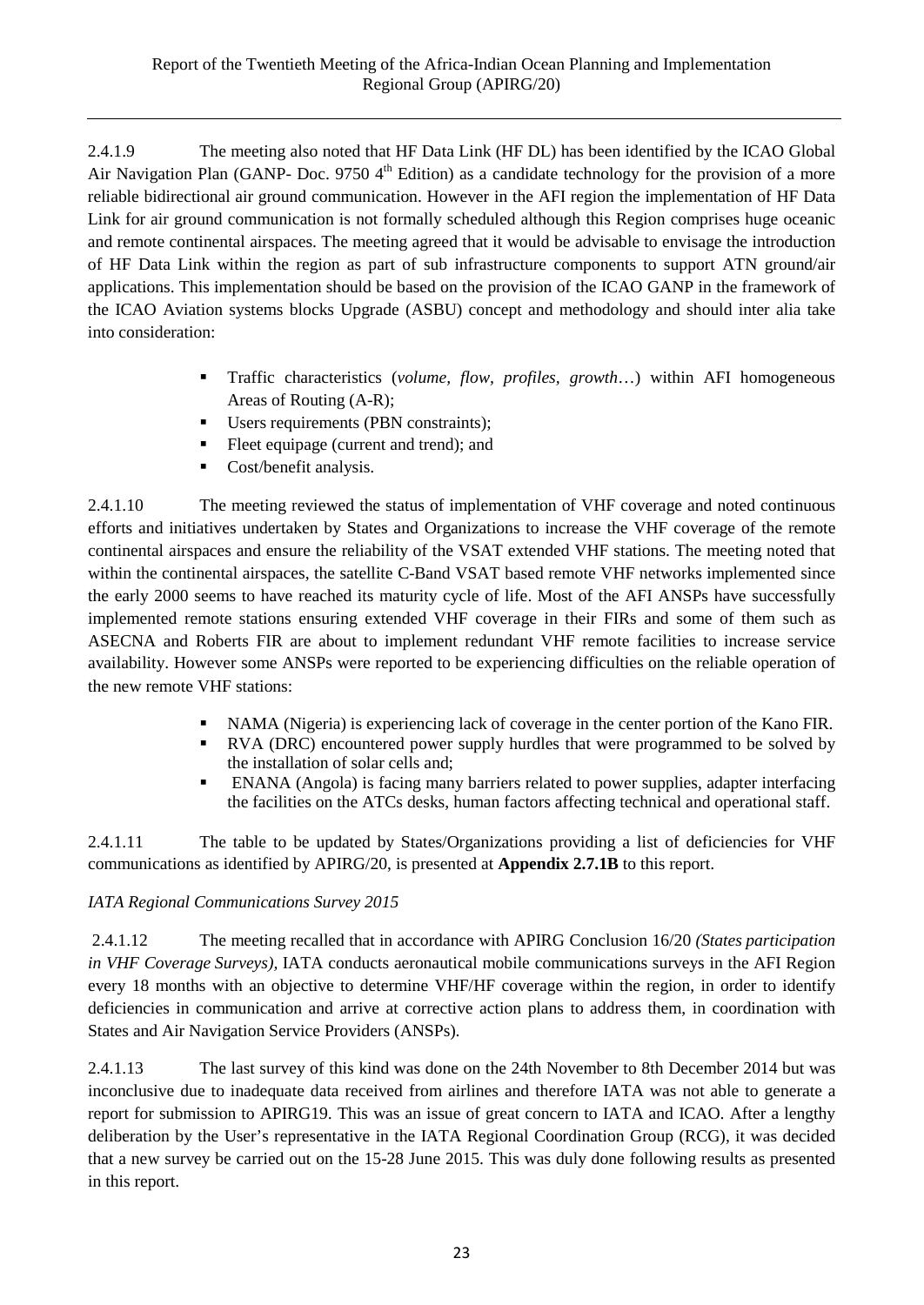2.4.1.14 However, the IATA RCG meeting recognized the need for feedback to airlines and flight crew on the usefulness of continuing with the survey. It is desirable that feedback is provided to the participating flight crew to encourage positive response to future surveys in order to avoid apathy.

2.4.1.15 *Airlines participation*: The following airlines: Air Botswana (BP), Air France (AF), British Airways (BA), Delta Air Lines (DL), Kenya Airways (KQ), KLM Royal Dutch Airlines (KL), Lufthansa (LH), Swiss International Airlines (LX) and South African Airways (SA); provided data representing over 1400 communication reports on 24 ATS units. The data covers a good part of the AFI Region.

2.4.1.16 *Participation of States Air Traffic Services Units:* Only the ATS Unit of Botswana participated in the survey. It is commendable that they have done this consistently over the years.

*Summary of the results*

2.4.1.17 The distribution of the survey data is as depicted in the chart below. VHF represented 87% of the data received from airlines while HF represented only 13% **Figure 2.4.1(a)**. This may not represent the distribution of usage of VHF compared to HF in the AFI Region. However, at the individual FIR level, the proportion of the VHF and HF provides an indication on the coverage of VHF i.e. if attempt in calls over HF indicates some difficulties in VHF communication.



**Figure 2.4.1(a) Distribution of survey data received for VHF and HF**

2.4.1.18 It is generally assumed that an increase in VHF communication usage vis-à-vis a decrease in HF communication usage usually indicates an improvement in the overall status of communication in the FIR as more airlines tend to use the more effective VHF communication channels.

2.4.1.19 The table below summarizes the VHF/HF and CPDLC usage and the respective success rate. The figures in the table have been arrived at based on the data received during the survey period and are indicative of the reality on the ground.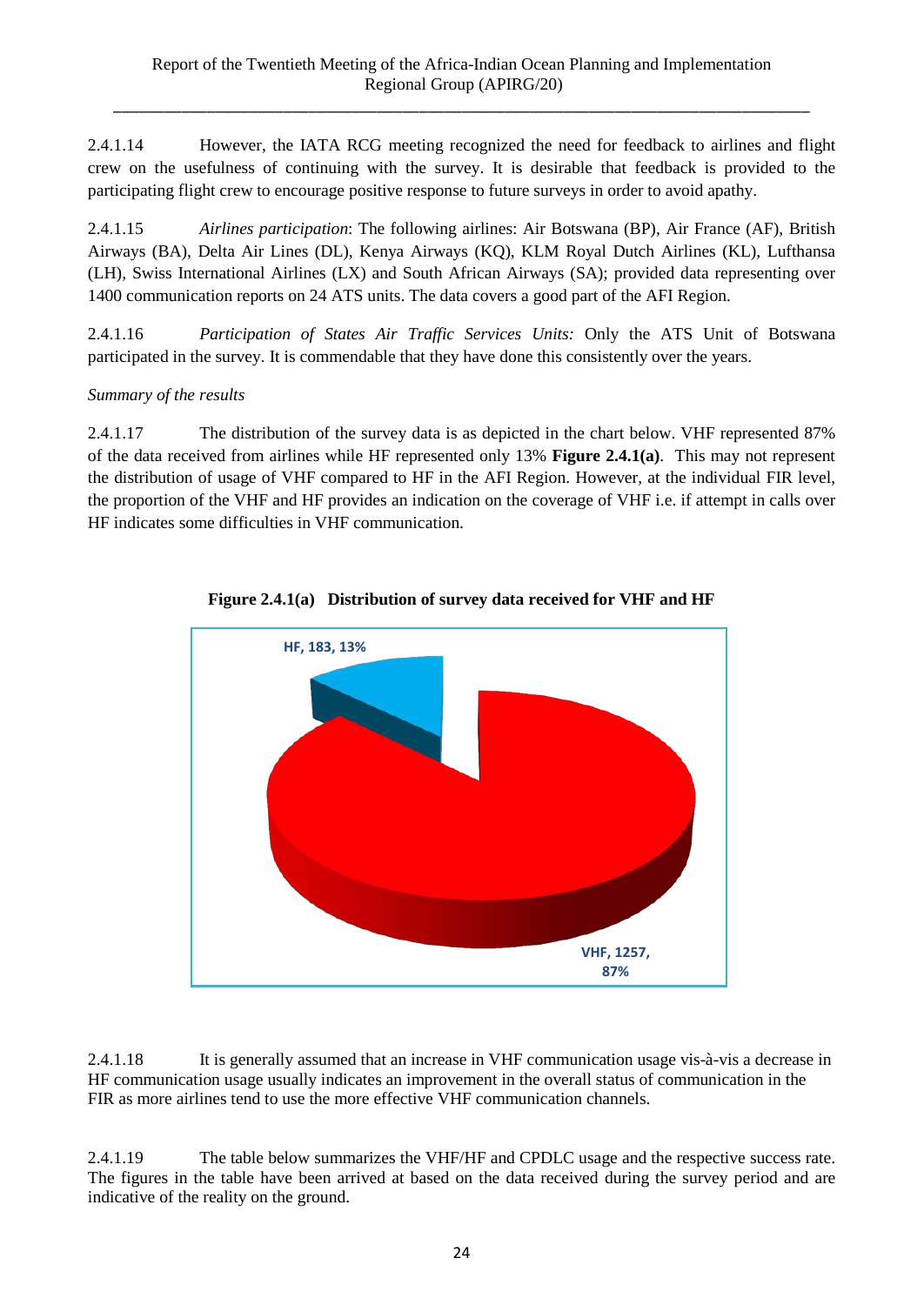|                  |                  |                | NO. OF CALLS    |                | % COMMUICATION SUCCESS   |                          | %VHF  | %HF            | <b>CPDLC</b>             | %CPDLC                   |
|------------------|------------------|----------------|-----------------|----------------|--------------------------|--------------------------|-------|----------------|--------------------------|--------------------------|
| N <sub>0</sub> . | <b>ATS UNIT</b>  | <b>VHF</b>     | <b>HF</b>       | <b>TOTAL</b>   | <b>VHF</b>               | <b>HF</b>                | Usage | Usage          | Log on tried             | success                  |
|                  | 1 Abidjan        | $\overline{4}$ | $\overline{5}$  | 9              |                          | ٠                        | 44    | 56             |                          |                          |
|                  | 2 Accra          | 35             | 8               | 43             | 80                       | $\overline{\phantom{0}}$ | 81    | 19             | 16                       | 76                       |
|                  | 3 Addis Ababa    | 43             | $\Omega$        | 43             | 60                       | $\overline{\phantom{a}}$ | 100   | $\overline{0}$ |                          |                          |
|                  | 4 Algiers        | 86             | 5               | 91             | 83                       | ٠                        | 95    | 5              | 53                       | 38                       |
|                  | 5 Antananarivo   | $\overline{8}$ | 0               | $\overline{8}$ | $\blacksquare$           | $\overline{\phantom{a}}$ | 100   | $\overline{0}$ | $\overline{\phantom{a}}$ | $\blacksquare$           |
|                  | 6 Beira          | 38             | $\overline{0}$  | 38             | 50                       | ÷.                       | 100   | $\overline{0}$ | $\overline{\phantom{a}}$ |                          |
|                  | 7 Brazzaville    | 32             | $6\phantom{.0}$ | 38             | 84                       | $\overline{\phantom{a}}$ | 84    | 16             | 25                       | 80                       |
|                  | 8 Cairo          | 17             | $\overline{0}$  | 17             | 82                       | $\overline{\phantom{a}}$ | 100   | $\overline{0}$ | $\overline{\phantom{a}}$ | -                        |
|                  | 9 Dakar          | $\overline{7}$ | $\overline{0}$  | $\overline{7}$ | $\overline{\phantom{a}}$ | ä,                       | 100   | $\overline{0}$ | $\blacksquare$           |                          |
|                  | 10 Dar es salaam | 66             | $\overline{0}$  | 66             | 52                       | -                        | 100   | $\overline{0}$ | $\overline{\phantom{a}}$ | ۰                        |
|                  | 11 Entebbe       | 13             | 0               | 13             | $\blacksquare$           | $\overline{\phantom{a}}$ | 100   | $\overline{0}$ | $\blacksquare$           | ٠                        |
|                  | 12 Gaborone      | 401            | $\overline{0}$  | 401            | 99                       | ä,                       | 100   | $\overline{0}$ | $\overline{\phantom{a}}$ | $\frac{1}{2}$            |
|                  | 13 Harare        | 12             | $\overline{0}$  | 12             | $\overline{\phantom{a}}$ | ٠                        | 100   | $\overline{0}$ | $\overline{\phantom{a}}$ | -                        |
|                  | 14 Johannesburg  | 10             | $\overline{0}$  | 10             | $\overline{\phantom{a}}$ | $\overline{\phantom{a}}$ | 100   | $\overline{0}$ | $\overline{\phantom{a}}$ | $\overline{\phantom{a}}$ |
|                  | 15 Kano          | 29             | $\overline{0}$  | 29             | 59                       | ÷,                       | 100   | $\overline{0}$ | $\overline{\phantom{a}}$ | $\overline{\phantom{a}}$ |
|                  | 16 Khartoum      | 86             | 9               | 95             | 54                       | 33                       | 91    | 9              | $\blacksquare$           | -                        |
|                  | 17 Kinshasa      | 48             | 57              | 105            | 30                       | 29                       | 46    | 54             | $\blacksquare$           | $\blacksquare$           |
|                  | 18 Lagos         | 17             | 0               | 17             | 71                       | 0                        | 100   | 0              | $\overline{a}$           | $\overline{\phantom{a}}$ |
|                  | 19 Lilongwe      | 6              | 0               | 6              | $\blacksquare$           | $\blacksquare$           | 100   | $\overline{0}$ | $\overline{\phantom{a}}$ | $\overline{\phantom{a}}$ |
|                  | 20 Luanda        | 47             | 23              | 70             | 55                       | 23                       | 67    | 33             | 23                       | 65                       |
|                  | 21 Lusaka        | 34             | 17              | 51             | 30                       | $\mathbf{1}$             | 67    | 33             | $\blacksquare$           | $\overline{\phantom{a}}$ |
|                  | 22 Mogadishu     | $\overline{7}$ | 35              | 42             | ÷.                       | 49                       | 17    | 83             | $\blacksquare$           | ٠                        |
|                  | 23 Nairobi       | 49             | $\overline{0}$  | 49             | 84                       | $\overline{\phantom{a}}$ | 100   | $\overline{0}$ |                          |                          |
|                  | 24 N'djamena     | 21             | $\overline{0}$  | 21             | 81                       | L.                       | 100   | 0              | 21                       | 90                       |
|                  | 25 Niamey        | 48             | 18              | 66             | 77                       | 28                       | 73    | 27             | 42                       | 69                       |

**Table 2.4.1 Summary of the VHF, HF and CPDLC Survey**

*Note: Algiers and Cairo ACCs are not providing air traffic services in the AFI Region.*

2.4.1.20 The meeting commended IATA for its continued support to the assessment of air-ground communications performance in the AFI Region.

## *ASECNA Survey 2015*

2.4.1.21 The meeting also noted the results of a similar survey conducted by ASECNA for its 6 managed flight information regions (FIRs) covering 20 AFI States (Antananarivo, Brazzaville, Dakar Terrestrial and Oceanic, Ndjamena and Niamey FIRs). Out of a total number of 10449 exchanges of communications between air traffic controllers and pilots, the results show an increased use of VHF and data link communications (CPDLC) as summarized in **Figure 2.4.1(b)** below: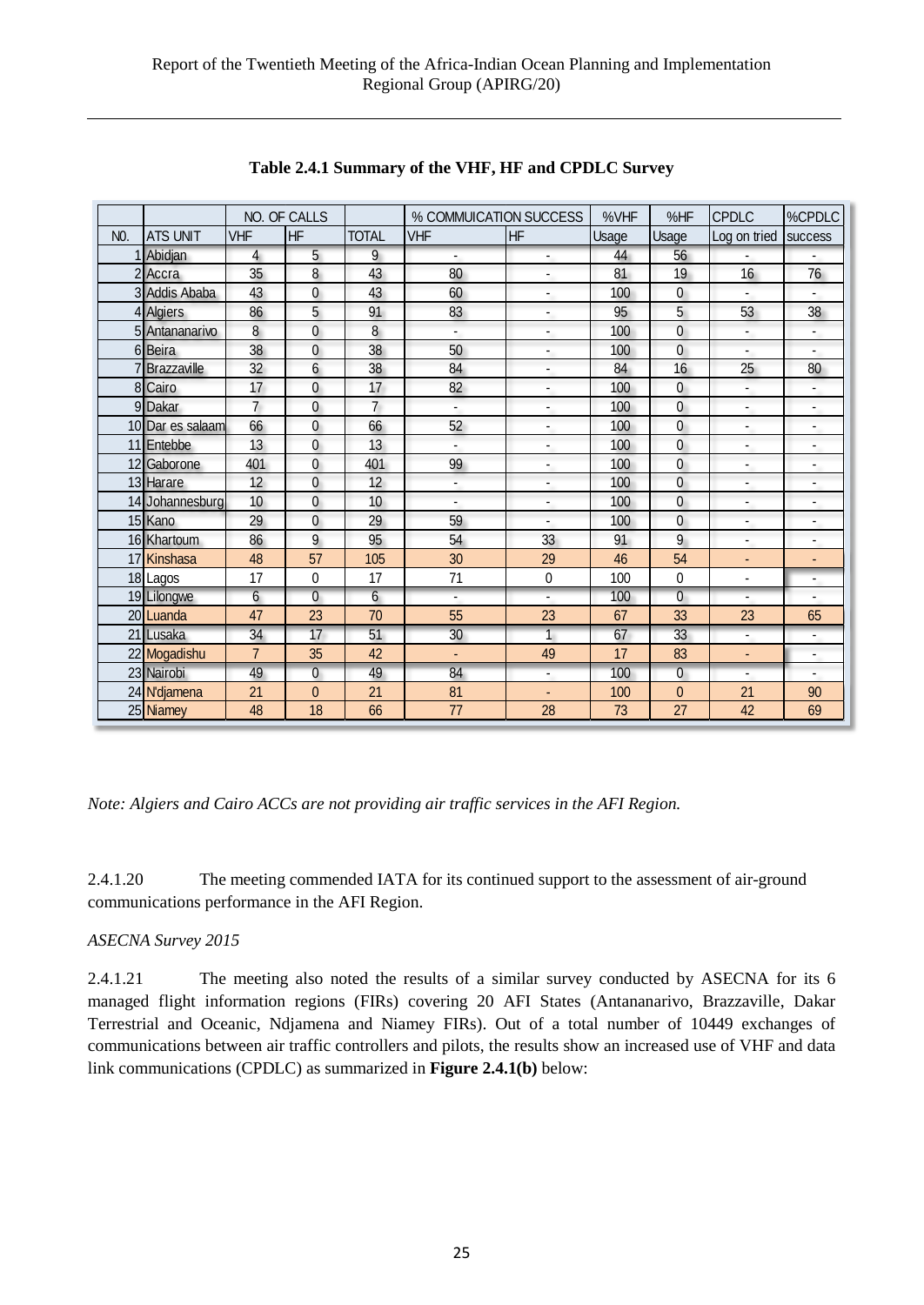

## **Figure 2.4.1(b) Results of air-ground communications survey in Antananarivo, Brazzaville, Dakar Terrestrial and Oceanic, Ndjamena and Niamey FIRs**

*Implementation and performance monitoring of data link applications*

2.4.1.22 The meeting recalled previous conclusions of the meeting as well as its deliberations under Section 2.2 related to ADS-C and CPDLC implementation in the AFI Region. It therefore reviewed the status of implementation of CPDLC in the AFI Region and noted the progress made by States/Organizations (Thirteen (13) ANSPs have implemented ADS-C/CPDLC systems in the region and nine (9) are in advanced stage to carry out this system). However those data link services were implemented without proper coordination of systems performance monitoring and reporting of anomalies/deficiencies. Many events have been reported by airspace users where causes of technical dysfunctions could not be identified either by ANSPs or operators.

2.4.1.23 The meeting noted that although it is the responsibility of States to monitor operations performance and analyze problem reports as part of implementing data link services, the APIRG Conclusion 19/30 requesting stakeholders to explore available options to establish a Data Link Central Monitoring and Reporting Agency (DL/CMRA) for the AFI Region in the view to ensure effective operations, monitoring and reporting of ATS data link applications, was not implemented.

2.4.1.24 Taking into account three options proposed by the users (IATA) for the funding of the DL/CMRA, the meeting established an Ad hoc Study Group composed of Cape Verde, Ghana, ASECNA, South Africa and Seychelles tasked with identifying and developing proposals concerning the main functions of an AFI DL/CMRA, the appropriate organizational framework and a cost-effective funding mechanism. The following conclusion was formulated: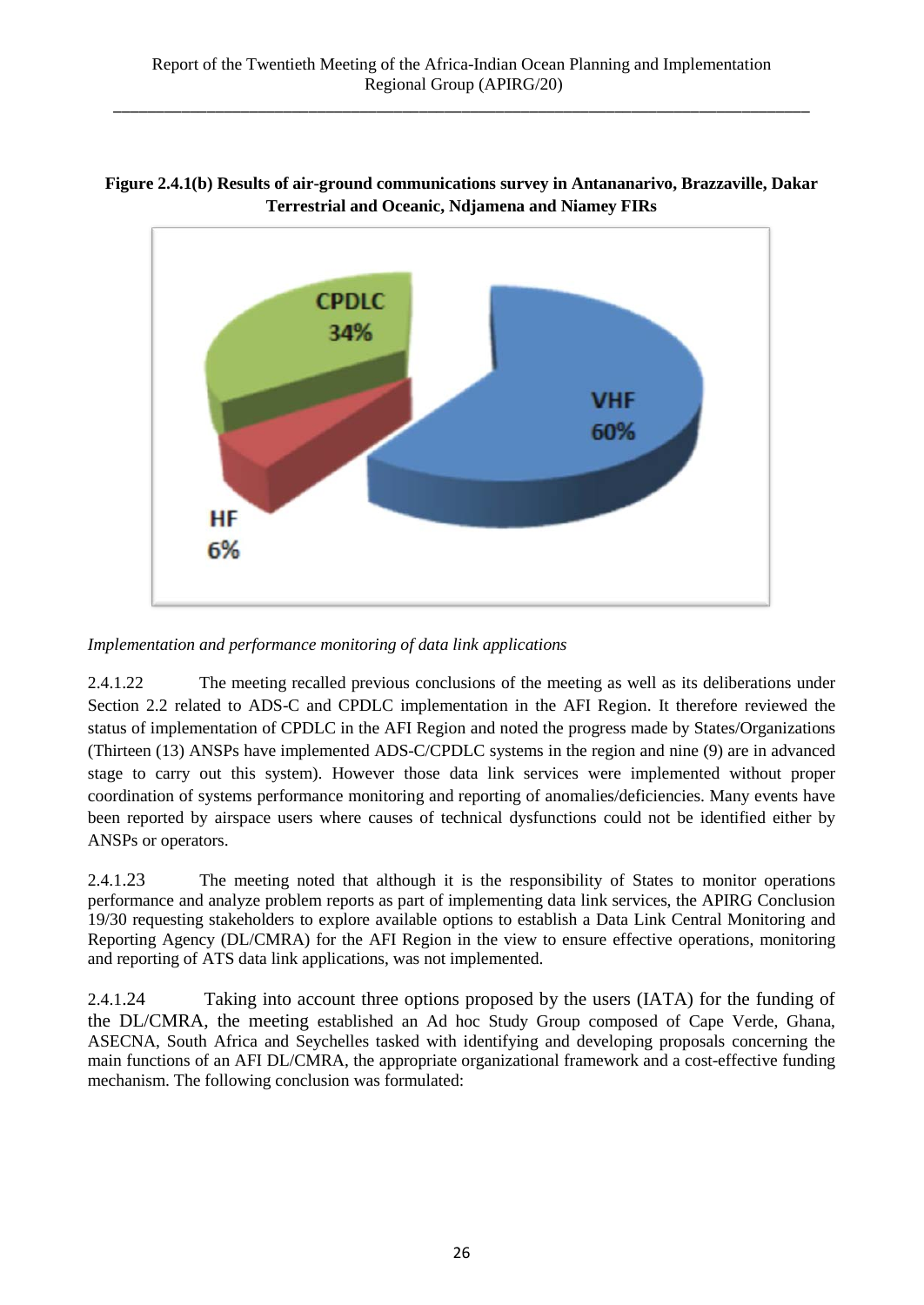| <b>Conclusion 20/24:</b> | <b>Establishment of a Project Team for the implementation of a data link</b> |
|--------------------------|------------------------------------------------------------------------------|
|                          | central monitoring and reporting agency (DL/CMRA)                            |

**That:**

- **a) A Project Team comprised of Cabo Verde (as Team Leader), Ghana, ASECNA, South Africa, Seychelles, AFRAA and IATA be established to identify and propose the main functions of an AFI DL/CMRA, the appropriate organizational framework and a suitable cost effective funding mechanism; and**
- **b) The Project Team Leader should provide a report of the activities of the project, which are to be mainly done through electronic conferences to the Secretariat for submission to the APCC and the outcome should subsequently be submitted to APIRG/21.**

## **2.4.2 Aeronautical Radio Navigation Systems (ARNS)**

2.4.2.1 The meeting reviewed the status of implementation of the Aeronautical Radio Navigation service (ARNS), and identified deficiencies and remedial actions.

*Implementation and performance of the Aeronautical Global Navigation Satellite System (GNSS) for Aeronautical Radio Navigation Service (ARNS)*

2.4.2.2 The meeting reviewed the status of implementation of GNSS with regard to the AFI GNSS strategy and noted that the cost benefit and impact analysis of an AFI GNSS/SBAS as called upon under APIRG/17 (Conclusion 17/29), APIRG/18 (Conclusion 18/33) and APIRG 19 (Conclusion 19/29) have not been conducted due to lack of funding for the study.

2.4.2.3 The meeting was informed on trials conducted by ANSPs in particular by ASECNA on the implementation of GBAS. In this regard, ASECNA also informed the meeting on trials conducted on GBAS data collection in Dakar in the framework of a partnership with Pildo/AENA.

2.4.2.4 The meeting was appraised on the implementation by ASECNA of APIRG Conclusion 19/28 calling upon States to assess and mitigate GNSS vulnerabilities in their airspace including unintentional and intentional interference, ionosphere scintillation in equatorial regions and other vulnerabilities as may be identified. In this regard the meeting was provided with the results of studies on the impact of the equatorial ionosphere conducted by ASECNA in partnership with Thales Alenia Space and CNES (France). The meeting commended the initiative and encouraged States/Administrations to pursue their efforts to conduct studies and trials on GNSS and share their results with APIRG Members. The following conclusion was formulated:

## **Conclusion 20/25: Sharing of study on GNSS**

**That:**

**a) States/ Organization who have undertaken studies and trials on GNSS should share their results to inform the impact analysis of an AFI GNSS/SBAS to be completed pursuant to APIRG Conclusion 19/29, covering operational, technical, environmental and economic aspects for this GNSS augmentation system;**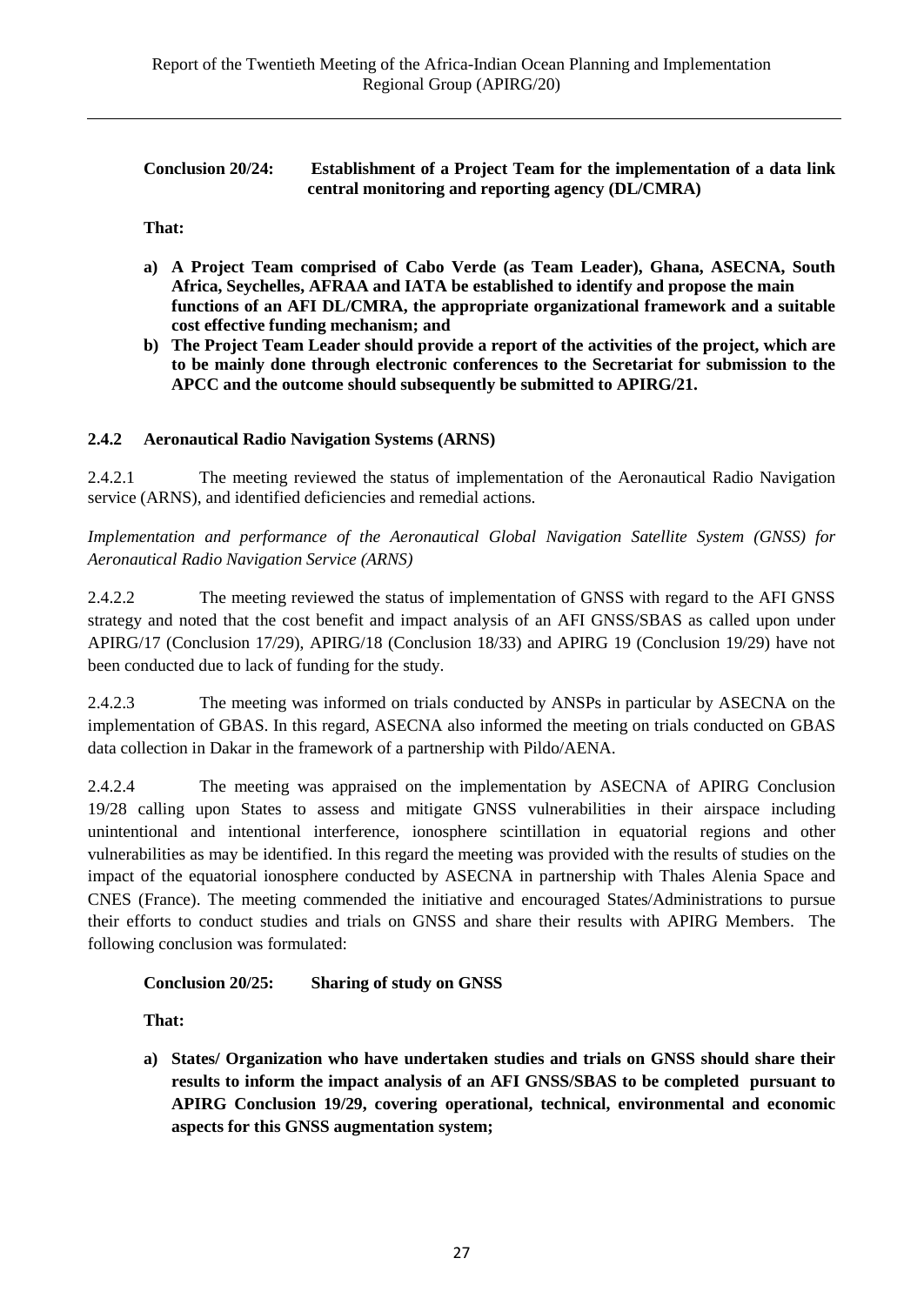- **b) AFCAC Regional offices should pursue the search for the funding of an impact analysis related to GNSS/SBAS implementation in AFI Region; and**
- **c) AFCAC convene a regional Meeting to address GNSS implementation issues in the AFI Region.**

### **2.4.3 Aeronautical Surveillance systems**

2.4.3.1 The meeting reviewed the status of implementation of Aeronautical Surveillance systems and noted the progress made in this field. Based on the available data of SSR Mode S stations; the Secretariat provided the meeting with the SSR Mode S Radar coverage in the western portion of the AFI Region.

2.4.3.2 The meeting recognized the opportunity to ensure in this portion a continuity of surveillance service in order to provide to the ATM community, more efficiency and flexibility by ensuring to ATCs more accurate situational awareness. CANSO informed the meeting on SADC ANSPs experience with ADS-B and Multilateration. However, the meeting noted the challenge in many States along the areas of routing with no surveillance facilities, or plans to implement such facilities for the necessary continuity. The following conclusion was formulated:

### **Conclusion 20/26: Implementation and Interconnection of Surveillance Systems**

### **That in the framework of the AFI surveillance implementation strategy, the ICAO Regional Offices facilitate States implementation of the AFI Surveillance Plans and interconnection of their surveillance systems in order to increase surveillance capability along the Area of Routing and provide seamless surveillance service.**

2.4.3.3 The Secretariat informed the meeting on the ongoing implementation of SSR Mode S stations in the AFI Region and underlined difficulties encountered to assign SSR Mode S Interrogator Identifier (II) Codes due to lack of coordinates of SSR Mode S stations. The meeting was informed on the ongoing development by ICAO of the software aiming to facilitating the automation of this assignment.

2.4.3.4 In order to prevent conflicts in SSR Mode S operation in the overlapping coverage airspaces SSR Mode S II codes assignment needs to be coordinated in a regional level. The following conclusion was formulated:

#### **Conclusion 20/27: Assignment of SSR Mode S interrogator identifier (II) Codes**

**That in order to prevent conflicts in SSR Mode S operation in the overlapping coverage airspaces:**

- **a) States/Organizations send to the Secretariat, not later than 29 February 2016, the coordinates of their SSR Mode S stations and refer to their respective accredited ICAO Regional Office for the assignment of SSR Mode S Interrogator Identifier (II) code; and**
- **b) ICAO finalize the data base and the software for SSR Mode S Interrogator Identifier (II) code assignment.**

2.4.3.5 The meeting also applauded the draft AFI II code assignment planning criteria presented by the Secretariat for approval. The AFI II code assignment Criteria and the AFI II Codes Assignment Manual are presented at Appendices 2.4.2A and 2.4.2B to this report. The following decision was formulated: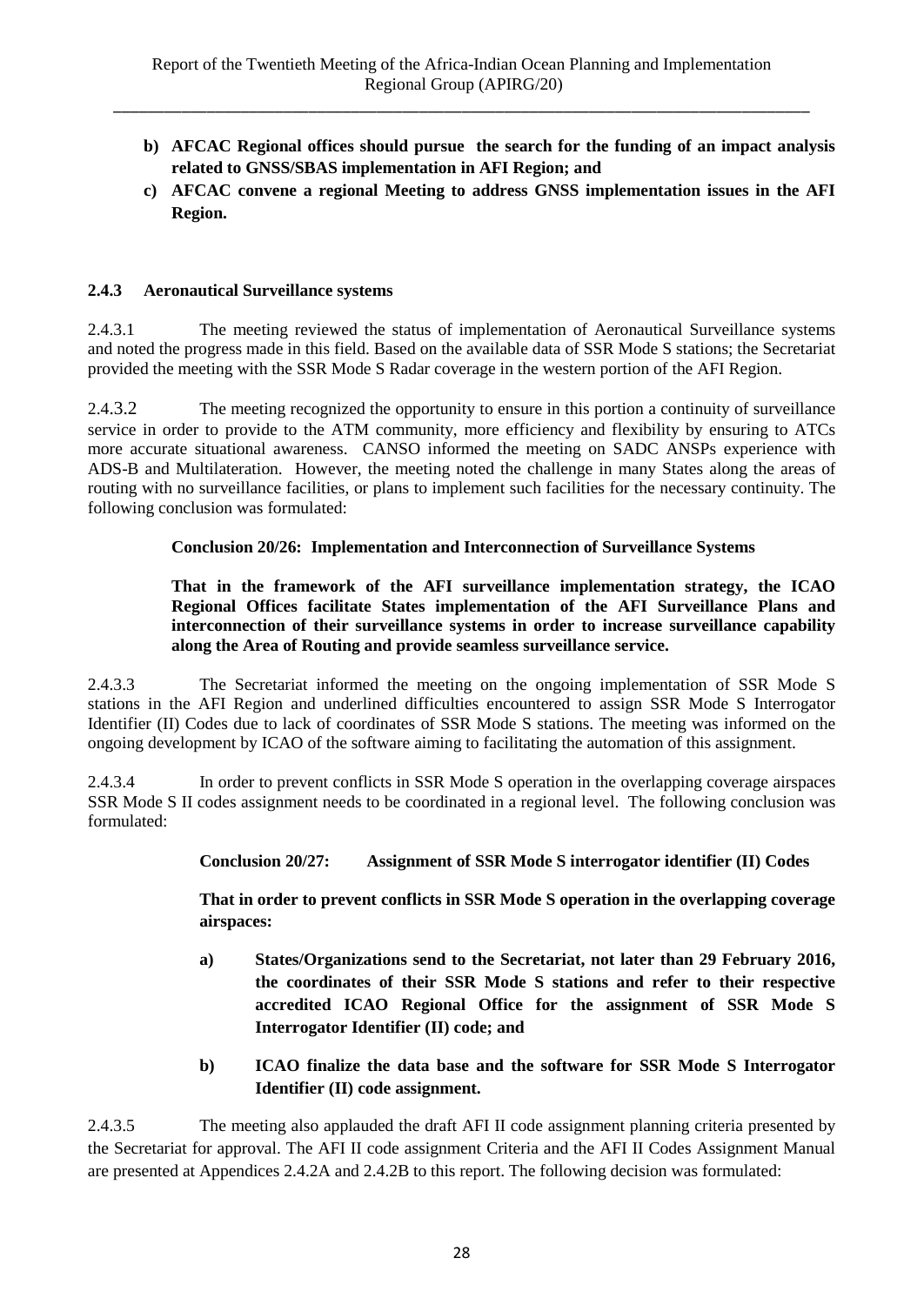## **Decision 20/28: Adoption of the AFI II Code assignment criteria and the AFI II codes assignment manual**

## **That the AFI II code planning criteria and procedures attached in Appendices 2.4.2A and 2.4.2B are adopted.**

2.4.3.6 The meeting recognized that, in order to apply the planning criteria at a Regional level, such planning criteria need to be incorporated in the Regional Air Navigation Plan. This should be done along the following lines:

Amend the AFI Regional Air Navigation Plan (FASID) Section addressing Aeronautical Surveillance (re. Doc 7474, first edition, 2001, Part IV) to include the following provisions:

- A1 The principles and criteria to be used for the international coordination and assignment of SSR Mode S II-codes as provided in **Appendix 2.4.3B** to this report.
- A2 Add a new Appendix to complete the planning criteria for II codes as provided in **Appendix 2.4.3C** to this report.<br>A3 The internationally agree
- The internationally agreed SSR Mode S II code assignments should be published separately from the FASD for the AFI Region. One way is to publish them through a relevant ICAO website in the format of the table of internationally agreed SSR Mode S IIcodes.

*Note: The secretariat will ensure that the proposed amendments are reflected in the AFI eANP addressed under Agenda Item 3 of this report.*

## **2.4.4 Aeronautical Frequencies Spectrum**

*Coordination action in the framework of the AFI Frequency Management Group (AFI/FMG) and VSAT C band protection.*

2.4.4.1 The Meeting considered the status of implementation of the conclusions and decisions of the APIRG previous meetings related to aeronautical spectrum operation and management.

2.4.4.2 The Secretariat presented to the meeting the action undertaken to coordinate the attendance by the AFI Region Civil Aviation community to the first and third preparatory Meetings of the African Telecommunication Union (ATU) held in Dakar, Senegal from 18 to 20 March 2013 and in Abuja, Nigeria from 26 to 30 January 2015 respectively.

2.4.4.3 During these Meetings, the ICAO views were presented aimed at ensuring that the ITU Radio Regulations shall not be in conflict with ICAO Standards and Recommended Practices (SARPs), enabling the advancement of technological innovation to maintain and enhancing the safety of the global air transport system as well as increasing efficiency in spectrum utilization.

2.4.4.4 ICAO position on the WRC-15 Agenda Items of particular importance to civil aviation (1.1; 1.5; 1.17 and 9.1.5) was presented in detail and ICAO specific views on the other various Agenda Items recorded under each respective agenda items in particular agenda items 1.4; 1.6; 1.7; 1.10; 1.11; 1.12; 1.16; 4; 8; 9.1.1; 9.1.6 and 10.

2.4.4.5 ASECNA, the Rapporteur of the AFI Frequency Management Group (AFI/FMG) reported on the coordination action undertaken toward stakeholders in order to obtain the support to ICAO position in particular the protection of the C-band operated by the AFI Aeronautical satellite based Networks.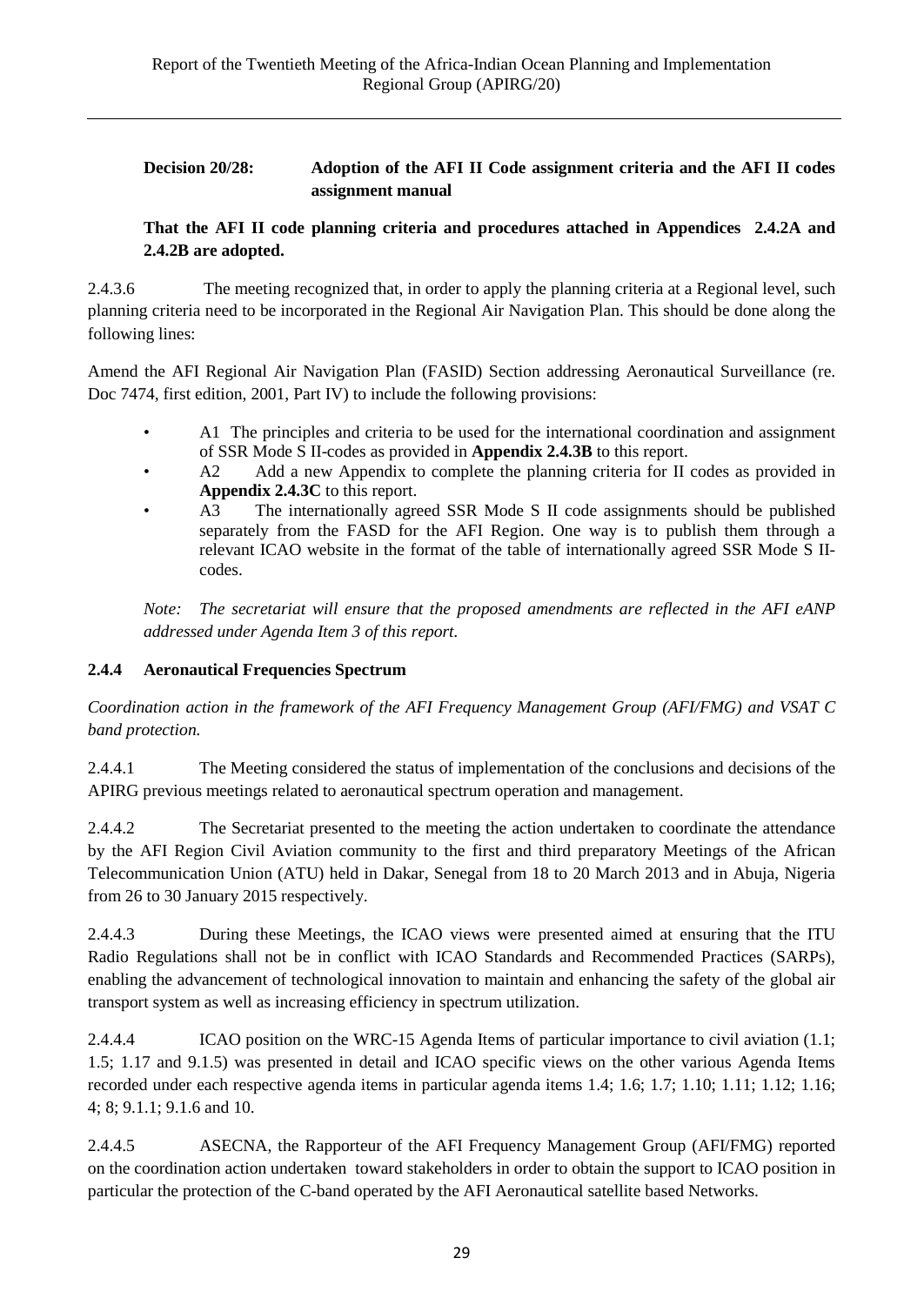2.4.4.6 The Secretariat informed the meeting on the results of the 4th and last preparatory Meeting convened by ATU in Nairobi, Kenya from 20 to 24 July 2015 as well as those from the sub-regional Meetings in ECOWAS and SADC.

*Outcome of the ITU World Radiocommunication Conference (WRC-15)*

2.4.4.7 The ITU World Radiocommunication Conference (WRC-15) was held in the Centre International de Conference de Genève (CICG) from 2 to 27 November 2015. The meeting was attended by about 4100 participants compared to 3200 for the last conference presenting an escalation of interest and pressure.

2.4.4.8 ICAO participation covered the entire conference period represented by two Technical Officers from ICAO Headquarters , supported by the Regional Officers CNS WACAF and the Regional Officer CNS ESAF on part time basis.

2.4.4.9 In addition to the various coordination actions undertaken by the Secretariat in conjunction with stake-holders during the preparatory activities, the aviation community strategized in Geneva in order to have a support to ICAO position leading to100% success in promoting/defending the ICAO Position. Focus was made on African civil aviation delegates included in national delegation.

2.4.4.10 Under Agenda Item 1.17 of WRC-15 dealing with Wireless Avionics Intra-Communications (WAIC), the frequency band 4200-4400MHZ was allocated to this service.

2.4.4.11 WRC-15 Agenda item 1.5 has been subject to intense and long discussion. The development of an allocation for UAS CNPC links (RPAS C2 links) using FSS spectrum is provisional, and will enter into full force in 2023, provided that ICAO successful develop SARPs using the conditions described in the ITU Resolution associated with the allocation. However, this Resolution gives to the RPAS panel the adequate material needed for development of SARPs for the C2 link. This proved to be a very divisive issue amongst some of our civil aviation colleagues during the WRC deliberations; however the end result is in good alignment with the ICAO Position.

2.4.4.12 Under WRC-15 Agenda 1.1 dealing inter alia with aeronautical frequencies, no change in their allocation for IMTs was obtained.

2.4.4.13 Under Agenda item dealing with Global Flight Tracking (GFT) allocation was made to the band 1090MHZ in the direction Earth to Space for ADS-B operation contributing to GFT. As a follow up to GFT, a WRC-19 agenda item was developed to facilitate the development of Global Aviation Distress and Safety System (GADSS).

2.4.4.14 Based on the above and the lessons learnt the following conclusion was formulated:

#### **Conclusion 20/29: Continued support to ICAO Position**

**That, in accordance with the ICAO spectrum strategy, policy Statements and related information as contained in the Handbook on Radio Frequency Spectrum Requirements for Civil Aviation (Doc 9718):**

- **a) States /Organizations continue to support ICAO position for WRC in particular on agenda item of high importance to the safe operation of aircraft by participation in the national and regional/sub regional preparatory Meetings for ITU WRC Meetings; and**
- **b) The Secretariat reinforce the coordination of the initiatives that will ensure the alignment of their national position with ICAO position for WRC.**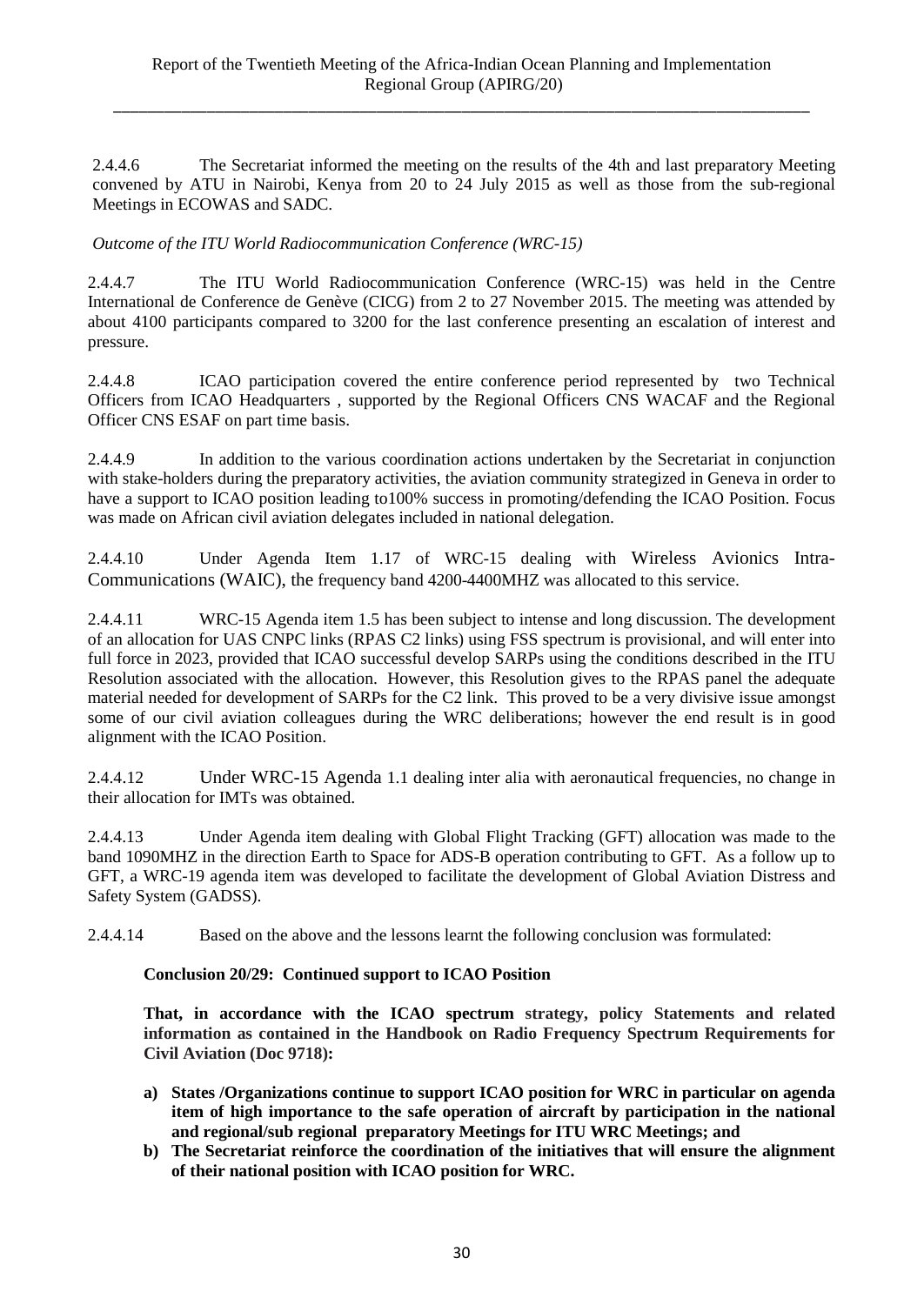2.4.4.15 Agenda item 9.1.5 related to the protection of the C Band (3.4-4.2 GHz) lead to the revision of ITU WRC-12 Resolution 154 (Rev. WRC-15) in order to ensure the safe operation of VSATs. The revised resolution is at **Appendix 2.4.4** to this report. Before and during this Conference, the difficulties encountered in the coordination to have the support from the AFI States underscored the necessity to reinforce the coordination amongst stakeholders in particular for the protection of the C-Band. In view of the above the following conclusion was formulated:

## **Conclusion 20/30: Protection of C band spectrum**

**That in accordance with Resolution 154 (Rev. WRC-15), States /Organizations take the appropriate measures in order to ensure the protection of the satellite C-band operated by the AFI VSAT networks:**

- **a) Registration of the aeronautical VSAT frequencies in the States register held by the national authorities of regulation of telecommunication; and**
- **b) Follow-up with the concerned authorities in the States to further register the frequencies in the ITU Master International Frequency Register (MIFR).**

### **2.4.5 Implementation of Recommendation of Special AFI/RAN Meeting related to CNS**

2.4.5.1 The Secretariat informed the meeting on the status of implementation of the recommendations of the special AFI/RAN Meeting related to CNS.

2.4.5.2 As for the implementation of Recommendation 6/18, it was noted that the AFISNET Audit was successfully completed and the results presented to the SNMC Board on 16 October 2015. Deficiencies were identified and a re-engineering Action Plan is under development.

2.4.5.3 For the implementation of the SP AFI/RAN Recommendation 6/19 the Secretariat informed the meeting on the regular holding of VSAT Network Supervisory Committee Meetings, including SNMC (AFISNET), CNSMC (CAFSAT), NAFISAT and SADC VSAT/2 Supervisory Committees.

## **2.4.6 CNS General issues**

#### *Reinforcement of AFI CNS personnel capacity*

2.4.6.1 The meeting took note of the discussions conducted by the CNS Sub-Group on the issues related to the reinforcement of the AFI CNS personnel capacity with regard to the new APIRG structure and project approach. It was agreed that the project approach will require for the CNS personnel additional knowledge and skill in project designing, management and assessment. The following conclusion was formulated:

#### **Conclusion 20/31: Reinforcement of the Capacity of AFI CNS Personnel**

#### **That in order to ensure an effective implementation of the APIRG identified projects:**

- **a) States /Organization should pursue their efforts in developing CNS personnel capacity building through consolidated training plans and programmes. In doing so, they should make optimum use of available expertise in the AFI Region; and**
- **b) ICAO should continue to support CNS personnel capacity building through workshops and seminars.**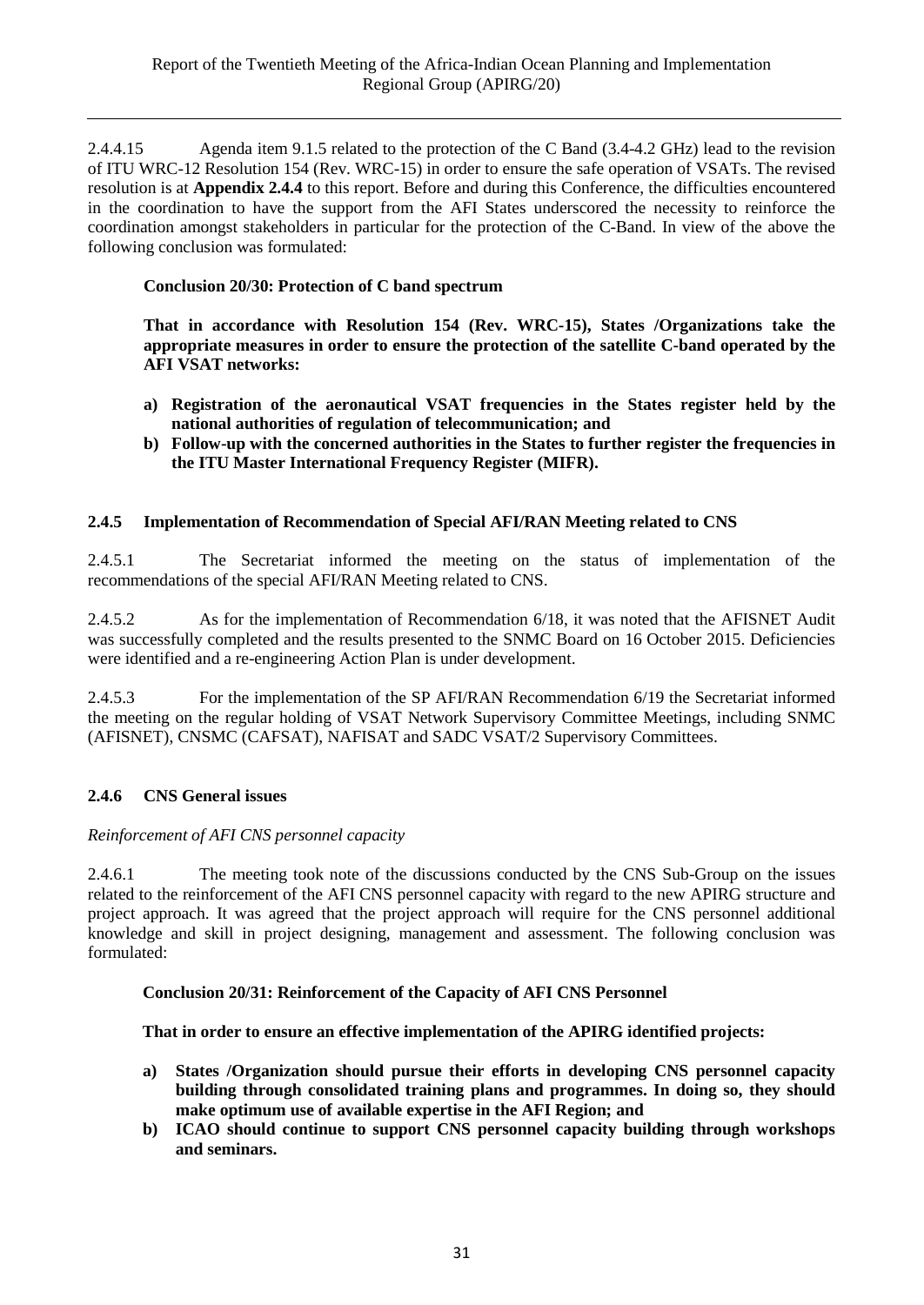## *Future CNS activities*

2.4.6.2 The meeting noted that CNS activities are across the new two APRIG Sub-Groups and are related to the same Performances Improvement Areas (PIAs) and the same ASBU Block 0 Modules. It results in a need of close collaboration between stake-holders. The following conclusion was formulated:

## **Conclusion 20/32: Coordination for air navigation service planning and implementation**

**That in the framework of its new structure and project based approach, APIRG should establish appropriate mechanisms to ensure efficient coordination of planning and implementation of air navigation services (AGA, AIM, ATM, CNS, SAR and MET).**

## **Agenda Item 2.5: Aeronautical Information Management (AIM)**

## *Review of the Report of ATS/AIM/SAR/14 Meeting*

2.5.1 The meeting was informed about the outcome of the Third Meeting of the APIRG AIM Implementation Task Force (AFI AIM TF/3) held in Dakar, Senegal from 15-17 October 2014. The meeting also reviewed the information on the outcomes related to Aeronautical Information Services and Aeronautical Information Management emanating from the APIRG/19 Meeting, the  $12<sup>th</sup>$  Air Navigation Conference (AN-Conf/12) and the Ninth and Tenth Meetings of the AIS-AIM Study Group (AIS-AIMSG/9/10). The objective of the meeting was to consider the amendment proposals for a restructured Annex 15, the proposed new PANS-AIM document.

2.5.2 The meeting was informed that most recently, the Steering Committee of the AFI Regional Aviation Safety Group (RASG-AFI), at its first Meeting held in Dakar on 19<sup>th</sup> and 20<sup>th</sup> of April 2015 took a decision (Decision RASC 1/02) that Aeronautical Information Management (AIM) be included in the list of Emerging Safety Issues (ESIs), and that AIS/AIM transition forms part of the RASG-AFI ESI-Safety Support Team activities. The meeting reviewed the outcome of the First Working Group Meeting on the implementation of AN-Conf/12 Rec. 3/8 (c) held in Dakar, Senegal from 13-14 October 2014. AN-Conf/12 Recommendation 3/8(c) calls for intraregional and interregional cooperation for an expeditious transition from aeronautical information service (AIS) to aeronautical information management (AIM) in a harmonized manner and use of digital data exchange and regional or subregional AIS databases as an enabler for the transition from AIS to AIM.

2.5.3 The meeting noted that in compliance with APIRG Conclusion 19/41, the Regional Offices in Dakar and Nairobi, convened an ICAO AIM/SWIM Seminar for the AFI Region in Dakar, Senegal from 7 to 9 September 2015 to discuss issues related to the planning and Implementation of the transition from AIS/AIM to Information Management/SWIM, in order expedite the harmonized implementation of the AIM/SWIM requirements. In compliance with Twelfth Air Navigation Conference (AN-Conf/12) under Recommendation 6/1–Regional performance framework–planning methodologies and tools the Regional Offices in Dakar and Nairobi, conducted a Workshop for ASBU-Module B0–DATM: (Service Improvement through Digital Aeronautical Information Management) in Dakar, on 10 to 11 September 2015.

2.5.4 The meeting acknowledged that the current system of NOTAM is not sustainable in the long term since there are a multitude of information channels that can be integrated by the user to acquire awareness flight–critical conditions. Increasingly this is denying the advantage of modern information management techniques and failing to provide optimum situational awareness. There is need for the NOTAM system to evolve under the emerging SWIM concepts as the current NOTAM system does not allow for critical updates to the FMS data.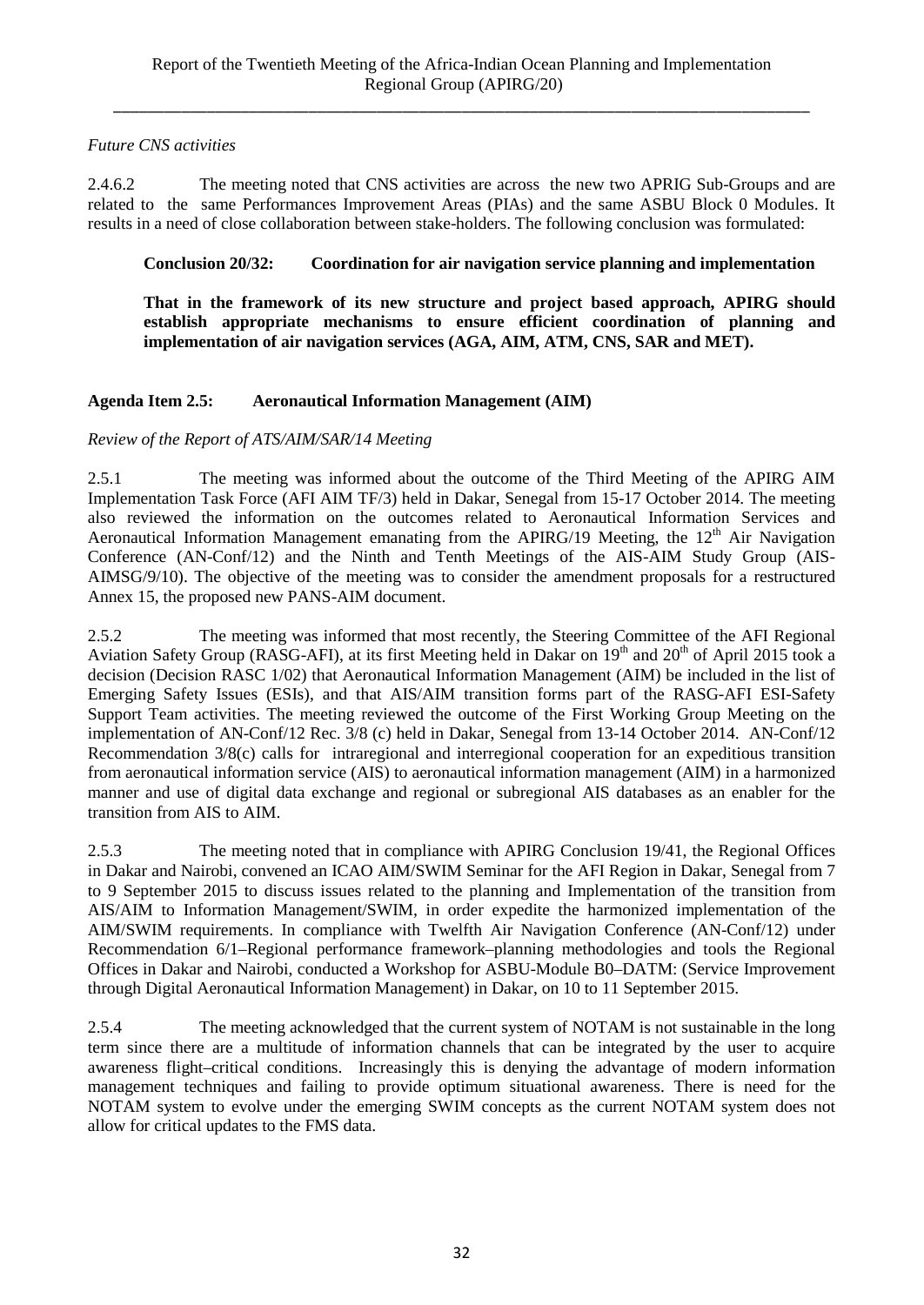2.5.5 The following conclusions and decision were formulated**:**

**Conclusion: 20/33: Implementation of AN-Conf/12 Rec. 3/8 (c)**

**That States which have taken the initiative of the AFI-CAD concept of implementing Centralized AIS databases should ensure compliance with the provisions of AN-Conf/12 Recommendation 3/8(c) calling for intraregional and interregional cooperation for an expeditious transition from aeronautical information service (AIS) to aeronautical information management (AIM) in a harmonized manner and use of digital data exchange and regional or subregional AIS databases as an enabler for the transition from AIS to AIM.**

**Conclusion: 20/34: Interoperable Systems and Data**

**That States should ensure the compatibility of the various versions of AIXM databases and integration of the different aeronautical data domains to facilitate implementation of a system wide information management (SWIM), under ASBU B0-DATM element on AIXM in the AFI Region.**

**Conclusion: 20 /35: Planning and implementation of AIM**

**That States should ensure that the planning and implementation of AIM in the region, is coherent and compatible with the developments in adjacent regions, and is carried out within the framework of the ATM Operational Concept, the Global Air Navigation Plan.**

**Decision 20/36: AIM Personnel competency in the AFI Region**

**That APIRG should consider developing AIS/AIM competency provisions and monitoring mechanisms to guide harmonized framework for qualifying AIM personnel through initial and periodic assessments as per ICAO Annex 15 para 3.7.4 requirement.**

2.5.6 The meeting took note of the sectorization in June 2015 of the Accra Flight Information Region, and of a subsequent proposal for amendment to the AFI Air Navigation Plan (ANP) requested by Benin and Togo with respect to AIS responsibilities. The proposed amendment proposal should be addressed as per established procedures.

## **Agenda Item 2.6: Aeronautical Meteorology**

2.6.1 The meeting was presented with the report of the Twelfth Meeting of the Meteorology Sub-Group (MET/SG/12) which was held in Dakar, Senegal, from 1 to 5 December 2014. The meeting made an in-depth review of the report and decided on the following actions.

#### *Status of implementation of the MET/SG work programme*

2.6.2 The meeting reviewed the status of implementation of the work programmes and associated Task Forces of the MET/SG/12 as provided in the report of the Sub-group.

2.6.3 On the basis of the reviewed air navigation deficiencies in the MET field, the summary of recent and forthcoming developments to the WAFS and SADIS, the status of implementation of the Decisions/Conclusions and work programmes of the MET/SG, MTF and ATM/MET/TF, the Sub-group prepared a status of implementation of its work programme given in **Appendix 2.6A** to this report. In this regard, the meeting formulated the following decision: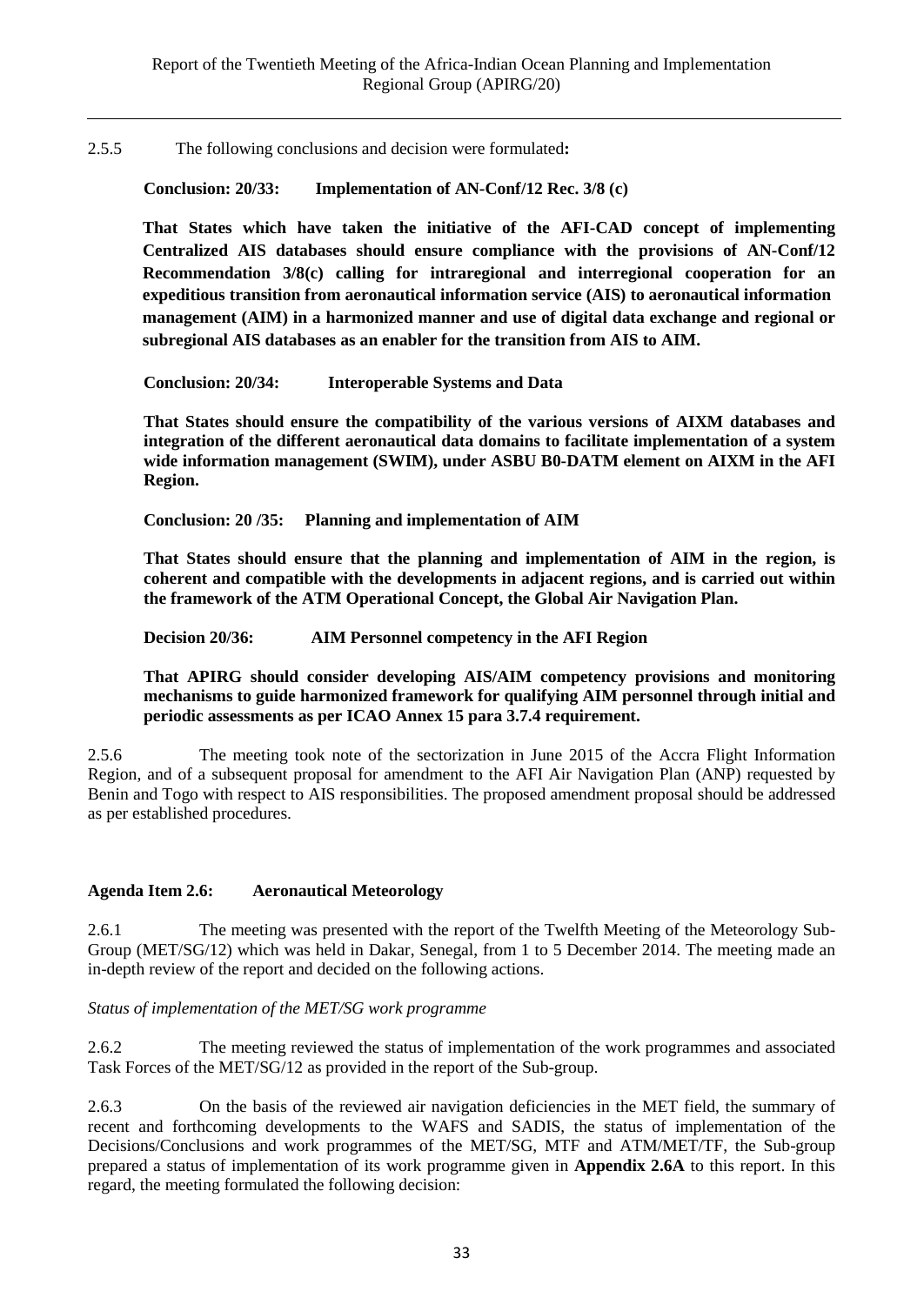### **Decision 20/37: Status of Implementation of the MET/SG Work Programme**

**That, the Secretariat incorporate the work programme of the AFI Meteorological Sub-Group (MET/SG) in the work programme of the new APIRG Infrastructure and Information Management Sub-group (IIM/SG).** 

*Linkage of remaining tasks of the MET/SG with Aviation System Block Upgrades (ASBU) Modules B0 and Regional Performance objectives for MET*

2.6.4 The meeting reviewed the ANRF related to B0-AMET in the AFI Air Navigation System Implementation Action Plan, as indicated in **Appendix 2.6B** to this report, based on ASBU module B0- AMET elements (GANP, Doc 9750) and on the remaining tasks of the MET/SG. In this regard, the meeting formulated the following conclusion:

### **Conclusion 20/38: AFI Air Navigation Report Form (ANRF) for B0-AMET Module**

### **That the updated Air Navigation Report Form (ANRF) at Appendix 2.6B be adopted for ASBU B0-AMET module in the AFI Region.**

*Relationship between MET related AFI PFFs and ASBU B0-AMET*

2.6.5 The meeting noted and endorsed the amendment proposed by the MET/SG Meeting to **Appendix 2.6C** of the Air Navigation System Implementation Action Plan adopted by APIRG/19 Meeting, as provided in **Appendix 2.6C** to this report. In this regard, the meeting formulated the following decision:

### **Decision 20/39: Amendment to the AFI Air Navigation System Implementation Action Plan**

## **That the AFI Air Navigation System Implementation Action Plan be amended as provided in Appendix 2.6C to this report.**

*Review of the Outcome of the 2014 Meteorology Divisional Meeting (Montréal, Canada, 7 – 18 July 2014)*

2.6.6 The meeting noted that, the MET/SG Meeting was briefed on the outcome of the Meteorology (MET) Divisional Meeting in 2014 (MET/14), which was conjointly held with the 15th Session of the World Meteorological Organization (WMO) Commission for Aeronautical Meteorology (CAeM) and that the MET/14 Meeting recommended ICAO to urge States to ensure that the personnel performing safety oversight functions of the aeronautical meteorological service are adequately qualified and competent, thus meeting the requirements of Annex 19, and to develop appropriate guidance material to assist States with regard to the oversight of aeronautical meteorological service provision. In this regard, the meeting formulated the following conclusion.

### **Conclusion 20/40: Qualification of Personnel Performing Safety Oversight functions of the Aeronautical Meteorological Service**

**That, States put in place mechanisms to ensure personnel performing safety oversight functions of the aeronautical meteorological service in the AFI region, are adequately qualified and competent as stipulated in Annex 19 to the Chicago Convention and report progress to APCC and status report to the next meeting of the APIRG (APIRG/21).**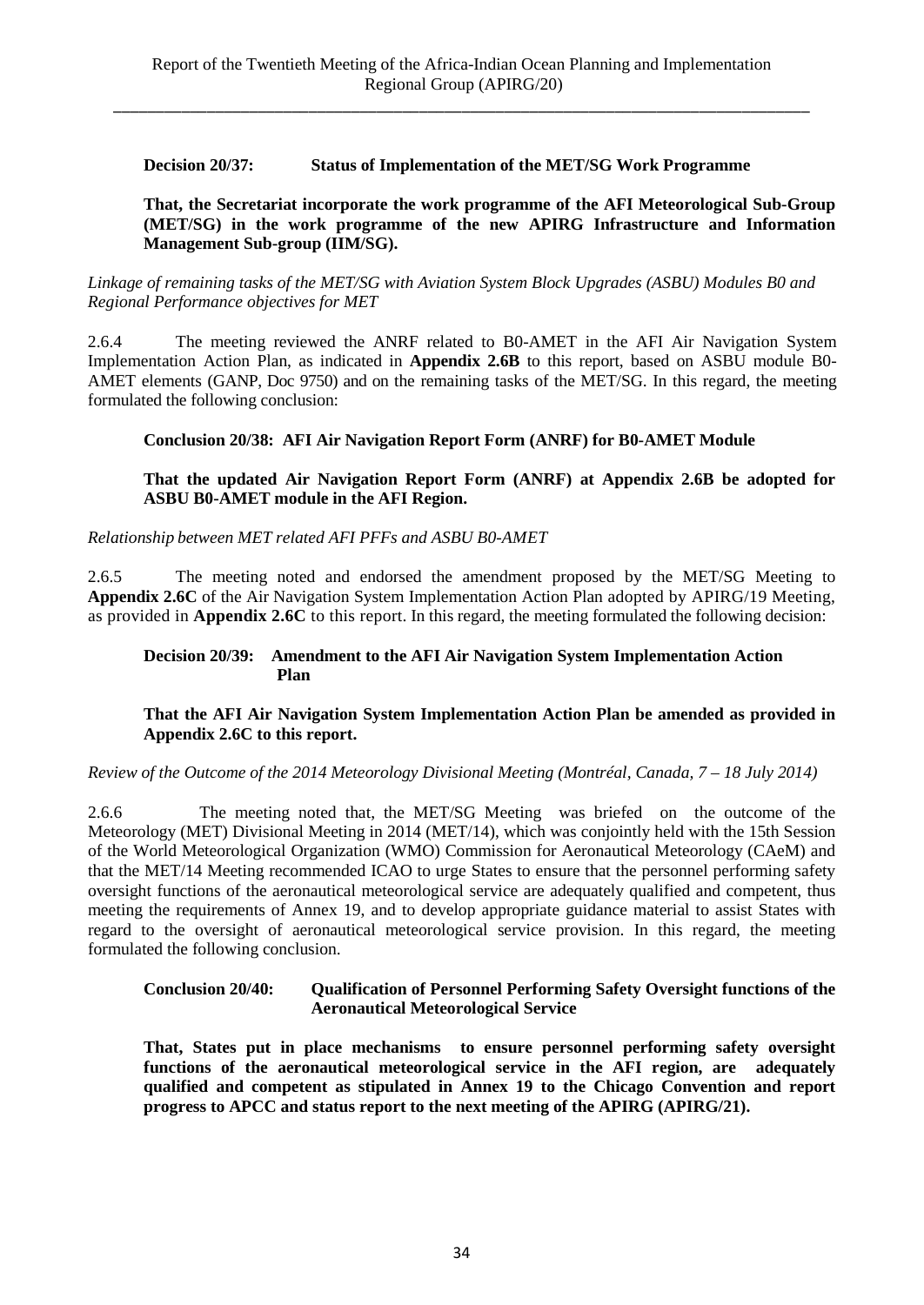2.6.7 To allow a greater involvement of the AFI region in the activities of future expert groups proposed by the MET/14, the meeting adopted the following conclusion:

#### **Conclusion 20/41: Participation in the activities of the future Expert Group on the implementation of MET related SWIM Activities**

**That AFI States be encouraged to participate in the activities of the future Expert Group on the implementation of the system wide information management** (**SWIM) in the MET field.**

*Summary of recent and forthcoming developments to the World area forecast system (WAFS) and Satellite Distribution System (SADIS)*

2.6.8 The meeting was informed that WAFC London Provider State (UK) presented the MET/SG Meeting with developments to the WAFS and SADIS since the MET/SG/11 Meeting (8-10 July 2013, Nairobi, Kenya).

2.6.9 The meeting noted that the WAFCs had produced a training module regarding the use of WAFS gridded CB, icing and turbulence forecasts. The training module and the related PDFs are supplemental to the existing guidance material ['Guidance on the Harmonized WAFS Grids for](http://www.icao.int/safety/meteorology/WAFSOPSG/Guidance%20Material/Guidance%20on%20the%20Harmonized%20WAFS%20Grids%20for%20Cumulonimbus%20Cloud,%20Icing%20and%20Turbulence%20Forecasts%20-%2011%20September%202012.pdf)  [Cumulonimbus Cloud, Icing and Turbulence Forecasts'](http://www.icao.int/safety/meteorology/WAFSOPSG/Guidance%20Material/Guidance%20on%20the%20Harmonized%20WAFS%20Grids%20for%20Cumulonimbus%20Cloud,%20Icing%20and%20Turbulence%20Forecasts%20-%2011%20September%202012.pdf) which is available at: [http://www.icao.int/safety/meteorology/WAFSOPSG/Pages/GuidanceMaterial.aspx.](http://www.icao.int/safety/meteorology/WAFSOPSG/Pages/GuidanceMaterial.aspx)

2.6.10 The meeting further noted that WAFC London had made available (from  $8<sup>th</sup>$  July 2014) verification data for WAFS GRIB2 CAT and CB and that the information, to be used in conjunction with the guidance material, is available at: [http://www.metoffice.gov.uk/aviation/responsibilities/icao.](http://www.metoffice.gov.uk/aviation/responsibilities/icao)

## **Conclusion 20/42: Recent WAFS and SADIS developments**

**That:**

- **a) AFI States are encouraged to regularly obtain information on the verification of WAFC London GRIB2 CAT and CB forecast data;**
- **b) SADIS Users in the AFI region:**
	- **1) Contact their SADIS Workstation software provider to seek information regarding future updates and to take advantage of the enhancements including the provision of traditional alphanumeric OPMET data at 1 minute intervals; and**
	- **2) Establish and regularly test backup accounts with the alternative provider to be used in the event that their normal service in accordance with the AFI ANP, is not available.**

## *Air navigation deficiencies in the MET field*

2.6.11 The Group noted that the list of deficiencies in the MET field had been reviewed and updated based on the uniform methodology approved by the ICAO Council for identification, assessing, tracking and reporting of deficiencies of air navigation systems. In analysing the updated list of deficiencies, the following was observed:

- a) The deficiencies in the MET field, were identified in only 24 States visited;
- b) Lack of certified QMS in 23 States/24 (Angola, Burundi, Cape Verde, Chad, Cameroon, Congo, Djibouti, Gambia, Ghana, Guinea, Guinea Bissau, Lesotho, Liberia, Mauritania, Niger, DRC, Sao Tome and Principe, Senegal, Sierra Leone, Somalia, Togo and Zambia);
- c) Lack of use of quality WAFS products (no SADIS station) in 5 States/24 (Djibouti, Liberia, Nigeria (Kano), Sao Tome and Principe and Sierra Leone;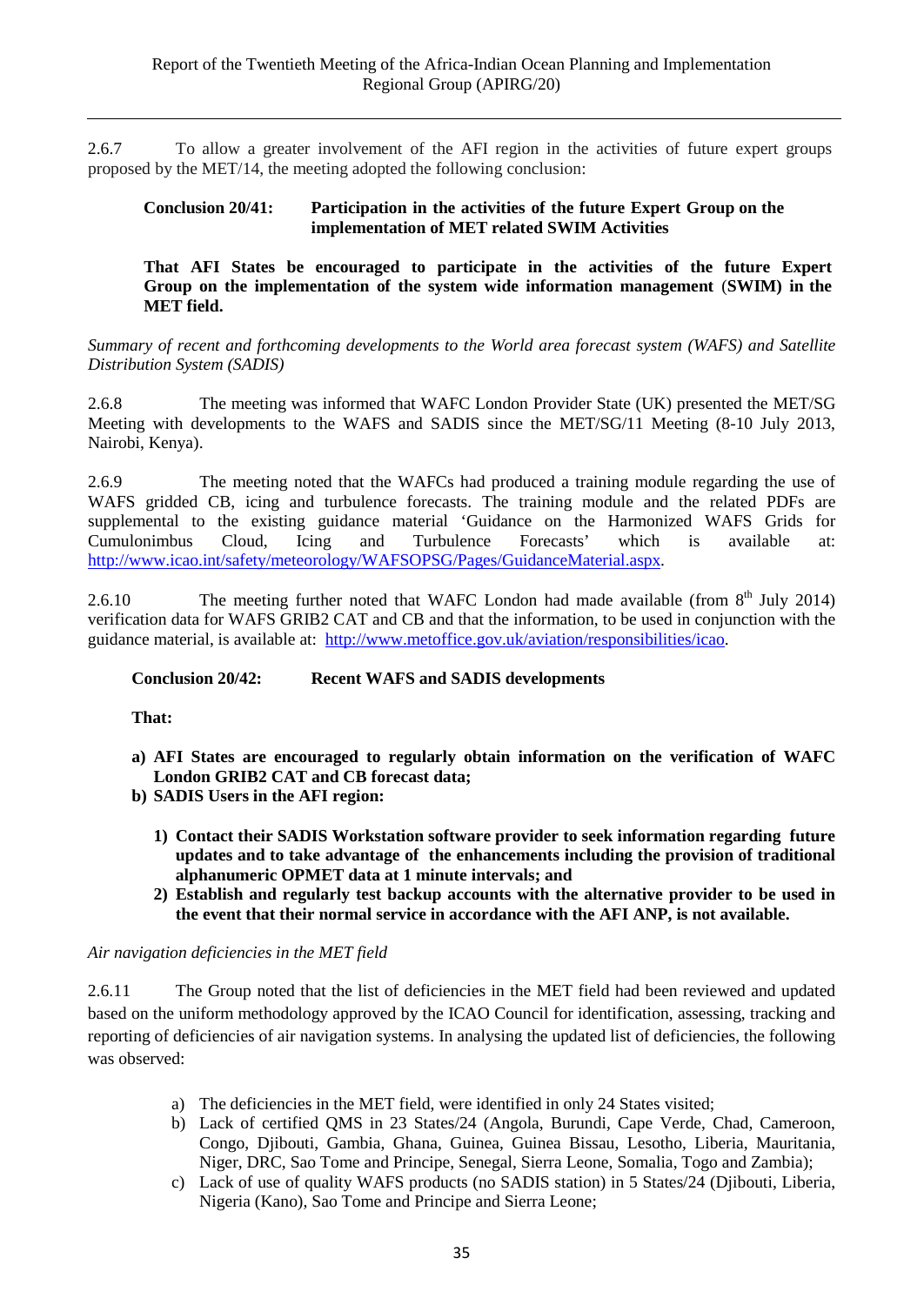- d) Lack of issuance of aerodrome forecasts (TAF) in 3 States/24 (Angola, Burundi and Sao Tomé and Principe;
- e) Lack of issuance of aerodrome warnings (AD WRND) in 4 States/24 (Djibouti (Djibouti), Guinea (Conakry), DRC (Kinshasa) and Sao Tome and Principe (Sao Tome); and
- f) Lack of issuance of wind shear warnings and alerts (WS WRND) while experienced by aircraft in 4 States/24 (Djibouti (Djibouti), Guinea (Conakry), DRC (Kinshasa) and Sao Tome and Principe (Sao Tome).

2.6.12 The Group was apprised on developments with regard to implementation of QMS for MET service (QMS/MET) and was pleased to note that aerodromes of 17 ASECNA Member States under the Agency's responsibility including that of the States listed under item b) above had been certified. Regarding issuance of TAF, Dakar RODB informed the meeting that TAF were being received from the States listed under item d) above. ASECNA and the concerned States should confirm the QMS certification and issuance

of TAF respectively through letters to ICAO to enable updating the list of deficiencies accordingly.<br>2.6.13 In addition, the Group noted the following MET deficiencies collected from the repo In addition, the Group noted the following MET deficiencies collected from the reports of the annual SIGMET tests and from other sources:

- a) Lack of issuance of SIGMET: 6 MWOs/28 have never issued any SIGMET during AFI SIGMET Tests: (Angola (Luanda), Ethiopia (Addis Ababa), Namibia (Windhoek), Tanzania (Dar es Salaam), Zambia (Lusaka) and Zimbabwe (Harare) – Source: 2013 SIGMET TEST report);
- b) AFI Meteorological Bulletins Exchange (AMBEX) scheme not fully implemented (Availability of AFI METAR and TAF at Dakar RODB during 3ird quarter of 2014): TAF – 79,51% (ESAF – 76,13% and WACAF – 82,88%), METAR – 51,66% (ESAF -48,05% and WACAF – 55,27%); source: DAKAR RODB OPMET monitoring on 30 September 2014);
- c) ATIS not implemented: 0/17 (Angola, Cameroon, Congo, Côte d'Ivoire, Gabon, Ghana, Guinea, Kenya, Madagascar, Nigeria, Uganda, Senegal, Tanzania, Zambia and Zimbabwe); Source: AFI ANP Table AOP/1)
- d) Lack of implementation of HF VOLMET: 0/2 (Congo and Madagascar). Source: AFI ANP Table ATS/2.

2.6.14 The Group agreed that statistics on availability of OPMET data should be presented using the following thresholds: "above 97%, between 50% and 97% and below 50%". The meeting noted that Dakar RODB does not make distinction in the statistics between the exchange of amended TAF and regular TAF and also between AOP aerodromes and non-AOP aerodromes. The RODB Dakar should correct its software accordingly.

2.6.15 The Group noted that the MET/SG /12 meeting agreed that States with deficiencies in the MET field should endeavor to establish corrective action plans to rectify these deficiencies. The Group therefore adopted the following conclusion:

**Conclusion 20/43: Action plan to remove air navigation deficiencies in the MET field**

**That:**

- **a) ICAO Regional Offices in Dakar and Nairobi, update the air navigation deficiencies in the MET field in the remaining non-visited AFI States;**
- **b) AFI States where deficiencies still persist, endeavour to establish and implement an action plans aimed at removing air navigation deficiencies in the MET field; and**
- **c) AFI Regional OPMET Data Banks (RODBs) present statistics on availability of OPMET data, using the following thresholds: "above 97% availability, between 50% and 97% availability and below 50% availability".**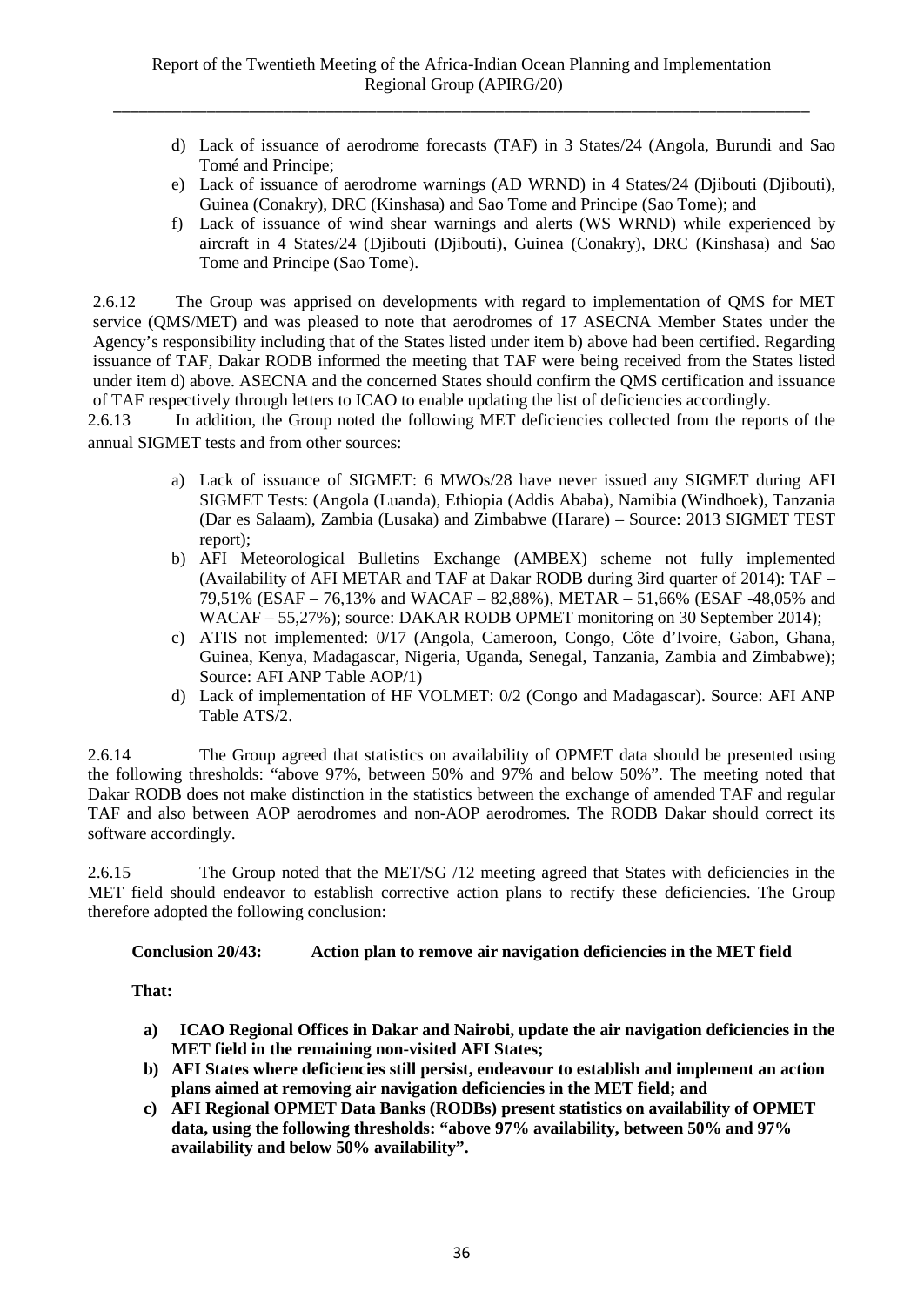*Status of implementation of APIRG/19 Decisions and Conclusions related to MET*

2.6.16 The meeting noted that the MET/14 Divisional Meeting proposed a global transition plan for table-driven data representation (XML/GML) for METAR/SPECI, TAF and SIGMET as given in **Appendix 2.6D** to this report. The meeting further recalled that Conclusion 19/44 of APIRG/19 called for the development of capabilities of handling OPMET information in digital format by inviting Dakar and Pretoria RODBs to assist associated Bulletin Compiling Centres (BCCs) in implementing digital OPMET.

2.6.17 In this regard, the meeting adopted the transition plan proposed by the MET/SG for the table-driven data representation (XML/GML) in the AFI region given at **Appendix 2.6D** to this report. The meeting therefore agreed to adopt the following conclusion:

### **Conclusion 20/44: Transition Plan for handling OPMET Information in Digital Format in the AFI region**

## **That, the information given in Appendix 2.6D to this report, is endorsed as the Transition Plan for handling OPMET Information in Digital Format in the AFI region.**

2.6.18 For a better understanding and involvement of AFI States in the implementation of the transition plan, the meeting agreed that AFI States should develop capability of handling OPMET data in digital format. In this regard, the meeting further agreed that it was desirable to conduct training for personnel in the AFI Meteorological Bulletins Exchange (AMBEX) units in the region, thus the meeting formulated the following conclusion:

### **Conclusion 20/45: Training Seminars to develop capability building for handling OPMET data in digital format in the AFI region**

**That the WMO, in coordination with ICAO, assist AFI States in implementing OPMET Information exchange in Digital format by conducting regional training seminars and workshops in order to:**

- **a) increase awareness of users of the AFI Meteorological Bulletin Exchange (AMBEX) units, on the exchange of OPMET data in digital format; and**
- **b) expedite the implementation of the AFI Transition Plan for handling OPMET Information in Digital Format.**

2.6.19 The meeting reviewed and adopted the draft amendments of the AFI SIGMET Guide and the AMBEX Handbook presented in **Appendices 2.6E and 2.6F** to this report respectively. The meeting then formulated the following decision:

## **Decision 20/46: Updating the AFI regional SIGMET Guide and AMBEX Handbook**

### **That, the documents given at Appendix 2.6E and 2.6F to this report, are endorsed as the 10th edition of the AFI regional SIGMET Guide and the updated AMBEX Handbook, 7th Edition – Amendment 4, respectively.**

2.6.20 The meeting noted with appreciation that the MET/SG Meeting was appraised of the ongoing activities of the Cooperative Development of aeronautical meteorology Programme in the AFI region (CODEVMET-AFI) and the WMO Aircraft Meteorological Data Relay(AMDAR) Regional Implementation Programme Implementation Programme for Africa. In addition, the Sub-group reported that the East African School of Aviation (EASA) in Nairobi, Kenya has introduced a MET inspector's course in its programme.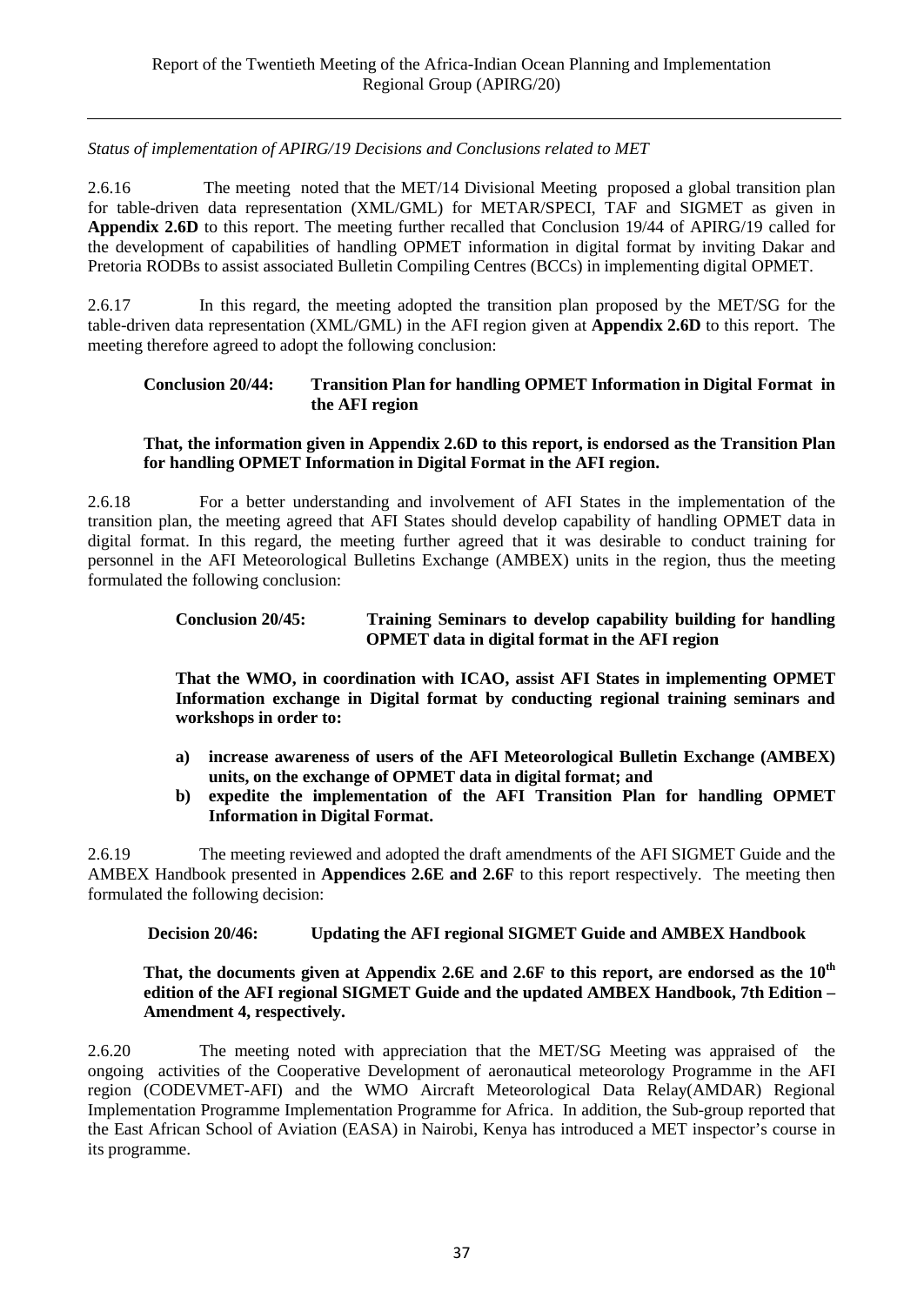## **Agenda Item 2.7: Other Air Navigation issues**

### *Air Navigation Deficiencies*

2.7.1 The meeting reviewed the list of deficiencies affecting air navigation services in the areas of aeronautical telecommunications (CNS) and aeronautical meteorology (MET) as shown in **Appendices 2.7.1A, 2.7.1B, 2.7.1C, 2.7.1D** and **2.7.1E** to this report. Concerned States and Organizations were requested to take remedial action on these long standing deficiencies **by September 2016**. *Implementation of ASBU Block 0 modules and AFI Regional Performance Objectives*

2.7.2 Following a request by participants, the Secretariat made a presentation on the categorization and prioritization of the 18 ASBU Block 0 modules adopted by APIRG/19 under its Conclusion 19/06 and reflected in the AFI Air Navigation System Implementation Plan as summarized in Table 2.7.5 below:

- 2.7.3 The categories of the 18 adopted Block 0 Modules are as follows:
	- Essential (E):These are the ASBU modules that provide substantial contribution towards global interoperability, safety or regularity. The nine (9) Modules for all States of AFI Region are FICE, DATM; ACAS, FRTO, APTA, CDO, CCO, AMET and ACDM.
	- Desirable (D): These are the ASBU modules that, because of their strong business and/or safety case, are recommended for implementation almost everywhere. The four (4) Modules for all States of AFI region are NOPS, ASUR, SNET, and TBO.
	- Specific (S): These are the ASBU modules that are recommended for implementation to address a particular operational environment in specific countries of AFI region (for example South Africa). The three (3) Modules are OPFL, ASEP and WAKE *(elements and targets are to be developed by APIRG).*
	- Optional (O): These are the ASBU modules that address particular operational requirements in specific countries of AFI region and provide additional benefits that may not be common everywhere. The two (2) Modules are SURF and RSEQ.
- 2.7.4 The priorities of the 18 adopted Block 0 Modules are as follows:
	- Priority 1 : Immediate Implementation
	- Priority 2 : Recommended Implementation

2.7.5 **Table 2.7** below provides the categorization and prioritization of Block 0 Modules for the AFI Region.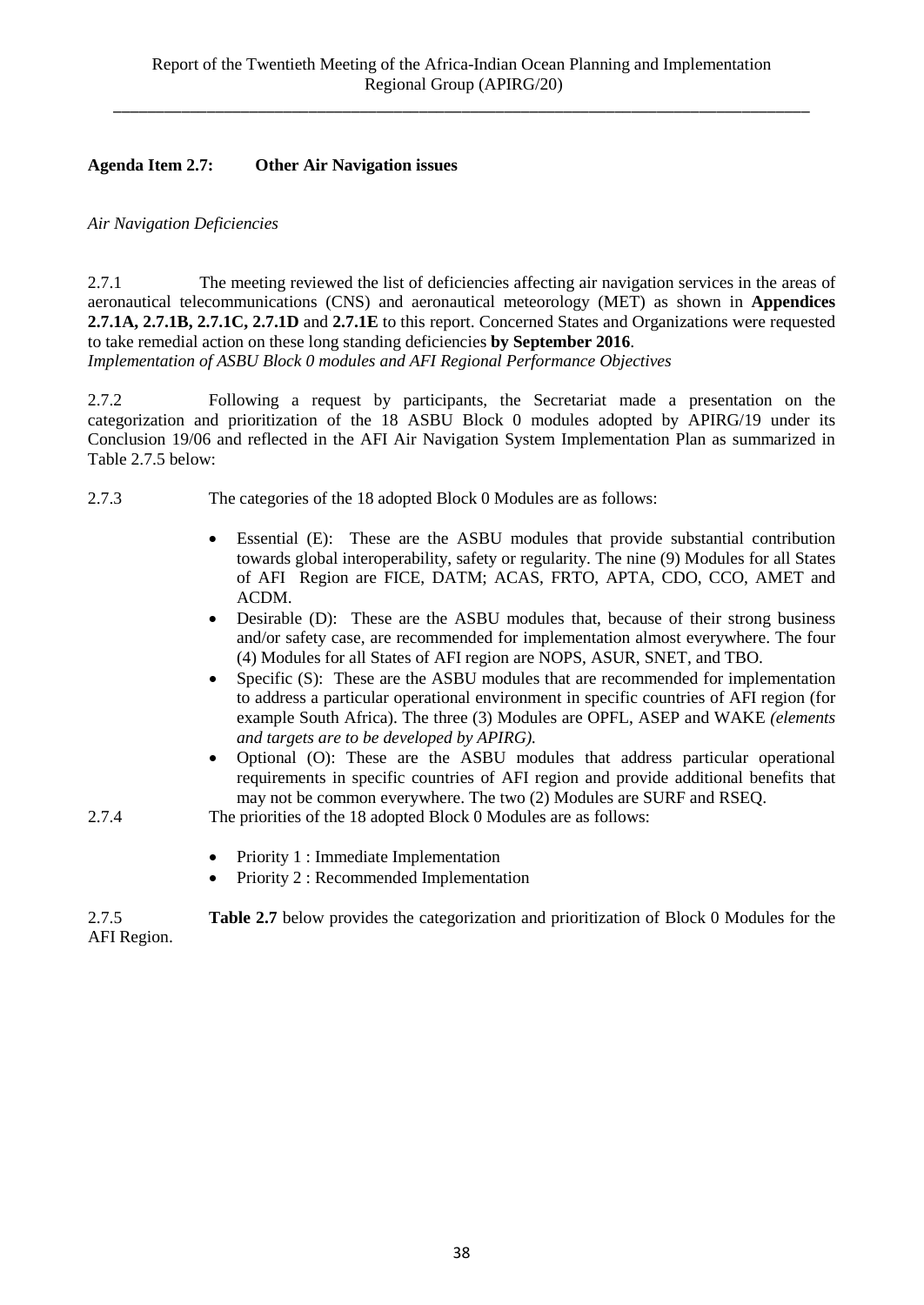| <b>PIA</b>       | <b>Module Description</b>                                                                     | <b>Module</b>       | Category | <b>Priority</b> |
|------------------|-----------------------------------------------------------------------------------------------|---------------------|----------|-----------------|
| PIA1             | Improve Traffic flow through Runway Sequencing (AMAN/DMAN)                                    | <b>B0-RSEQ</b>      | $\Omega$ | 2               |
|                  | Optimization of Approach Procedures including vertical guidance                               | <b>B0-APTA</b>      | E        | $\mathbf{1}$    |
|                  | Increased Runway Throughput through optimized Wake Turbulence                                 | $B0-$               | S        | $\overline{2}$  |
|                  | Separation                                                                                    | <b>WAKE</b>         |          |                 |
|                  | Safety and Efficiency of Surface Operations                                                   | <b>B0-SURF</b>      | $\Omega$ | $\overline{2}$  |
|                  | Improved Airport Operations through Airport-CDM                                               | $B0-$               | E        | $\mathbf{1}$    |
|                  |                                                                                               | <b>ACDM</b>         |          |                 |
| PIA <sub>2</sub> | Increased Interoperability, Efficiency and Capacity through Ground-                           | <b>B0-FICE</b>      | E        | $\mathbf{1}$    |
|                  | Ground Integration                                                                            |                     |          |                 |
|                  | Service Improvement through Digital Aeronautical Information                                  | <b>B0-DAIM</b>      | E        | $\mathbf{1}$    |
|                  | Management                                                                                    |                     |          |                 |
|                  | Meteorological information supporting enhanced operational efficiency                         | B <sub>0</sub>      | E        | $\mathbf{1}$    |
|                  | and safety                                                                                    | <b>AMET</b>         |          |                 |
| PIA3             | Improved Operations through Enhanced En-Route Trajectories                                    | <b>B0-FRTO</b>      | E        | $\mathbf{1}$    |
|                  | Improved Flow Performance through Planning based on a Network-Wide                            | <b>B0-NOPS</b>      | D        | $\overline{2}$  |
|                  | view                                                                                          |                     |          |                 |
|                  | Initial capability for ground surveillance                                                    | <b>B0-ASUR</b>      | D        | $\overline{2}$  |
|                  | Air Traffic Situational Awareness(ATSA)                                                       | $B0-$               | S        | $\overline{2}$  |
|                  |                                                                                               | ASEP                |          |                 |
|                  | Improved access to Optimum Flight Levels through Climb/Descent                                | $B0-$               | S        | $\overline{2}$  |
|                  | Procedures using ADS-B                                                                        | <b>OPFL</b>         | E        | $\mathbf{1}$    |
|                  | <b>ACAS</b> Improvements                                                                      | <b>B0-ACAS</b>      |          |                 |
|                  | Increased Effectiveness of Ground-Based Safety Nets                                           | <b>B0-SNET</b>      | D        | 2               |
| PIA4             | Improved Flexibility and Efficiency in Descent Profiles (CDO)                                 | B0-CDO              | E        | $\mathbf{1}$    |
|                  | Improved Safety and Efficiency through the initial application of Data<br>Link En-Route       | B0-TBO              | D        | $\overline{2}$  |
|                  |                                                                                               |                     | E        | $\mathbf{1}$    |
|                  | Improved Flexibility and Efficiency Departure Profiles - Continuous<br>Climb Operations (CCO) | B <sub>0</sub> -CCO |          |                 |
|                  |                                                                                               |                     |          |                 |

## **Table 2.7: Categorization and prioritization of Block 0 Modules for the AFI Region**

2.7.6 The meeting recognized the challenge faced by the Secretariat in collecting relevant information on the status of implementation of the elements supporting the adopted ASBU Block 0 modules, and called upon States to provide the required information on a regular basis, or as part of surveys conducted from time to time by the ICAO Regional Offices. The meeting also noted that the Secretariat had compiled information on the status of implementation of ASBU Block 0 modules related to Aeronautical Information Management (B0-DATM) and Aeronautical Meteorology (B0-AMET). The Secretariat was requested to include the available information in this report. The required information is provided at **Appendix 2.7.6** to this report, as well as key performance indicators and supporting metrics for ASBU Block 0 module elements for which planning targets and implementation status are yet to be determined by APIRG. The meeting requested the Secretariat to expedite the on-going work on the development of appropriate targets for ASBU Block 0 modules and regional performance objectives KPIs for adoption by APIRG. It also requested the APIRG Projects Coordination Committee (APCC) to oversee this important work aimed at establishing an effective AFI performance monitoring and reporting mechanism.

2.7.7 It was clarified that, in addition to the ASBU Block 0 modules, the work programme of the APIRG and its auxiliary bodies also includes the regional performance objectives established by the Group pursuant to ICAO Special Regional Air Navigation Meeting of 2008 (SP AFI RAN/08), Recommendations 3/3 (Performance-based approach and performance measurement), 6/1 (Regional Performance Framework), 6/2 (National Performance Framework). These regional performance objectives which are reflected in the performance framework forms (PFFs) developed and amended from time to time by APIRG, cover areas such as: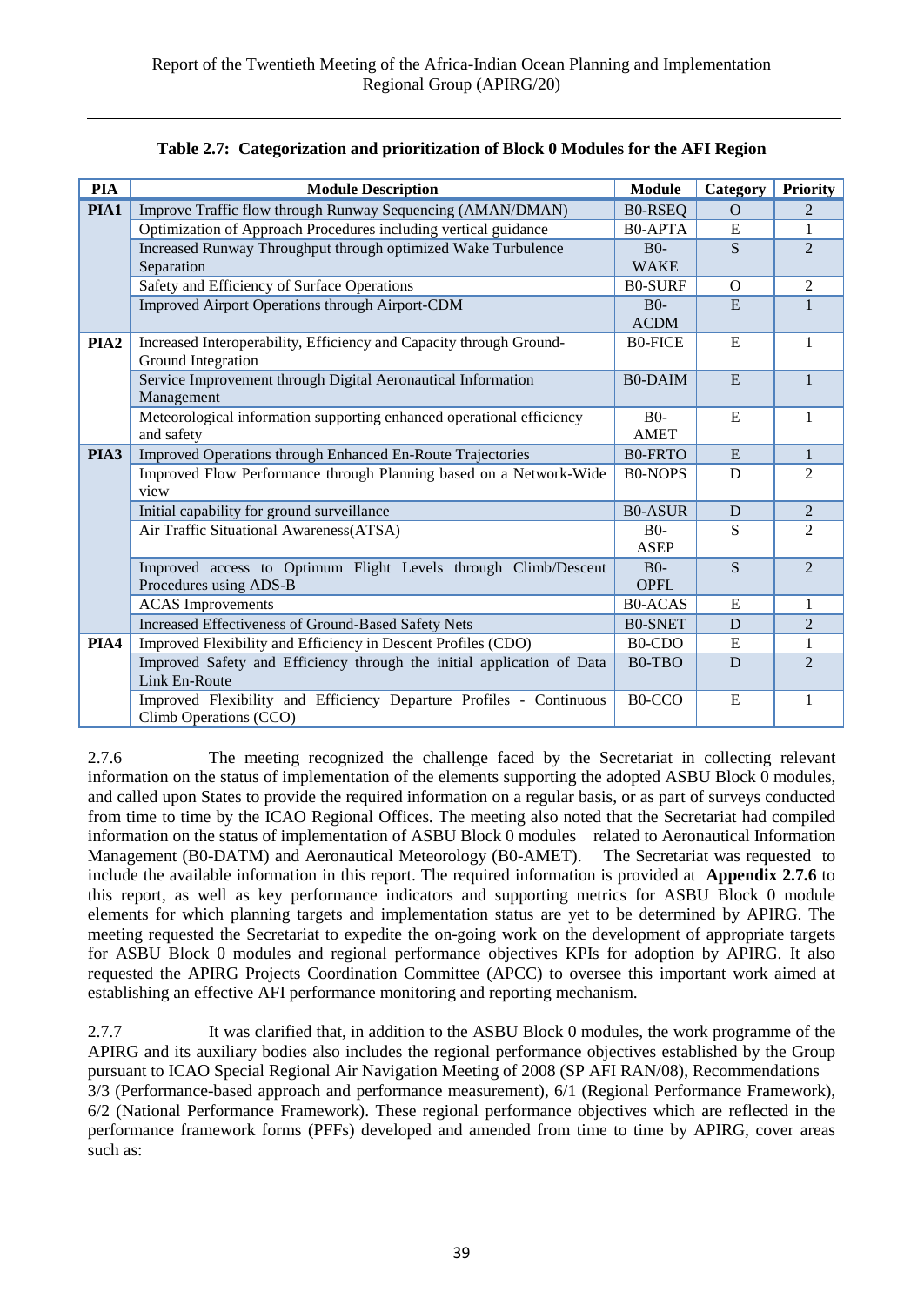- RVSM Implementation
- PBN Implementation for en-route, terminal and approach operations
- Enhancement of CNS Infrastructure
- Search and Rescue.
- Transition from AIS to AIM
- Improvement of the provision of Meteorological Services
- Improvement of Aerodrome Operations

2.7.8 The implementation of ASBU Block 0 modules and agreed regional performance objectives should be addressed under the projects to be developed by the Group as discussed under Section 4.3 of this report.

## **Agenda Item 3: Adoption of the New electronic AFI Air Navigation Plan (eANP)**

## *New Air Navigation Plan Template*

3.1 The meeting recalled the Twelfth Air Navigation Conference (AN-Conf/12) Recommendation 6/1 — Regional performance framework – planning methodologies and tools regarding the alignment of regional air navigation plans (ANPs) with the fourth edition of the *Global Air Navigation Plan (GANP)* (Doc 9750), and the Working Group (eANP WG) established by the Secretariat, composed of a representative from each Regional Office and ICAO Headquarters, to make proposals for changes to the regional ANPs which included the development of a new structure, format and content of the ANP, as well as the outcome of the AN-Conf/12 and the revised GANP. As a result of this process, the ICAO Council approved a new Template for the eANP. The Templates for ANP Volumes I, II and III are available in **Appendices 3.1A, 3.1B and 3.1C** to this report respectively.

3.2 The meeting acknowledged that the endorsement of the ANP template, which includes the new procedure of amendment of the eANP shown at **Appendix 3.1D** to this report, is the most important milestone in this process. The approval of the eANP of each region, based on the approved ANP template, would be accomplished with the transfer of the corresponding information from current volumes Basic and FASID to the new volumes I and II in accordance with the procedures for amendment.

## *Development of the eANP on a web-based platform*

3.3 The meeting was informed that, in view of the agreed format of the eANP, it is considered that the current ANP application under SPACE (iSTARS 2.0 website) could be used as the basis for the development of the eANP web-based platform with some improvements.

3.4 Focal points designated by States and international organizations would be given access to the ANP web-based platform to develop and submit proposals for amendments (PfAs) to the ANP of each region concerned as per corresponding procedures for amendment and the public would be given read-only access to the ANPs.

3.5 The access to the eANP through the web-based platform would facilitate the consultation of the ANPs of all regions, thus providing a global view of air navigation planning. The new approach in Volumes II and III of the eANP would allow significant flexibility to States to plan while increasing the possibility to enhance coordination, particularly for States in the interface area with adjacent regions.

## *Action plan for further development/approval of the eANP*

3.6 The meeting took cognizance of the action plan established by the Secretariat for the development/approval of the eANP as follows: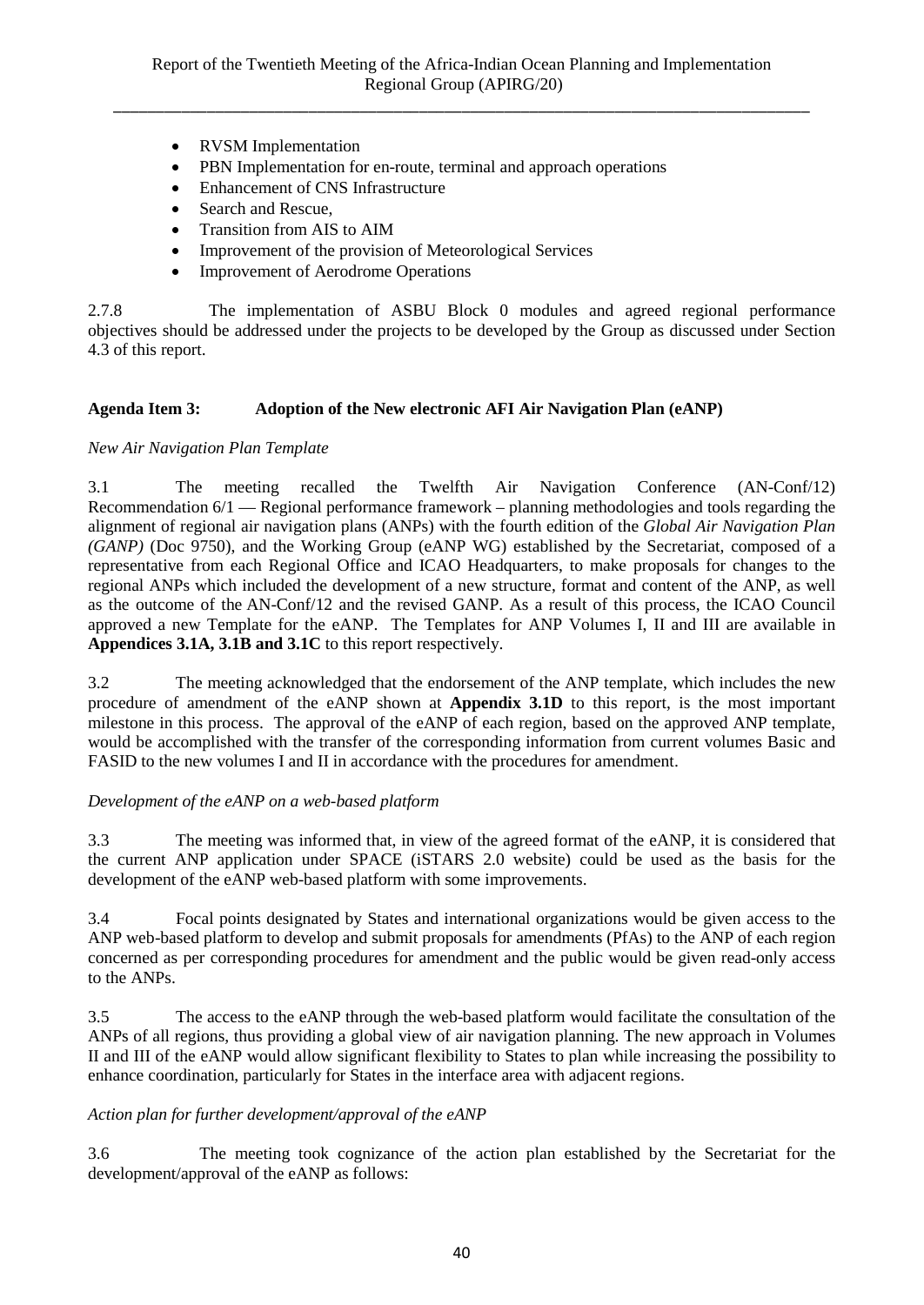## Report of the Twentieth Meeting of the Africa-Indian Ocean Planning and Implementation Regional Group (APIRG/20)

| <b>ANP</b> volume           | eANP activity/task                                                                                                                                                                                                                                                                                | <b>Responsible</b>             | Completion<br>date |
|-----------------------------|---------------------------------------------------------------------------------------------------------------------------------------------------------------------------------------------------------------------------------------------------------------------------------------------------|--------------------------------|--------------------|
| Vol I, II & III             | Population of eANP with existing data completed                                                                                                                                                                                                                                                   | <b>Regional Offices</b>        | September<br>2014  |
| Vol I, II & III             | Agreement on the content of the eANP                                                                                                                                                                                                                                                              | PIRGs/States                   | Mid 2015           |
| Vol I                       | Approval of Volume I of eANPs by the Council                                                                                                                                                                                                                                                      | Regional<br>Offices/ANB        | End 2015           |
| Vol II                      | Approval of Volume II of eANPs by regional<br>agreement involving the relevant PIRG                                                                                                                                                                                                               | Regional<br>Offices/PIRGs      | End 2015           |
| Vol III                     | Development and approval of Part II under PIRG<br>responsibility. Inclusion of Volume III on web-based<br>platform.                                                                                                                                                                               | Regional Offices/<br>PIRGs/ANB | End 2015           |
| Consequential<br>amendments | Amendments to existing ICAO documentation related<br>to ANPs to ensure harmonization, including the<br>Regional Office Manual, and review of the<br>applicability of the Uniform methodology for the<br>identification, assessment and reporting of air<br>navigation deficiencies to the new ANP | <b>ANB</b>                     | Mid 2015           |

3.7 Specific action taken or to be taken by the ICAO Regional Offices and ANB, APIRG and States for the development/approval of the AFI eANP, is summarized as follows:

| <b>ANP</b> volume | eANP activity/task                                                                                                  | <b>Responsible</b>                    | <b>Status</b>                                        |
|-------------------|---------------------------------------------------------------------------------------------------------------------|---------------------------------------|------------------------------------------------------|
| Vol I, II & III   | Population of eANP with existing data<br>completed                                                                  | <b>Regional Offices</b>               | Completed.                                           |
| Vol I, II & III   | Agreement on the content of the eANP                                                                                | <b>APIRG/States</b>                   | Material developed<br>and endorsed by<br>APIRG.      |
| Vol I             | Approval of Volume I of eANPs by the<br>Council                                                                     | Regional<br>Offices/ANB               | Proposal for<br>amendment to be<br>initiated by ROs. |
| Vol II            | Approval of Volume II of eANPs by<br>regional agreement involving the relevant<br><b>PIRG</b>                       | Regional<br>Offices/APIRG             | Proposal for<br>amendment to be<br>initiated by ROs. |
| Vol III           | Development and approval of Part II under<br>PIRG responsibility. Inclusion of Volume<br>III on web-based platform. | Regional Offices/<br><b>APIRG/ANB</b> | Proposal for<br>amendment to be<br>initiated by ROs. |

3.8 In view of the above, the meeting agreed to apply the new Regional Air Navigation Plan Template approved by the ICAO Council. The meeting also noted with appreciation the population of AFI eANP Volumes I, II and III with existing data completed by the ICAO Regional Offices and the APIRG AOP, ATM/AIM/SAR, CNS and MET Sub-groups; and agreed that the developed material should be circulated to States for their comments and inputs. Therefore, the following conclusion was formulated:

#### **Conclusion 20/47: Application and Development of the AFI eANP**

#### **That:**

- **a) APIRG apply the new Regional Air Navigation Plan Template approved by the ICAO Council; and**
- **b) The Secretariat:**
	- **1) Finalize AFI eANP Volumes I, II and III in coordination with States by 29 February 2016, based on the material developed by APIRG Sub-groups; and**
	- **2) Initiate the corresponding proposals for amendment as per applicable procedures.**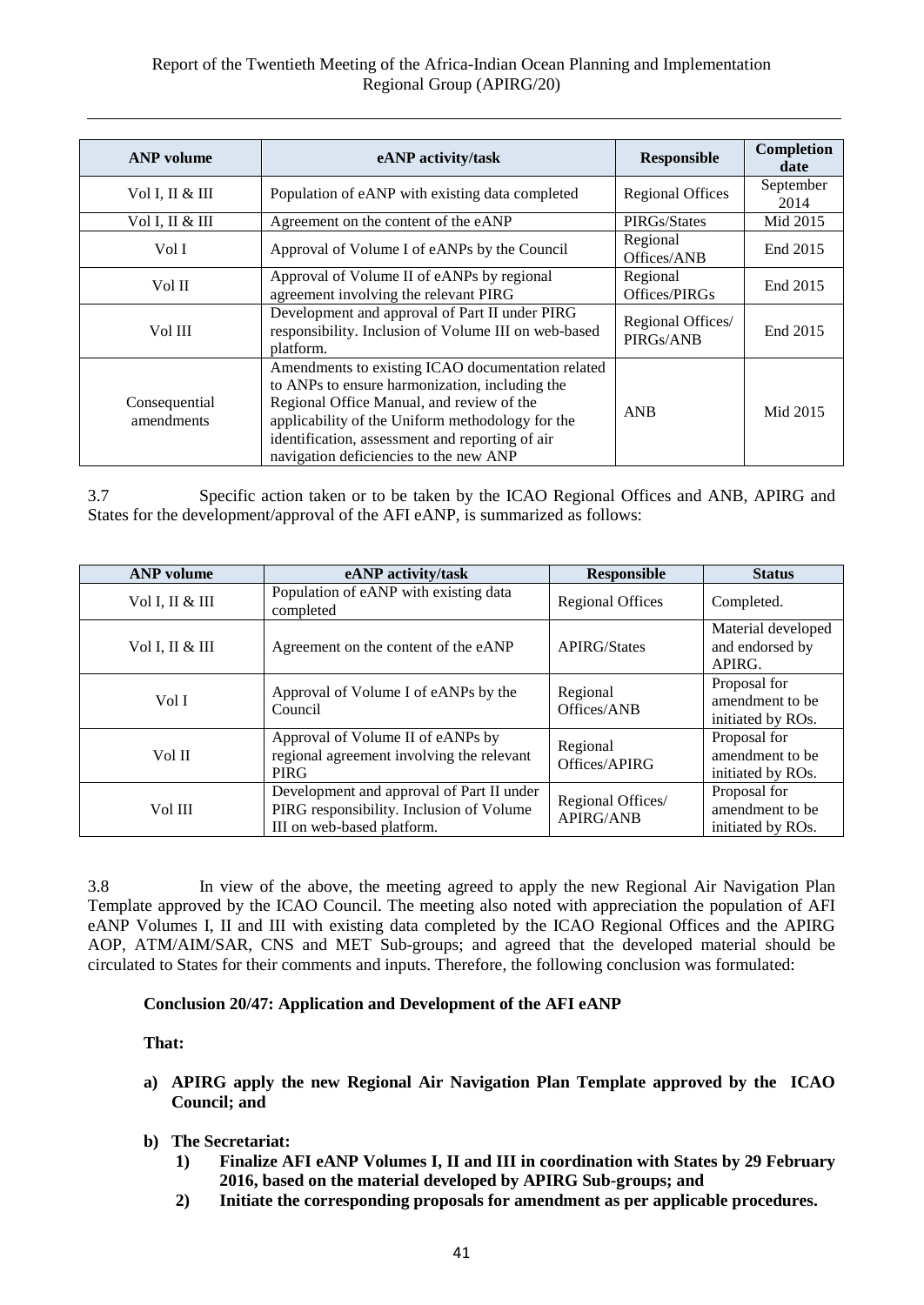## **Agenda Item 4: Re-organization of the APIRG**

4.1 The meeting recalled APIRG Decisions 19/48 and EO/01 (Reorganization of APIRG) establishing the New Structure of APIRG and its Contributory Bodies as shown below and accordingly agreed to proceed with the operationalization of the new organizational structure of the meeting.





## **4.2 Consequential amendments to the APIRG Procedural Handbook**

4.2.1 The meeting reviewed its Procedural Handbook which is intended to provide, for easy reference of all interested parties, a consolidation of material, particularly of a procedural nature, relevant to the work of the APIRG and its contributory bodies. The Procedural Handbook contains the terms of reference, working arrangements, internal instructions, rules of procedures for the conduct of the meetings of APIRG and its contributory bodies, as well as the uniform methodology for the identification, assessment and reporting of air navigation deficiencies.

4.2.2 Due to elapse of time since its last publication in June 2001, ICAO guiding principles that have come into effect and the reorganization of APIRG as adopted by the APIRG Extraordinary Meeting in July 2014, the Secretariat developed consequential amendment proposals to the APIRG Procedural Handbook, including the following:

- a) Amendments to existing provisions to align them to adopted reorganization;
- b) Improvements to existing provisions for purpose of clarity and enhanced guidance;
- c) Additional provisions to reflect the newly adopted working methods;
- d) Amendments to the Appendices to the Handbook, and
- e) Editorial changes.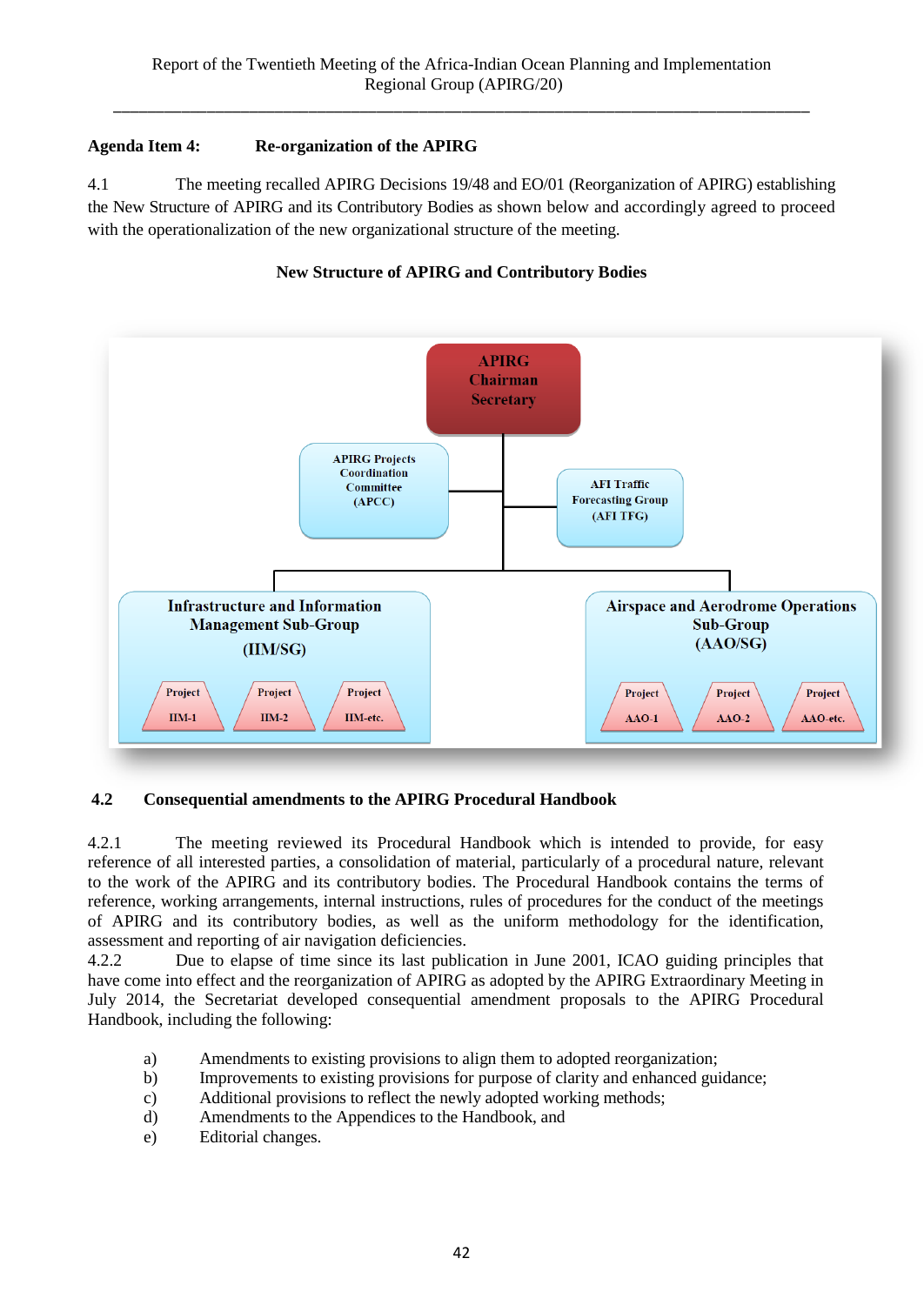4.2.3 The meeting therefore requested the Secretariat to circulate the revised Procedural Handbook to APIRG Members for their comments and inputs and, based on these comments, finalize the new edition of the Procedural Handbook in coordination with the APIRG Projects Coordination Committee (APCC). Accordingly, the meeting formulated the following conclusion:

### **Conclusion 20/48: Revised APIRG Procedural Handbook**

### **That the APIRG Secretariat:**

- **a) Circulate the draft revised APIRG Procedural Handbook to APIRG members for their comments and inputs not later than 29 February 2016; and**
- **b) Finalize and publish the final version of the revised APIRG Procedural Handbook by 30 March 2016.**

### **4.3 Establishment and operationalization of New APIRG Structure and Contributory Bodies**

- 
- 4.3.1 The meeting established the bureau of the APIRG:
	- Uganda: Chairperson (re-elected)
	- Senegal: First Vice Chairperson
	- Namibia: Second Vice Chairperson

4.3.2 The meeting requested the APIRG Secretariat to expedite the establishment and operationalization of the contributory bodies of the new APIRG structure.

#### 4.4 **Identification of priority Projects and Implementation Issues**

4.4.1 The meeting recalled that its APIRG Extraordinary Meeting (Lusaka, Zambia, July 2014) agreed that, in order to carry out the work of the Sub-Groups of APIRG, 'Projects' would be identified by the meeting, and noted that APIRG Sub-groups had identified an initial set of projects, based on the ICAO Aviation System Block Upgrade (ASBU) Modules and the regional performance objectives adopted by APIRG. The meeting then reviewed the work done by the Sub-groups. It noted that noted that a Project Team may carry out one or more projects and that, based on the nature of a project, the meeting may decide that the team responsible for the project should report directly to the Group rather than to the Sub-Group.

#### *Working methods*

4.4.2 The identified projects will be executed by Teams of experts and Champions reporting to the Sub-Groups. Project Teams shall elect from among them, Project Team Coordinators (PTCs) who shall facilitate and coordinate the activities including deliberations of the Project Teams and report to the Sub-Groups. Each Project Team will be supported by a Facilitator designated by the Secretary of APIRG from among members of the ICAO Secretariat. Additional members of the Secretariat may be assigned to support Sub-Groups as necessary.

4.4.3 Many Projects may not necessitate physical Meetings, but may carry out their tasks through electronic correspondence and other media such as teleconferences. Similarly, even in those projects where physical Meeting will be necessary, more work should be carried out through electronic media, in order to reduce the costs. This aspect is reflected in the revised APIRG Procedural Handbook.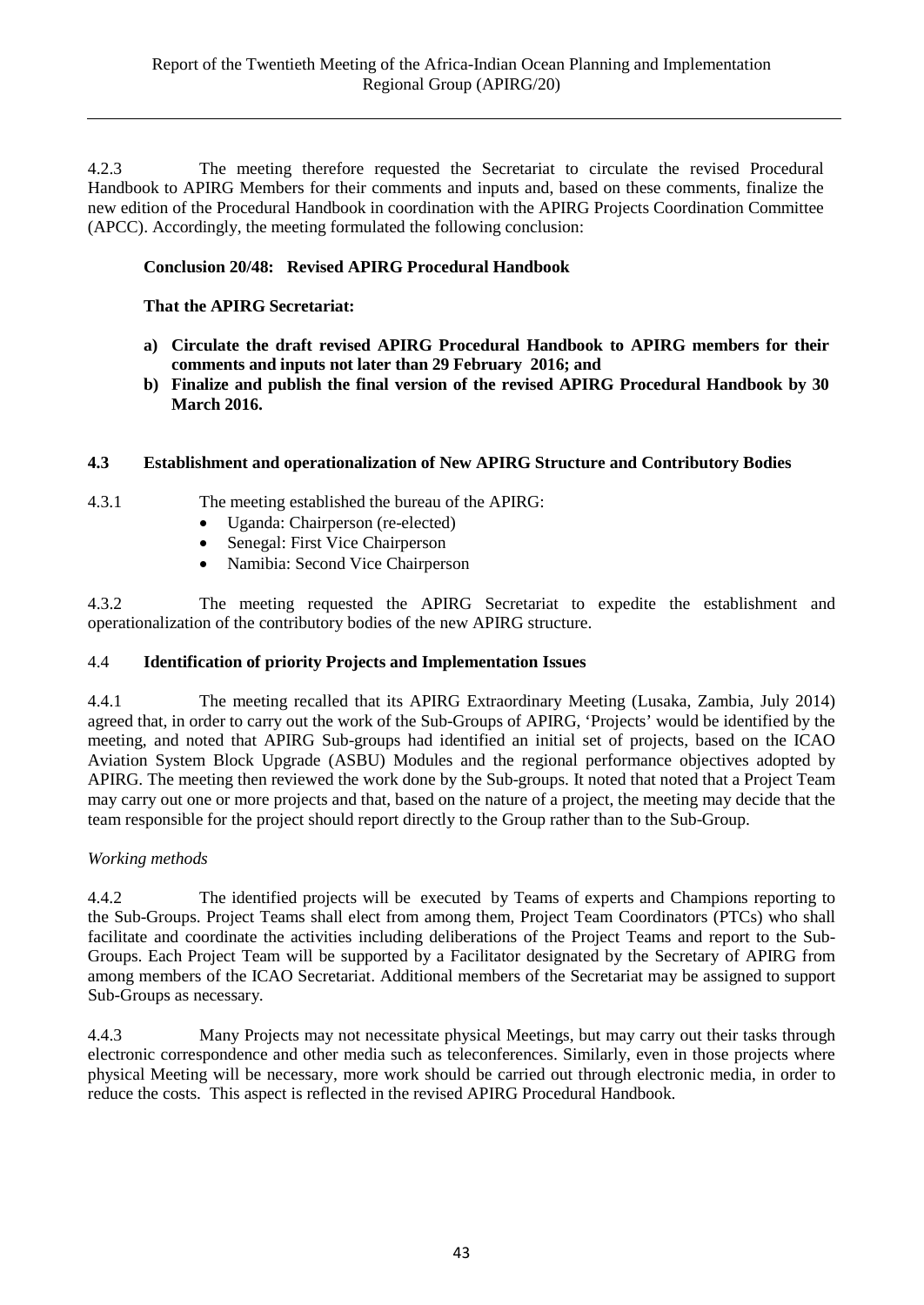## *Geographic scope of the projects*

4.4.4 The meeting agreed that, consistent with the AFI CNS/ATM Implementation Plan (Doc 003) adopted by the APIRG, where applicable, in defining the scope of projects, consideration will be given to the concept of homogeneous ATM areas or major traffic flows/routing areas established by the APIRG as shown in **Table 4.4** below, and related implementation coordination groups (ICG). Similarly, a project involving a few FIRs may be identified in the context of addressing seamlessness of a specific area of routing.

| <b>Areas</b><br>of<br>routing<br>(AR) | <b>Traffic Flows</b>                                                                | Areas involved                                                                                                                                                                     | Type of area covered                                                                             | <b>Remarks</b>                                                                                   |  |  |  |  |
|---------------------------------------|-------------------------------------------------------------------------------------|------------------------------------------------------------------------------------------------------------------------------------------------------------------------------------|--------------------------------------------------------------------------------------------------|--------------------------------------------------------------------------------------------------|--|--|--|--|
|                                       | Africa-Indian Ocean (AFI) Region                                                    |                                                                                                                                                                                    |                                                                                                  |                                                                                                  |  |  |  |  |
| AR <sub>1</sub>                       | Europe — South<br>America<br>(EUR/SAM)<br>(oceanic)                                 | Atlantico, Canarias,<br>Casablanca, Dakar<br>Oceanic,<br>Sal Oceanic                                                                                                               | Oceanic en route low<br>density in southern part<br>and oceanic high density<br>in northern part | Major traffic flow<br>EUR/SAM                                                                    |  |  |  |  |
| AR2                                   | <b>Atlantic Ocean</b><br>interface between<br>the AFI, NAT<br>and SAM<br>Regions    | Accra, Dakar,<br>Johannesburg, Luanda, Sal                                                                                                                                         | Oceanic en route low<br>density                                                                  | Homogeneous<br>ATM area<br><b>AFI/NAT/SAM</b>                                                    |  |  |  |  |
| AR3                                   | $Europe$ —<br>Eastern Africa<br>routes including<br>the area of the<br>Indian Ocean | Addis Ababa,<br>Antananarivo, Asmara,<br>Cairo, Dar es-Salaam,<br>Entebbe, Khartoum,<br>Mauritius, Mogadishu,<br>Nairobį, Seychelles,<br>Tripoli                                   | Continental en route/<br>oceanic low density                                                     | Major traffic flow<br>AFI/EUR                                                                    |  |  |  |  |
| AR4                                   | Europe to<br>Southern Africa                                                        | Algiers, Beira,<br>Brazzaville, Cape Town,<br>Gaborone, Harare,<br>Johannesburg, Kano,<br>Kinshasa, Lilongwe,<br>Luanda, Lusaka,<br>N'Djamena, Niamey,<br>Tripoli, Tunis, Windhoek | Continental en route<br>low density                                                              | Major traffic flow<br><b>AFIEUR</b>                                                              |  |  |  |  |
| AR5                                   | Continental<br>Western Africa<br>including coastal<br>areas                         | Accra, Addis Ababa,<br>Brazzaville, Dakar, Dar-<br>es-Salaam, Entebbe, Kano,<br>Khartoum, Kinshasa,<br>Nairobi, Ndjamena,<br>Niamey, Roberts                                       | Continental/oceanic<br>low density                                                               | Homogeneous area<br>AFI (this is a<br>growing traffic,<br>developing into<br>major traffic flow) |  |  |  |  |
| AR <sub>6</sub>                       | <b>Trans-Indian</b>                                                                 | Antananarivo, Mumbai,<br>Johannesburg, Male <sub>,1</sub><br>Mauritius, Melbourne,<br>Seychelles                                                                                   | Oceanic high density                                                                             | Homogeneous<br>ATM area<br><b>AFI/ASIA/PAC</b>                                                   |  |  |  |  |

## **Table 4.4: AFI Major Traffic Flows/Routing Areas**

## *Interregional coordination*

4.4.5 The meeting recommended close coordination between APIRG and other PIRGs from adjacent ICAO regions, in order to achieve the desired harmonization and interoperability of air navigation systems, as well as seamless air transport operations across the regions. In this regard, the meeting recommend that ICAO continue to facilitate interregional coordination, through Meetings, Global PIRG/RASG Coordination and other relevant fora. In doing so, due account should be taken of the alignment of ANP and SUPPs areas of applicability.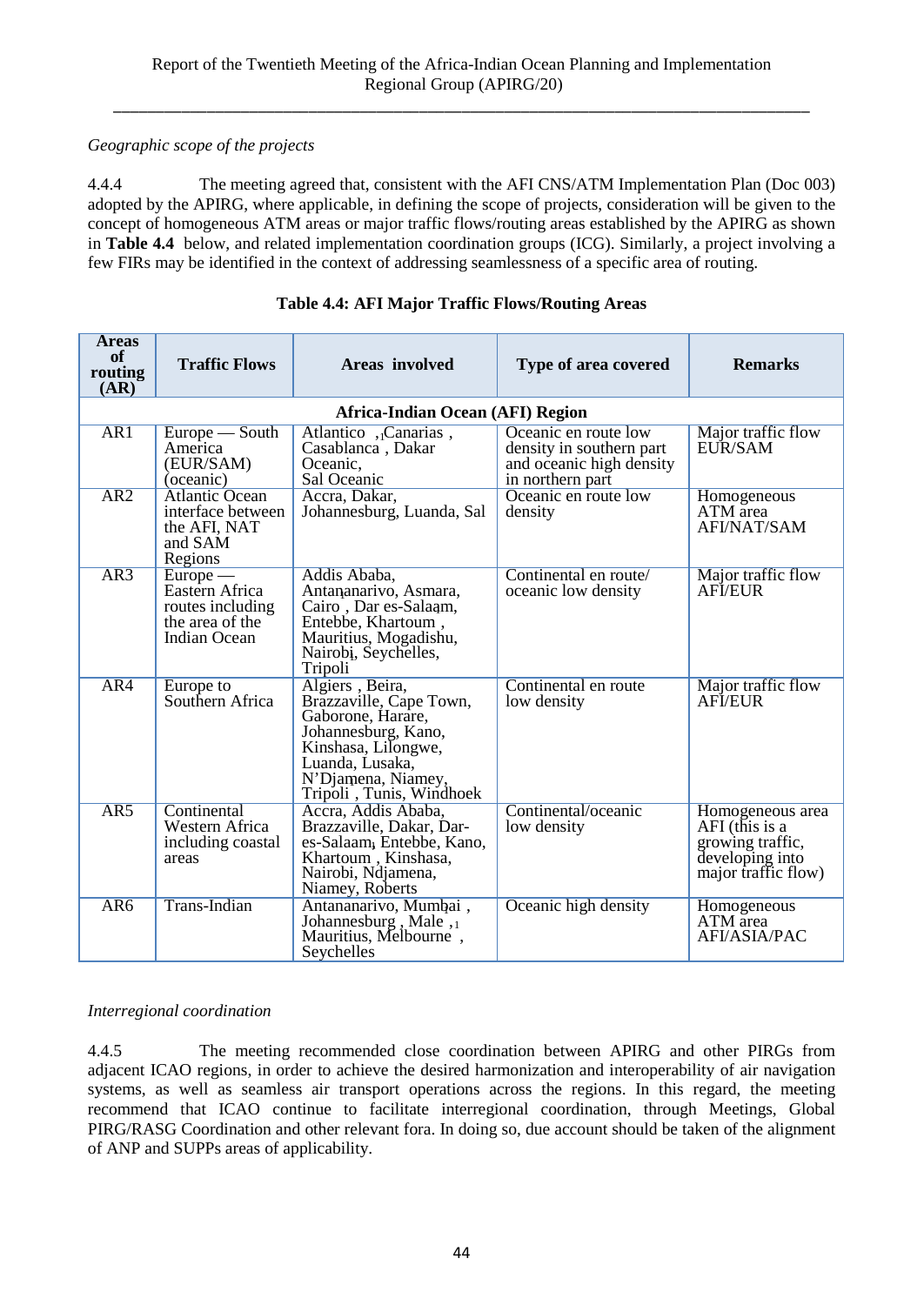## *Project funding*

4.4.6 The meeting noted that, in the application of Project Management Principles, cost, time, and quality are co-dependent, and that mobilization of resources had always been a major challenge in the implementation of air navigation facilities and services in Africa. Accordingly, in order to support implementation of a sustainable air navigation system in the AFI Region, the APIRG should explore assistance and funding mechanisms such as the ICAO No Country Left Behind initiative, as well as those established through regional and sub-regional organizations including the African Union, the African Civil Aviation Commission, Regional Economic Communities (RECs), and financial institutions.

## *Role of the APIRG Projects Coordination Committee (APCC)*

4.4.7 The meeting reiterated the important role assigned to the APIRG Projects Coordination Committee (APCC) in coordinating the activities carried out by the sub-Groups.

4.4.8 In view of the above, the meeting formulated the following conclusion:

### **Conclusion 20/49: Projects Identification and Implementation issues**

### **That:**

- **a) The initial set of projects identified by APIRG Sub-groups as shown at Appendix 4.4.8A through Appendices 4.4.8B, 4.4.8C, 4.4.8D1, 4.4.8D2, 4.4.8D3, 4.4.8E1, 4.4.8E2 and 4.4.8E3 are adopted;**
- **b) The Secretariat develop a consolidated catalogue of all identified projects, using a standard format, to be endorsed by the APCC. In doing so, projects should be structured according to applicable areas of routing;**
- **c) The APIRG through its APCC explore assistance and funding mechanisms in cooperation with regional and sub-regional organizations such as the African Union, the African Civil Aviation Commission, Regional Economic Communities (RECs) and financial institutions; and**
- **d) The ICAO Regional Offices, AFCAC and AFRAA pursue interregional coordination to achieve harmonization and interoperability of air navigation systems, as well as seamless air transport operations across the regions.**

## **Agenda Item 5: Terms of reference and Future Work Programme of the APIRG**

### *Amendment to PIRG Terms of reference related to Basic Operational Requirements and Planning Criteria (BORPC)*

5.1 The meeting noted that on 17 June 2015, during its review of the consolidated annual report planning and implementation regional groups (PIRGs) and regional aviation safety groups (RASGs) – results up to February 2015, the Council through its Decision C-DEC 205/5, agreed that the terms of reference of all PIRGs should be amended to remove the BORPC from regional air navigation plans (ANPs). The terms of reference of the APIRG were amended accordingly.